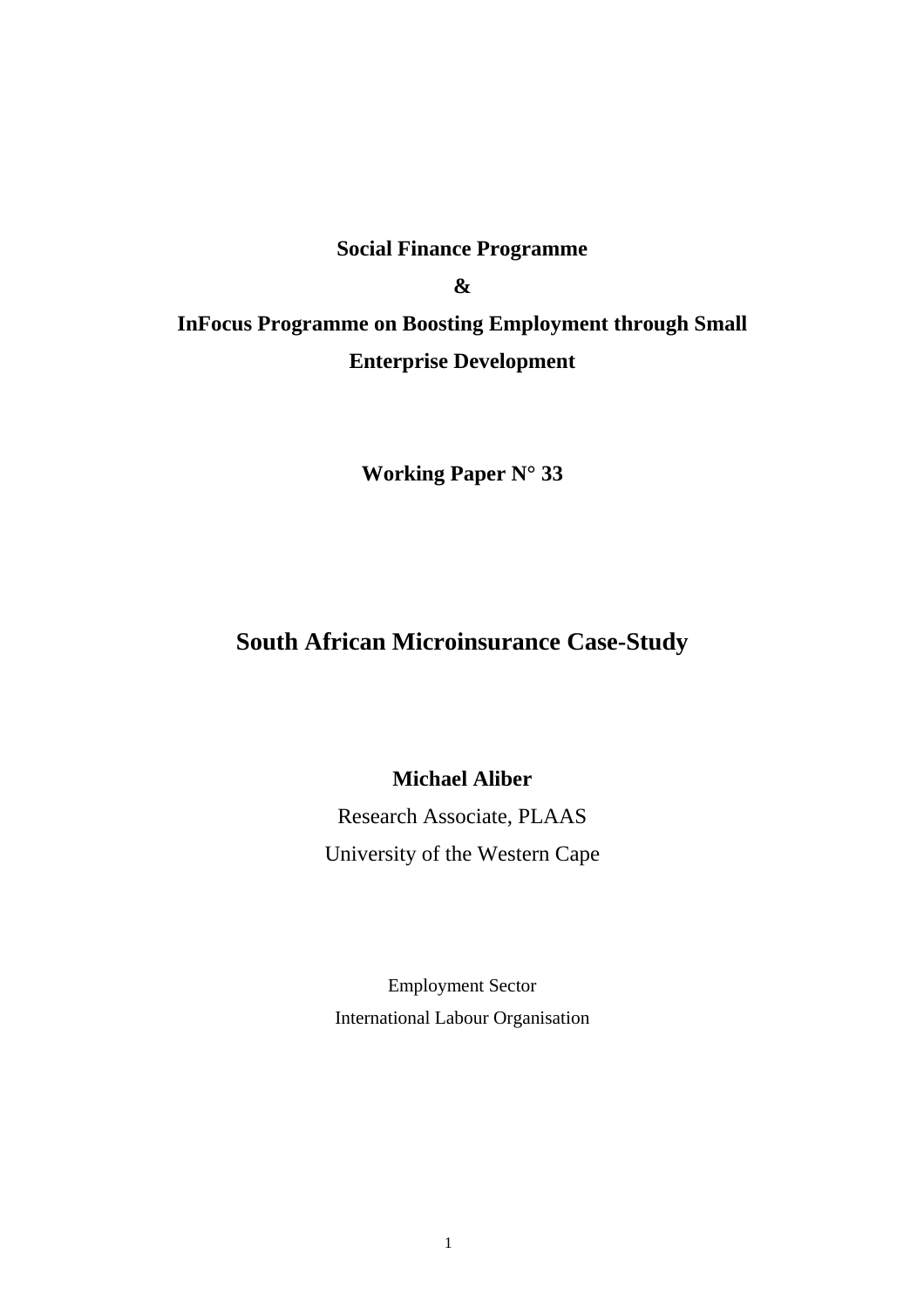### **Foreword**

This study on microinsurance in South Africa was completed thanks to the generous funding of the Dutch Government as part of the Dutch Partnership Program with the International Labour Organization (ILO). This paper forms part of a multi-country project that seeks to understand the risks that low-income entrepreneurs face, their coping strategies, and the potential role that insurance can play in managing those risks.

Low-income entrepreneurs are particularly vulnerable to risks. Lacking adequate financial and other assets, the poor are exposed to the smallest economic shocks. Their vulnerability is exacerbated by the fact that low-income persons tend to live and work in riskier environments than wealthier people, with a greater likelihood of illnesses, accidents and thefts. Furthermore, low-income entrepreneurs do not usually have access to effective risk management strategies.

The paper reviews the regulation of the South African insurance industry. It provides and account of some interesting developments in the industry, that are likely to become increasingly significant in other countries if the microinsurance industry continues to grow. The paper argues that for the most part microinsurance in South Africa consists of funeral insurance, although the author provides an account of the emergence of a range of microinsurance products that are targeted at household enterprises, including hire-purchase insurance.

The author surveys SME operators in South Africa, to assess the risks that they face, and then explores the possibility of insuring those risks. He concludes that there is an important, albeit limited, role for microinsurance (especially life insurance) and provides suggestions as to what MFIs could do to provide microinsurance. For many of the risks that are difficult to insure, the author suggests a range of possible non-financial services that could help SME operators reduce their risk, such as the provision of various business development services.

Many of the lessons learned in this study have been incorporated into a training manual developed by the Social Finance Programme (SFP) with the InFocus Programme on Boosting Employment through Small Enterprise Development (IFP/SEED), which will be used to train the managers of microfinance institutions in introducing and managing microinsurance products.

Bernd Balkenhol Chris Evans-Klock Social Finance Programme **Infocus** Proramme on

Boosting Employment through Small Enterprise Development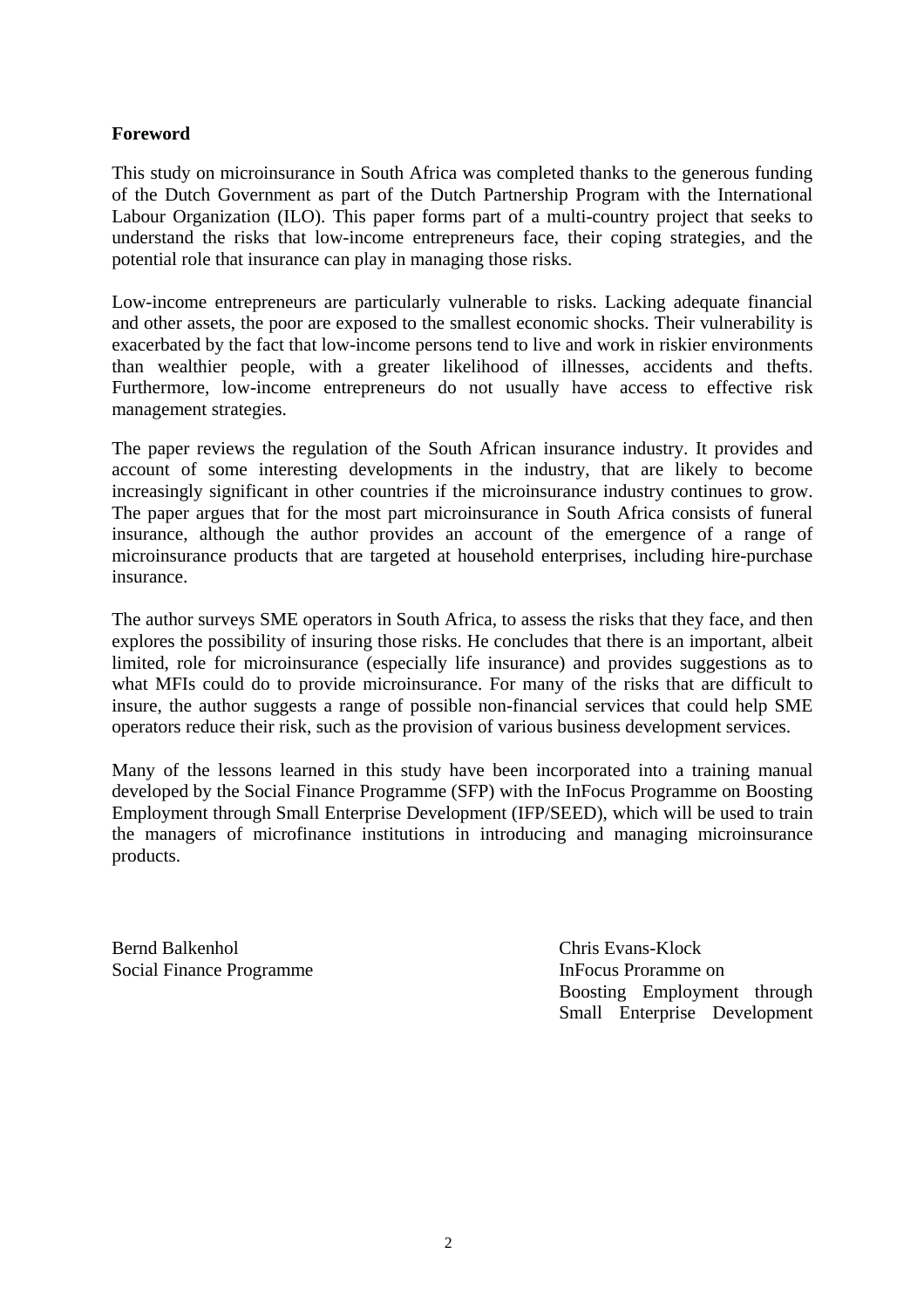|  | <b>Table of Contents</b> |
|--|--------------------------|
|--|--------------------------|

| 2. Overview Of The South African Insurance Industry3                                 |
|--------------------------------------------------------------------------------------|
| 2.1 Nature of and trends in the SA insurance industry4                               |
|                                                                                      |
| 2.3 The implications of the regulatory framework for microinsurance10                |
| 3. Microinsurance From the For-Profit Insurance Sector12                             |
| 3.1 Availability of micro-insurance to low-income households and SMEs12              |
|                                                                                      |
|                                                                                      |
|                                                                                      |
|                                                                                      |
|                                                                                      |
|                                                                                      |
| 4.3 Options for improving provision of microinsurance to SMEs27                      |
|                                                                                      |
|                                                                                      |
|                                                                                      |
|                                                                                      |
|                                                                                      |
|                                                                                      |
| 5.5 Strategies employed by SMEs to manage risk, & perceptions                        |
|                                                                                      |
|                                                                                      |
|                                                                                      |
| 6.1 The incidence of microinsurance in South Africa41                                |
| 6.2 The insurability of risks faced by South African SMEs45                          |
|                                                                                      |
|                                                                                      |
|                                                                                      |
|                                                                                      |
| <b>Appendix A:</b> Further information on the demographics of respondents            |
|                                                                                      |
| <b>Appendix B:</b> Programme & list of participants of the Microinsurance Workshop55 |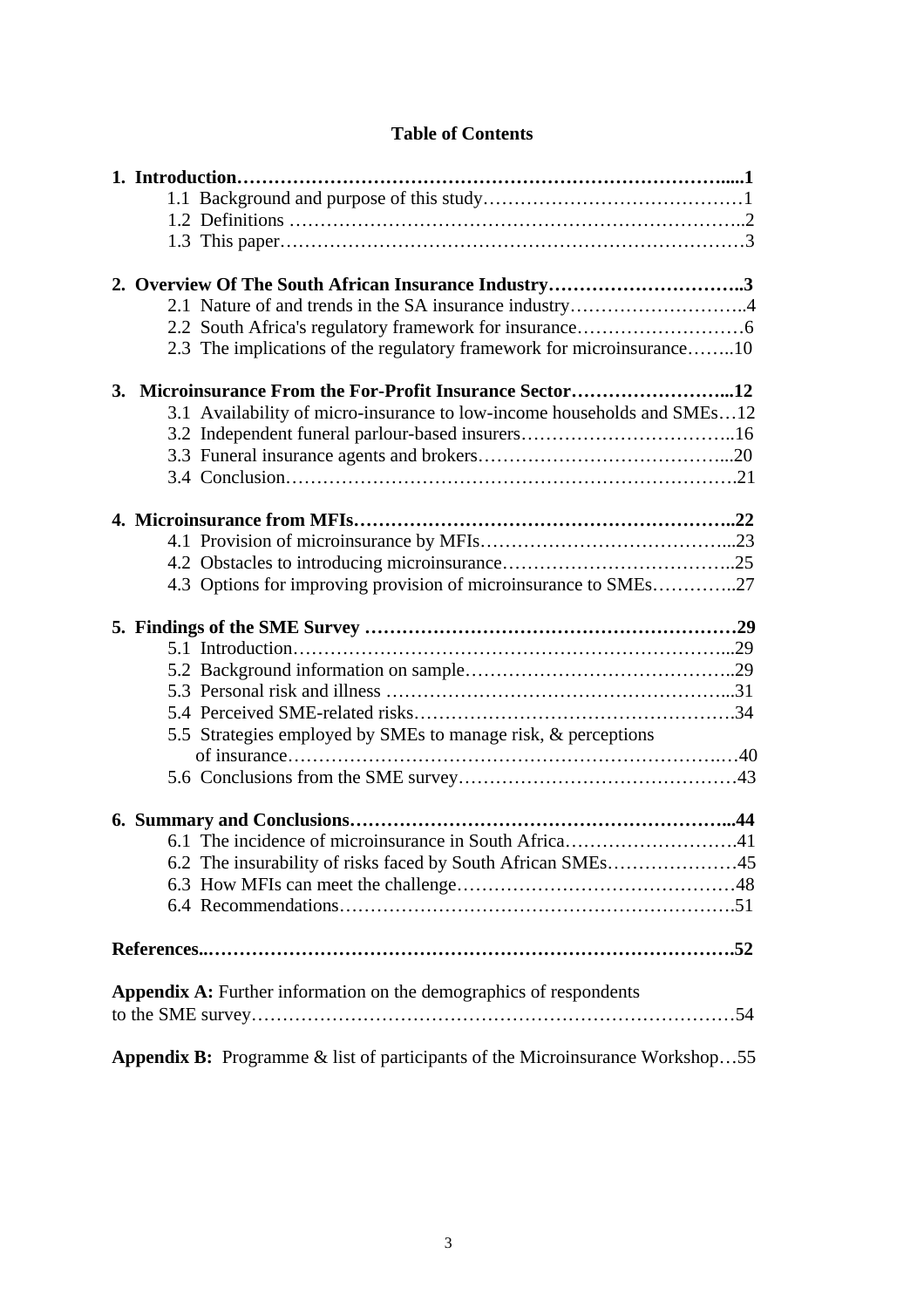#### **1. Introduction**

#### *1.1 Background and purpose of this study*

In 1998 the International Labour Conference adopted Recommendation No. 189 on "Job Creation in Small and Medium-sized Enterprises". The recommendation stressed the importance of small and micro-enterprises (SMEs) in fighting poverty by providing employment to low income and other marginalised sections of society. One of the major factors in constraining the growth of the SME sector among low-income entrepreneurs is a culture of risk aversion. In general the poorer one is the more severe the consequences of any income loss and hence the more risk averse one is. This was recognised in the abovementioned recommendation that stated that the ILO should seek, "through appropriate means, to encourage a more positive attitude towards risk-taking". Microinsurance is one such means through which risk-averse culture and practice among poor entrepreneurs can be reduced. Insurance provides a buffer against risk.

Over the last few years a new category of insurers has emerged that cater specifically to the needs of SMEs. These institutions are still in their infancy. In order to promote and develop these institutions the ILO's SEED and SFP have jointly undertaken a multi-country study of microinsurance institutions, to map the frontier of these new institutions and begin to develop a set of best practice guidelines for them. The first of this series of country studies is being conducted in South Africa.

South Africa has a variety of microinsurance services available to low-income groups. These services are offered by a variety of formal and informal institutions, and cover a spectrum of different insurables. The provision of microinsurance by formal sector institutions in particular sets South Africa apart from most other developing countries. South Africa thus presents a rich opportunity to study the microinsurance sector. However, despite the evident need and role for microinsurance in South Africa, few South African not-forprofit micro-finance institutions (MFIs) presently supply microinsurance. Discerning the reasons for this is one of the purposes of the present study. Understanding the constraints that have inhibited the spontaneous development of for-profit microinsurance would provide valuable insights into the necessary conditions for promoting non-profit MFI-based microinsurance schemes.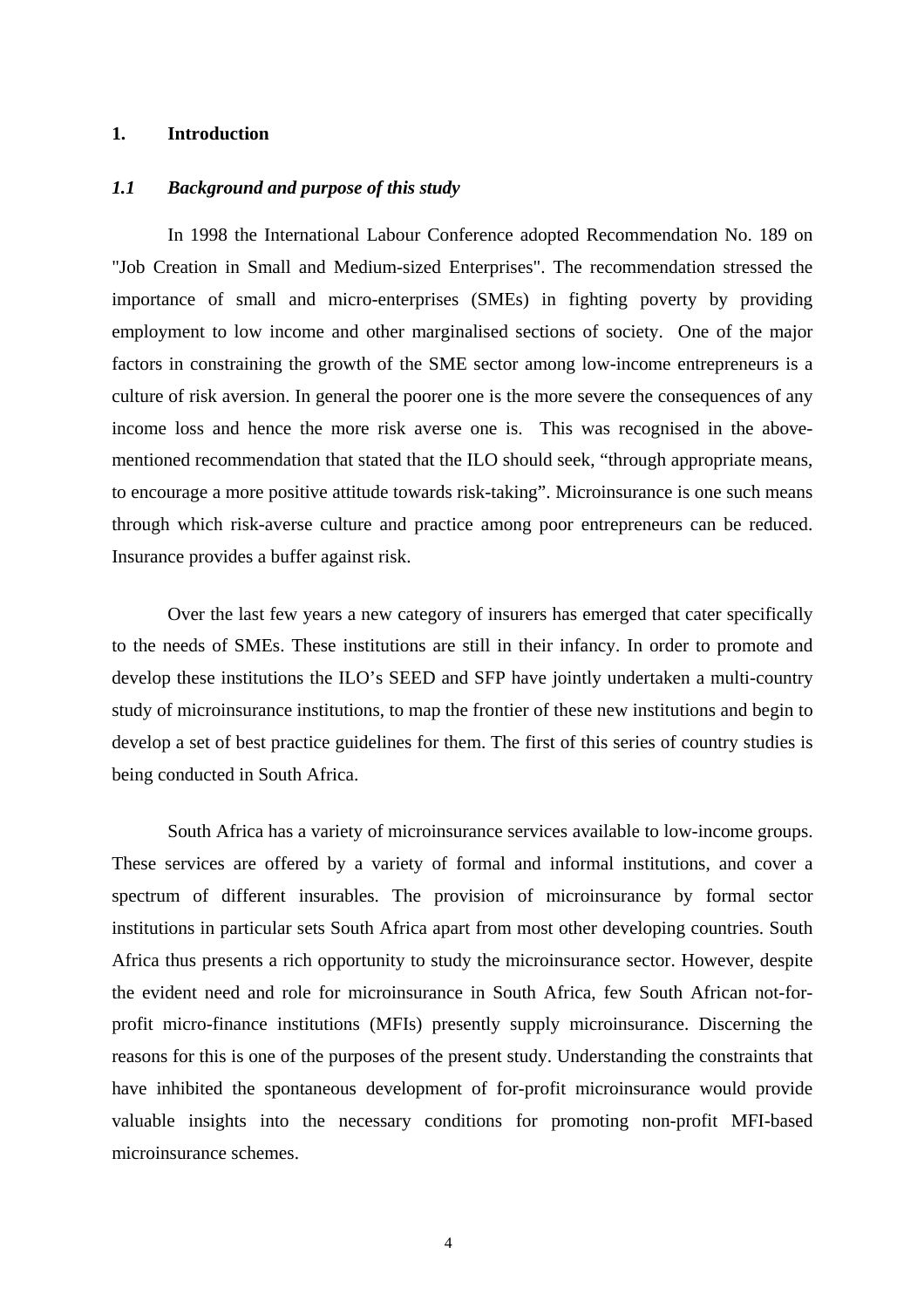Most investigations into microinsurance focus on its role in smoothing consumption. While this is indeed paramount, the specific function of microinsurance in facilitating enterprise development has been relatively neglected. This project seeks to correct for this imbalance, by identifying both the direct and indirect linkages between risk mitigation, and the sustainability of SMEs.

Overall, there are four primary objectives of the present project:

- First, the project aims to identify and categorise the range of existing microinsurance products available in South Africa, and establish the extent to which they help lowincome groups improve their small and micro-enterprises.
- Second, the project aims to learn from these schemes in order to provide practical guidelines to MFIs that wish to introduce new microinsurance products, or refine existing ones.
- Third, the project seeks to provide a direct input into the ILO's initiative to develop a microinsurance best-practice manual for MFIs.
- Finally the project will feed the research results about insurance varieties and good practice back to established South African MFIs to assist them to develop their microinsurance products.

#### *1.2 Definitions*

For the purposes of this paper, we define **microinsurance** as insurance that caters to low-income people or their enterprises. Microinsurance is defined in terms of the client, and is not therefore taken to mean insurance that is furnished by a 'small institution'.

We understand a **micro-finance institution**, or **MFI**, to be a not-for-profit institution that provides financial services to low-income individuals primarily for the purpose of social upliftment. For the most part, therefore, we draw a distinction between such MFIs and, say, the large number of "micro-lenders" that provide financial services to low-income people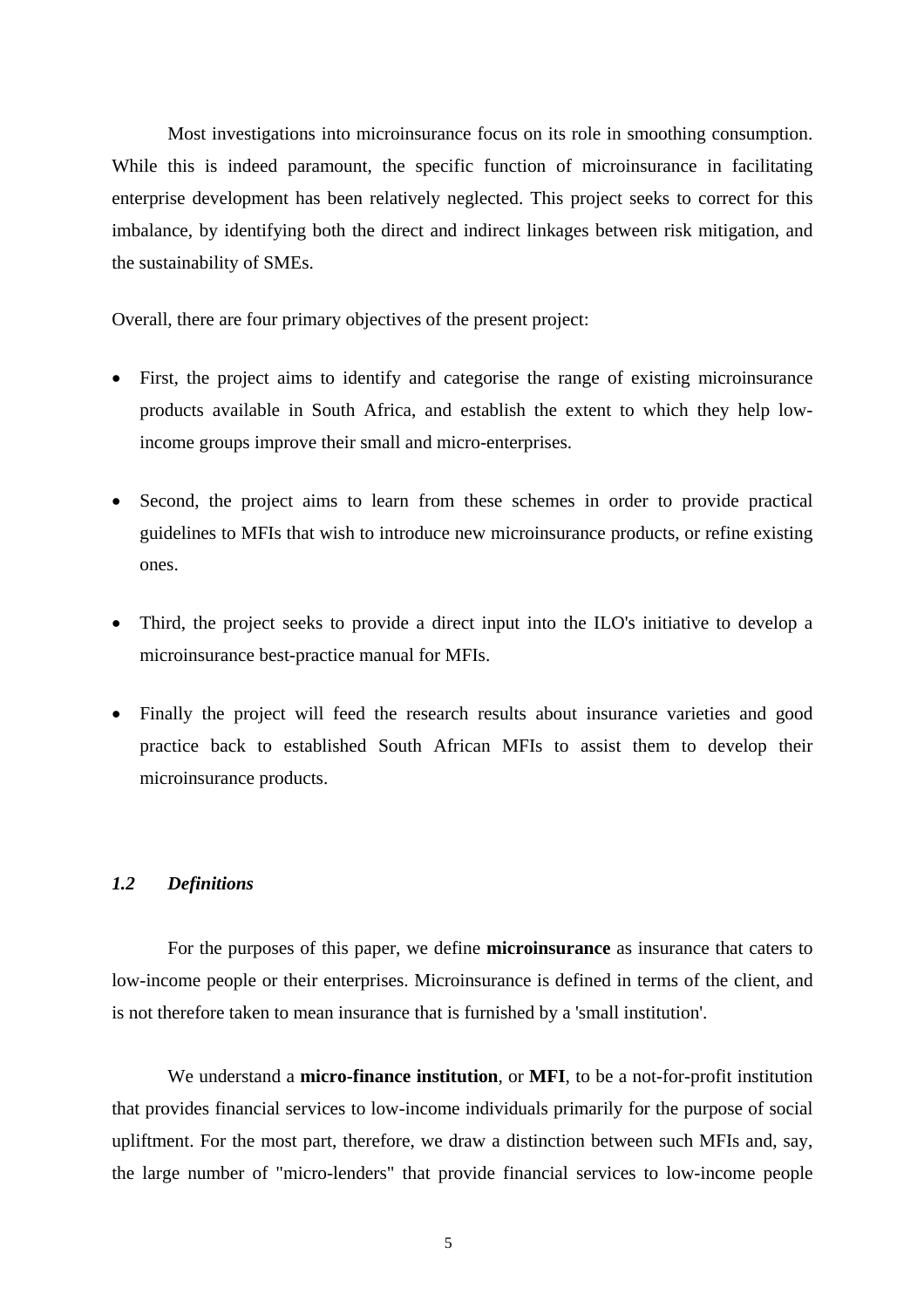primarily to derive a profit. We acknowledge, however, that this distinction is not always a viable or meaningful one.

By **small and micro-enterprises**, or **SMEs**, we mean enterprises that have five or fewer employees. These SMEs tend to be in the informal sector, in the sense that they are not legal entities for the purposes of conducting business, are not registered for purposes of VAT, etc., but this is by no means always the case.

#### *1.3 This paper*

The purpose of this paper is to report findings of the ILO's study into microinsurance in South Africa. The paper is organised as follows. Section 2 presents a brief overview of the South African insurance industry, stressing the current market trends, organisation of the industry, and the regulatory environment in which it operates. Section 3 focuses on the extent to which forprofit insurance providers serve the needs of low-income people and SMEs. A case-study of the funeral insurance sub-sector is used to provide pointers about how formal sector institutions can successfully extend their reach to new clienteles. Section 4 relates the findings from a cursory survey of MFIs about provision of and perceptions of microinsurance. The findings of a survey of SMEs are reported in section 5. Section 6 summarises and concludes, by way of reflecting on the scope for SME-oriented microinsurance in South Africa, and recommendations for next steps. The appendices report some additional statistics regarding the SME survey, and also provide information on the Microinsurance Workshop held on 22 January 2001 in Johannesburg.

#### **2. Overview of the South African Insurance Industry**

#### *2.1 Nature of and trends in the SA insurance industry*

In 1999, the South African insurance industry had a total gross premium income of R123.9 billion (US \$16.5 billion). This can be divided between long-term insurance (life, death/disability), with total premium income of R101.2 billion (\$13.5 billion), and short-term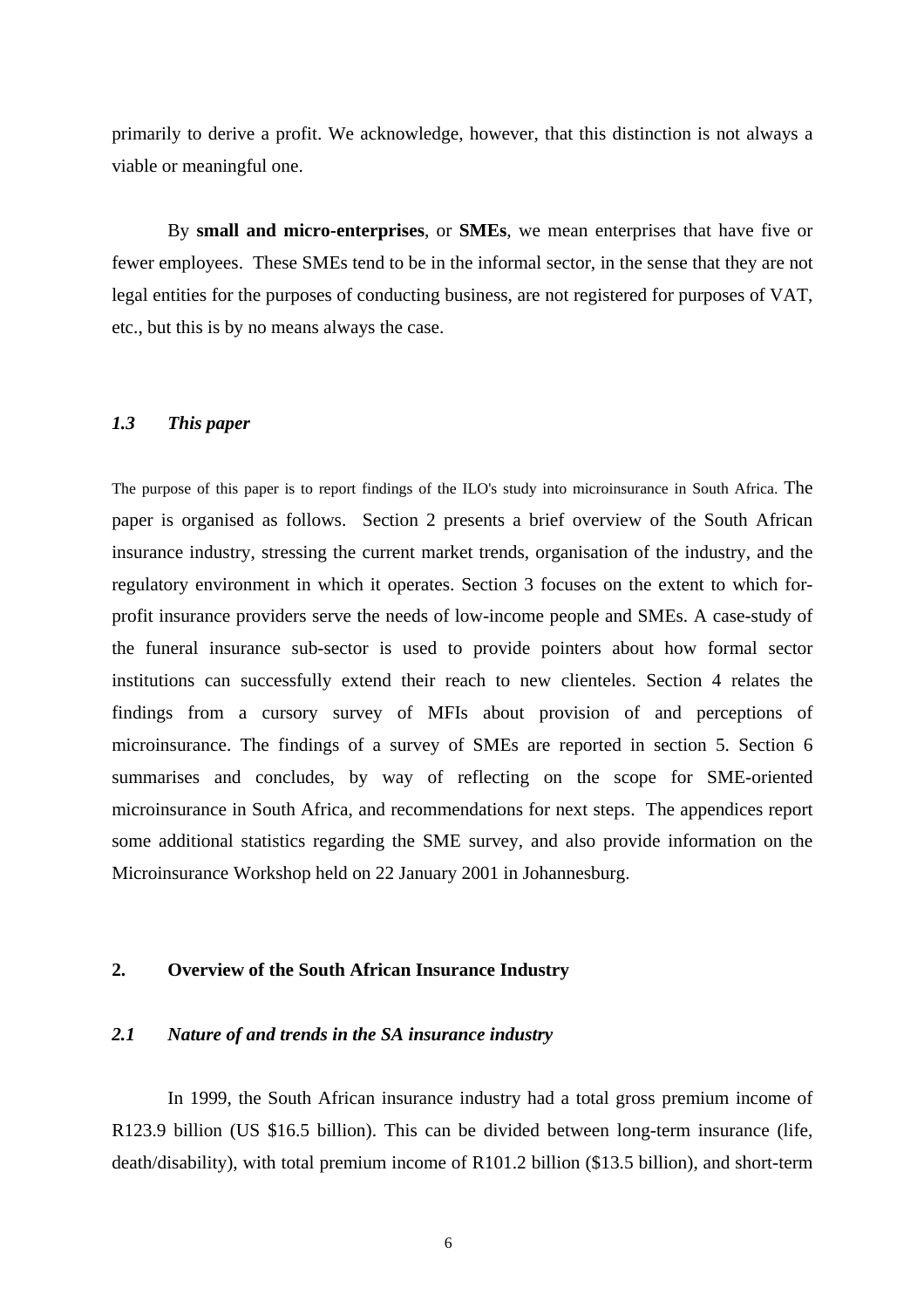insurance (motor, property, accident and health, etc.) of R22.7 billion (\$3.0 billion). Altogether, as of the end of 2000 there were 63 registered long-term insurers, including 6 reinsurers, and 89 registered short-term insurers, including 7 reinsurers (FSB, 2000a). It must be recalled that long-term insurance is also frequently used as an investment vehicle, thus the large premium value does not reflect only payment for insurance cover per se.

South Africa's insurance industry is dynamic and highly competitive. Particularly since 1994, with South Africa's reintegration into the international economy, changes have taken place at a rapid pace. Among the important trends characterising the insurance industry are the following:

- Increasing consolidation among insurance companies (and brokers) while smaller insurers focus more on niche markets (*Financial Mail*, 11 September, 2000; Temkin, 2000). This is consistent with international trends in the insurance and financial services industries, and is related to the simultaneous trend in South Africa towards bancassurance (Thomas, 2000; Temkin, 2000). This consolidation is mainly responsible for the 21% decline in total employment in the insurance industry between 1996 and 1999 (FSB, 2000b).
- Intense cost-pressure on short-term insurers due to rising claims and high rate of fraud. Over 40% of short-term insurance is for vehicles, and the extent of fraudulent claims is estimated to be around R500 million (\$67 million) per year (*Business Day*, 27 November 2000; another estimate is that 1 in 10 motor theft claims is fraudulent - Otto, 1999). A global estimate is that the total extent of insurance fraud is 10% to 20% of total premium values, or R12 to R25 billion per year, or \$1.6 to \$3.3 billion (*Business Day*, 20 September and 27 November 2000). In 2000 the floods in Northern Province and Mpumalanga, and fires in Western Cape and KwaZulu-Natal, boosted claims significantly. The fact that the short-term insurance industry is highly competitive is underlined by the fact that short-term insurers have attempted to keep premium levels low even at the expense of incurring underwriting losses (Temkin, 2000).
- Cost-pressure on long-term insurers also exists due to a surge in foreign entrants since 1994 and the high rate of surrenders and lapses (FSB, 2000a). The high rate of surrenders, whereby life policies are terminated prematurely, and of lapses, whereby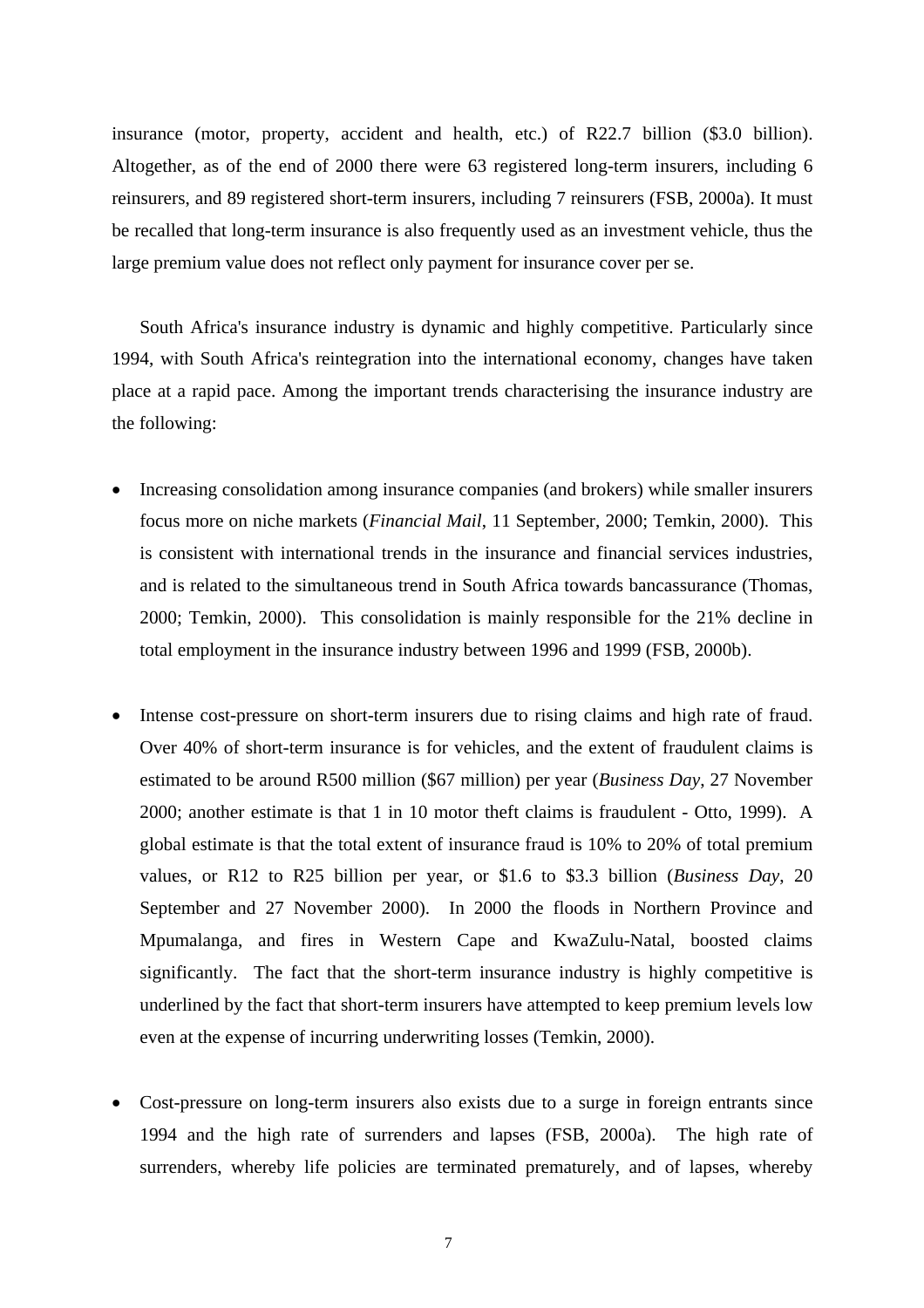termination of payment causes one's cover to cease, apparently relate to clients' economic difficulty with maintaining payments (Smith, 1997). This highlights another feature of the insurance industry, namely that writing of new policies represents a significant share of total costs.

- The demand for funeral insurance is booming due to HIV/AIDS (Temkin, 2000). The other side of the coin is that health insurance is becoming more difficult to provide. Insurance companies increasingly rely upon HIV testing. Insurers are pursuing a strategy of increasing market segmentation over-all, especially in health and motor insurance (*ibid.*).
- A proliferation of marketing strategies and distribution channels, including more emphasis on direct marketing (e.g. "Hollard Direct", "Guardian Direct"), use of call centres (Temkin, 2000), and e-commerce (*Business Day*, 26 October 2000; however, the use of e-commerce for insurance is off to an inauspicious start in South Africa, with the first such venture, "Cura", closing in October 2000). There is also an increasing use of self-insurance through cell captives and wholly owned captives (*Business Day*, 19 November 2000). (The functioning of captive cells is explained in section 4.3.)

Notwithstanding the evidently large size of the insurance industry, the population as a whole is under-insured. One estimate is that fewer than 10% of all vehicles are insured (CTU, 2000). Among 'black taxies' (i.e. minibus taxis that largely cater to the commuting needs of black South Africans), the estimate is that fewer than 5% are insured (*ibid.*). Unfortunately, the industry does not collect statistics by race or by income group, but the 1995 *Income and Expenditure Survey* of Statistics South Africa showed that, for that year, the average African household spent (or had spent on its behalf by an employer) R134 (or \$33 at 1995 exchange rates) on premiums for life or endowment policies, R110 (\$15) for funeral cover, R22 (\$3) for medical insurance, R20 (\$2.70) for house insurance, and R23 (\$3) for motor insurance. The corresponding figures for white households were, respectively, R1663, R197, R276, R422, and R482 (\$416, \$49, \$69, \$105, and \$120). Notwithstanding the fact that white households comprised only about 16% of all households in 1995, they accounted for almost two thirds of all personal insurance cover in that year.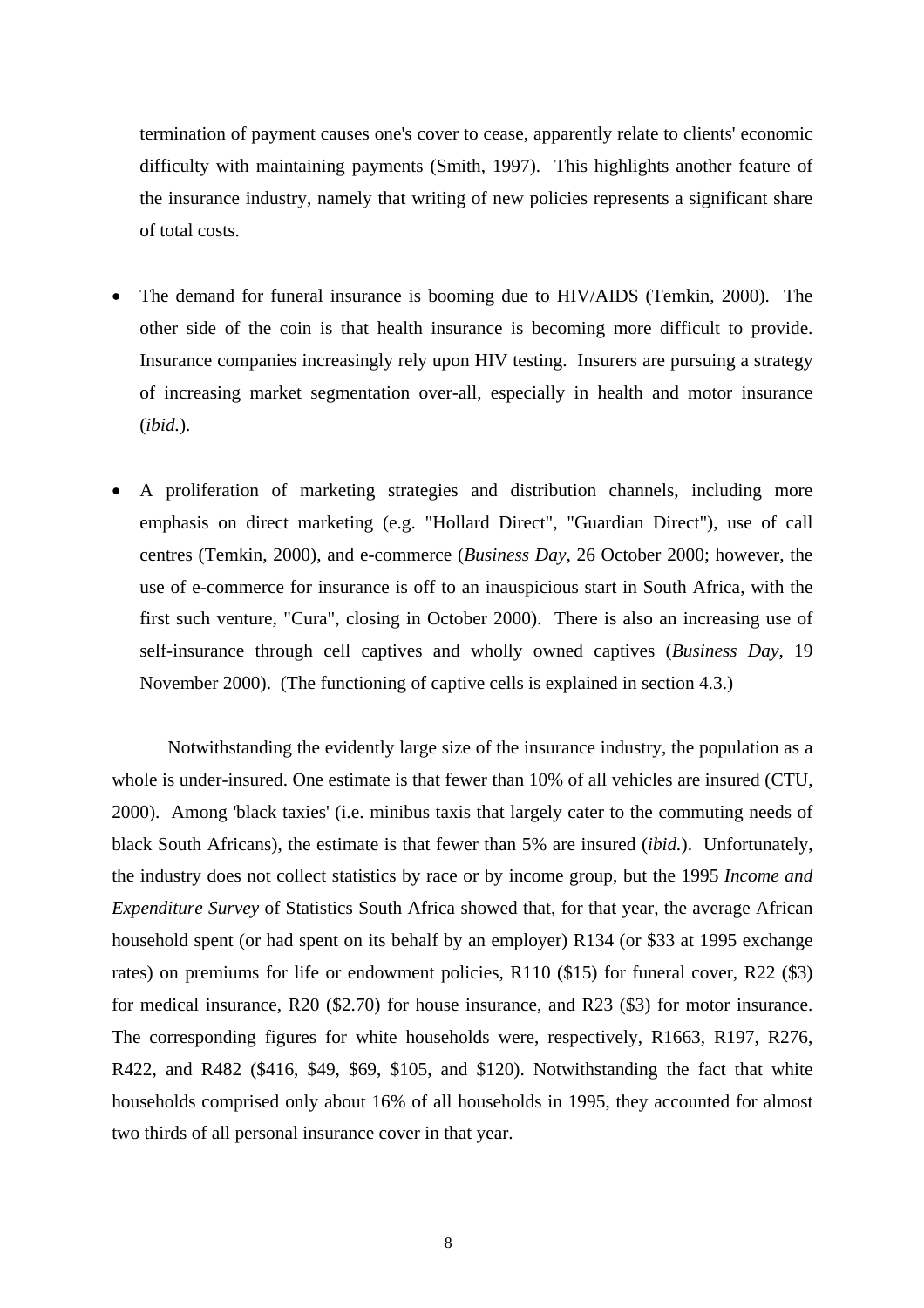#### *2.2 South Africa's regulatory framework for insurance*

 There are two main pieces of legislation that have a bearing on the insurance industry and, by extension, on microinsurers: the Long-Term Insurance Act 52 of 1998, and the Short-Term Insurance Act 53 of 1998. These Acts replaced the Insurance Act of 1943, which covered both short-term and long-term insurance. These pieces of legislation, together with the corresponding body of regulations: i) govern the process and requirements for becoming legally registered as a short-term or long-term insurance provider (a single insurance company cannot be both, though a short-term and long-term insurer can form part of the same group, i.e. as subsidiaries); ii) define what sort of services can be marketed as insurance; iii) stipulate minimum absolute capital requirements (a minimum of R5 million, or \$660 000, depending on the type of insurance business to be pursued) and capital adequacy rules; iv) establish certain reporting requirements; and v) institute and provide for certain consumer (policyholder) protection measures.

Unless a company is registered as a short-term or long-term insurer with the relevant insurance registrar, it cannot provide a service deemed to be insurance. Every year, one or two companies face legal proceedings for failing to be properly registered. One notable exception to this rule is for Friendly Societies, which may render insurance-like benefits to their members, provided they are not in excess of R5000 (\$667) per member. A friendly society can only qualify as such in terms of the Friendly Societies Act 25 of 1956, which requires registration with the relevant registrar.

In practice, funeral insurance is treated as a type of long-term insurance. However, the Short-Term Insurance Act allows that "accident and health" policies may be part of a short-term policy, and these in turn are defined as a contract, which triggers benefits if the insured person suffers a disability event, a health event, or a death event. However, if the policy benefits "are something other than a sum of money"  $(1(d)(i))$ , then the contract is not considered an insurance policy. This raises the question whether certain funeral policies, which confer mortuary, transport, and catering services, rather than a sum of cash, are technically insurance, and must abide by the Acts. The fact that in 1999 a number of funeral insurers were investigated and considered for criminal prosecution for not being registered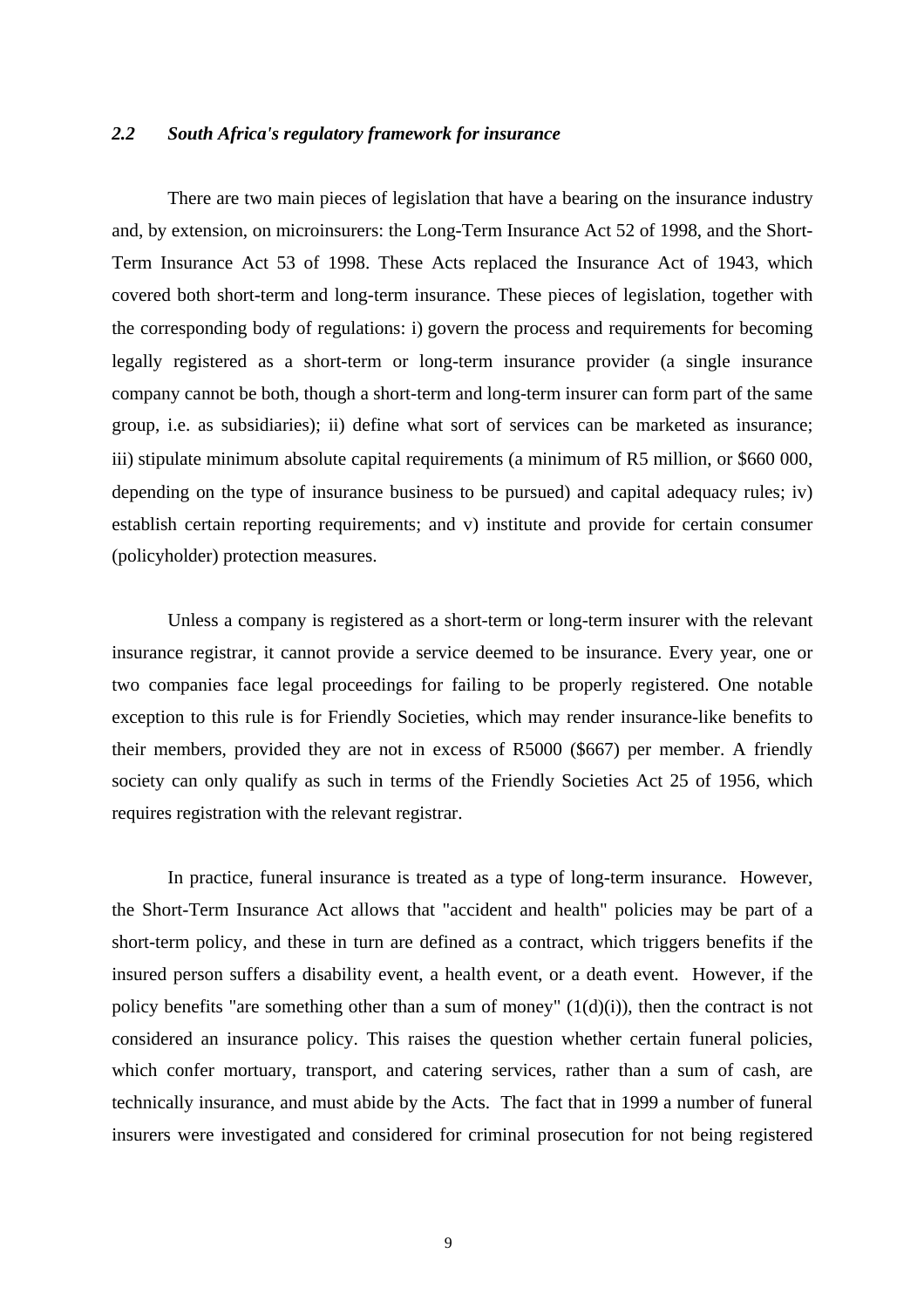(FSB, 2000a), suggests that this is not the industry watchdog's prevailing interpretation of the law.

The entity responsible for supervision of the insurance industry according to the above-mentioned Acts is the Financial Services Board (FSB), which is an industry-financed statutory body that acts in an advisory capacity to the National Treasury (formerly the Department of Finance). The FSB's primary role is to ensure compliance with legislation and regulations. The FSB is a member of the International Association of Insurance Supervisors, and, broadly speaking, seeks to conform to international norms and standards in respect of insurance supervision and regulation. During 1999, the FSB undertook inspections of 8 shortterm intermediaries and 2 shorter-term insurers (FSB, 2000b), as well as 13 long-term intermediaries and 1 long-term insurer (FSB, 2000c). However, the FSB can and does play an active role in proposing changes to the regulatory framework, and facilitating the consultation process around new legislative or regulatory initiatives. The FSB also undertakes on-site visits of insurers to study the adequacy of their risk management practices. Short-term and long-term insurance are but two of the half dozen or so non-banking spheres in which the FSB has supervisory responsibilities. The registrars for short and long-term insurance, as well as for friendly societies, also reside within the FSB.

As in other countries, there is also a measure of self-regulation in the insurance industry. There are a number of industry organisations, which seek to provide for selfregulation, such as the Life Offices' Association, which has a system for essentially blacklisting intermediaries who are found guilty of dishonesty or unethical conduct. The South African Financial Services Intermediaries Association performs a similar role in respect of intermediaries, including insurance brokers.

 One of the key trends in the regulatory environment affecting insurance, is consumer protection. The most visible expression of this trend is the drafting of Policyholder Protection Rules, which aim to improve conduct by insurers and brokers towards their clients, especially in terms of disclosure and clarity. It is expected that the Policy Protection Rules will be signed into law in July 2001. To complement the regulatory initiatives promoting consumer protection, are various consumer education campaigns. The FSB is championing its own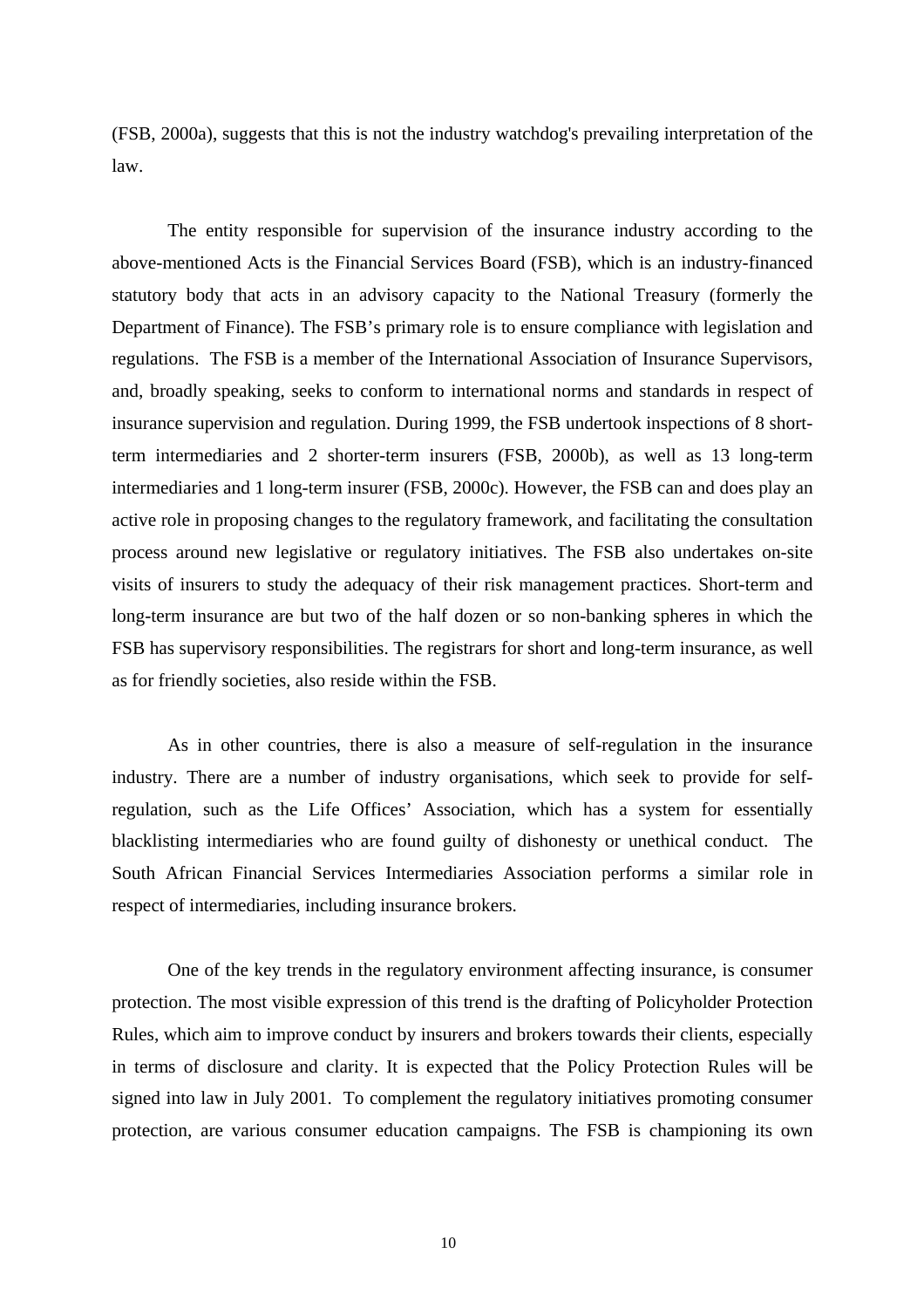consumer education campaign, while the industry is also directly involved, as with the Life Offices' Association's consumer education programme.

The other side of the coin of fuller disclosure is an initiative, also pending further consultation, to remove the cap on commissions that can be earned by insurers and brokers. The feeling of the FSB and others is that the introduction of rules around disclosure, in combination with the de-regulation of commissions, will put South Africa in sync with international norms.

Historically, insurance brokers ('intermediaries') have not been required to register with any supervisory body, and are not subject to specific pieces of legislation. Policyholder protection therefore has much to do with the conduct of brokers, which will also be affected by the promulgation of Policyholder Protection Rules. Another measure that will have farreaching consequences for brokers is the Financial Advisory and Intermediary Services Bill, which may have to wait until 2002 to be enacted (*Cover*, November 2000). One of the more important aspects of the Bill will be to require brokers to register with a recognised professional association, which will hopefully have the effect of raising standards across the industry, or at least limit the number of 'fly-by-night' brokers operating in the sector. Current regulations to the Short-Term Insurance Act do however require intermediaries who collect or handle premiums to have in place a recognised guarantee, such as that purchased from the Intermediaries Guarantee Facility. The purpose of such guarantees is to ensure that a paying policyholder's cover does not lapse due to a mishap with her premium in the hands of the intermediary.

Two other important features of the regulatory environment are the short-term and long-term insurance ombudsperson. Both ombudspersons operate under the auspices of voluntary arrangements with the insurance industry, by which they are financed. The function of the ombudsmen is to try to resolve grievances, generally of policyholders against insurers. In 1999, there were 2025 and 6141 complaints received by the short-term and long-term insurance ombudsmen, respectively (*Business Day*, 19 October 2000). One limitation of the services provided by the ombudsperson, is that they apply only to those insurers that choose to subscribe to the arrangements. As most of the larger insurance companies are subscribers, however, this limitation is not too great. A second limitation is that the volume of complaints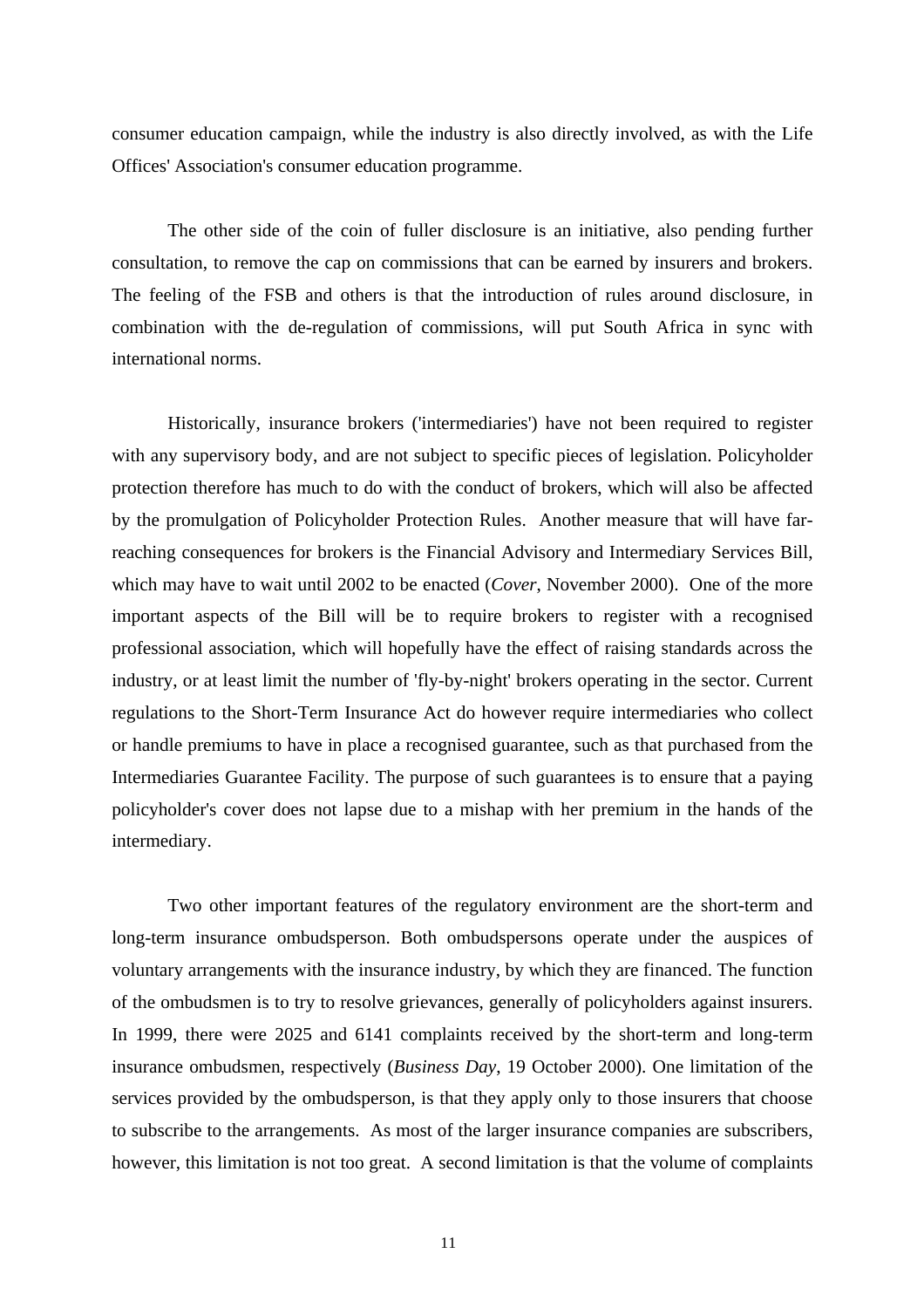is such that many complaints take a great while to be attended to (e.g. "Claimants who want the benefit of the Ombudsperson's services must.....be prepared to be extremely patient"; FSB, 2000d).

One final note in respect of the regulatory environment relates to the so-called "demarcation dispute" that preoccupied the insurance industry for much of 2000 (*Business Day,* 27 March 2000). The dispute pertained to the attempt by two insurance companies (Fedsure Health and Discovery Health) to introduce 'hybrid products' that combined aspects of medical aid schemes and health insurance. The strategy of the insurance companies was to ensure that their policies abided by both the relevant insurance act and the Medical Schemes Act of 1998. However, the Registrar of Medical Schemes asserted that this represented a violation of the Medical Schemes Act on the grounds that the insurance-like aspects of the hybrid products do not, by definition, conform to it. The deeper issue appears to have been the concern that a proliferation of such hybrid products could have the effect of weakening the medical scheme system, which, unlike insurance proper does not permit discrimination of the basis of age and health status. By facilitating the migration of lower risk individuals from traditional medical aid schemes to health insurance, hybrid schemes would have the effect of leaving a more costly pool of individuals in the medical aid scheme system. Ultimately, the dispute was resolved in favour of the Registrar of Medical Schemes, and both hybrid products were withdrawn from the market.

However, this distinction between medical aid schemes and health insurance in terms of the ability to discriminate may become a thing of the past. The Promotion of Equality and Prevention of Unfair Discrimination Act of 2000 (known as the 'Equality Act'), in principle outlaws 'discrimination in business', which insurers say would mean, if strictly interpreted, that they would no longer be able to function effectively by matching the right premium to the right risk (Temkin, 2000). That is, insurers would be forced to adopt the principle of 'community rating', and would not be allowed to apply underwriting principles that take into account age, gender, etc. However, the actual implications of the Equality Act for the insurance industry, are not yet clear. Although the legislation has been passed into law, its inception date has not yet been announced. The FSB has compiled a document setting out the concerns of the insurance industry, which has been submitted to the Minister of Finance.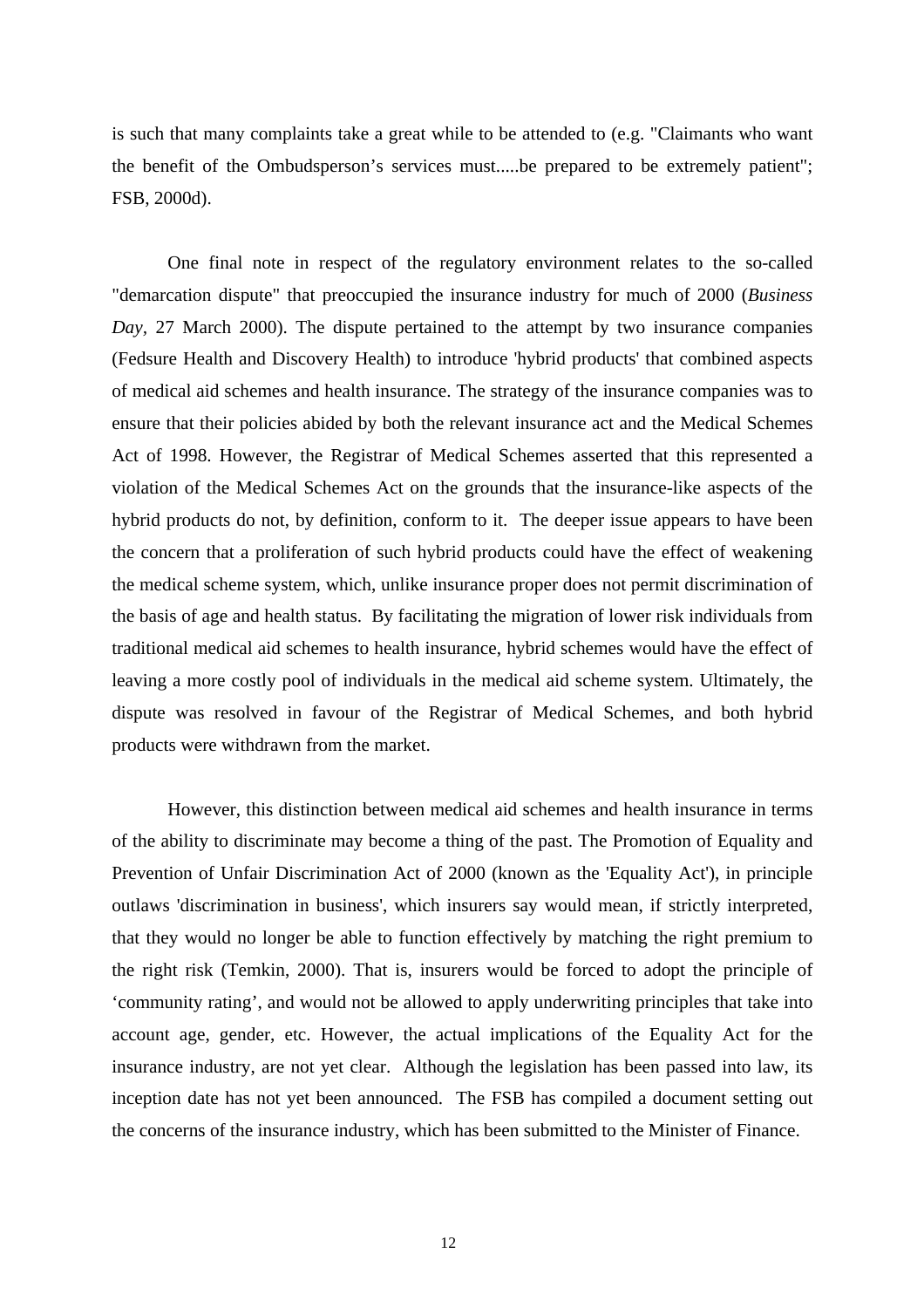#### *2.3 The implications of the regulatory framework for microinsurance*

We consider the implications of the regulatory framework for microinsurance, by examining two questions: i) what types of institutions are favoured or disfavoured by the present regulatory framework?; and ii) how adequate are the regulations and institutions in terms of safeguarding the interests of microinsurance clients?

The present regulations governing the insurance industry clearly favour large companies that are able to meet the minimum capital and surplus asset requirements. For short-term insurers, the minimum capital requirement is R5 million (\$660 000), and the minimum surplus asset requirement is the greater of R3 million (\$400 000) or 15% of the insurer's net premium income. However, larger minima may be required depending on the particular types of insurance business the company wishes to pursue. While these may not be large sums by the standards of most commercially-oriented financial institutions, they are large for certain institutions - like NGOs - that may be interested in serving low-income households and SMEs in particular. This means that most NGOs, for instance, would not be able to become insurers in their own right (though other options are open to those that wish to improve access to microinsurance among their clients - see section 4.3). This also means that insurance developed specifically for this market is likely to be an extension of insurance products developed for the middle-income market. For established insurance companies to become involved in microinsurance, there will need to be innovation - new types of intermediaries, specialised underwriting, and new products. It is argued below that MFIs have potential to extend the frontier of microinsurance provision, precisely by assisting in these three areas.

One serious concern is that, of the small amount of microinsurance presently provided in South Africa, a large share is probably technically illegal. In particular, a fair number of the funeral parlour-based insurers would probably, if scrutinised, be declared in violation of the insurance legislation. And yet, many of these provide a valuable service, and operate in areas where other insurers would not care to venture (see section 3.2). The fate of these insurance providers is quite unclear.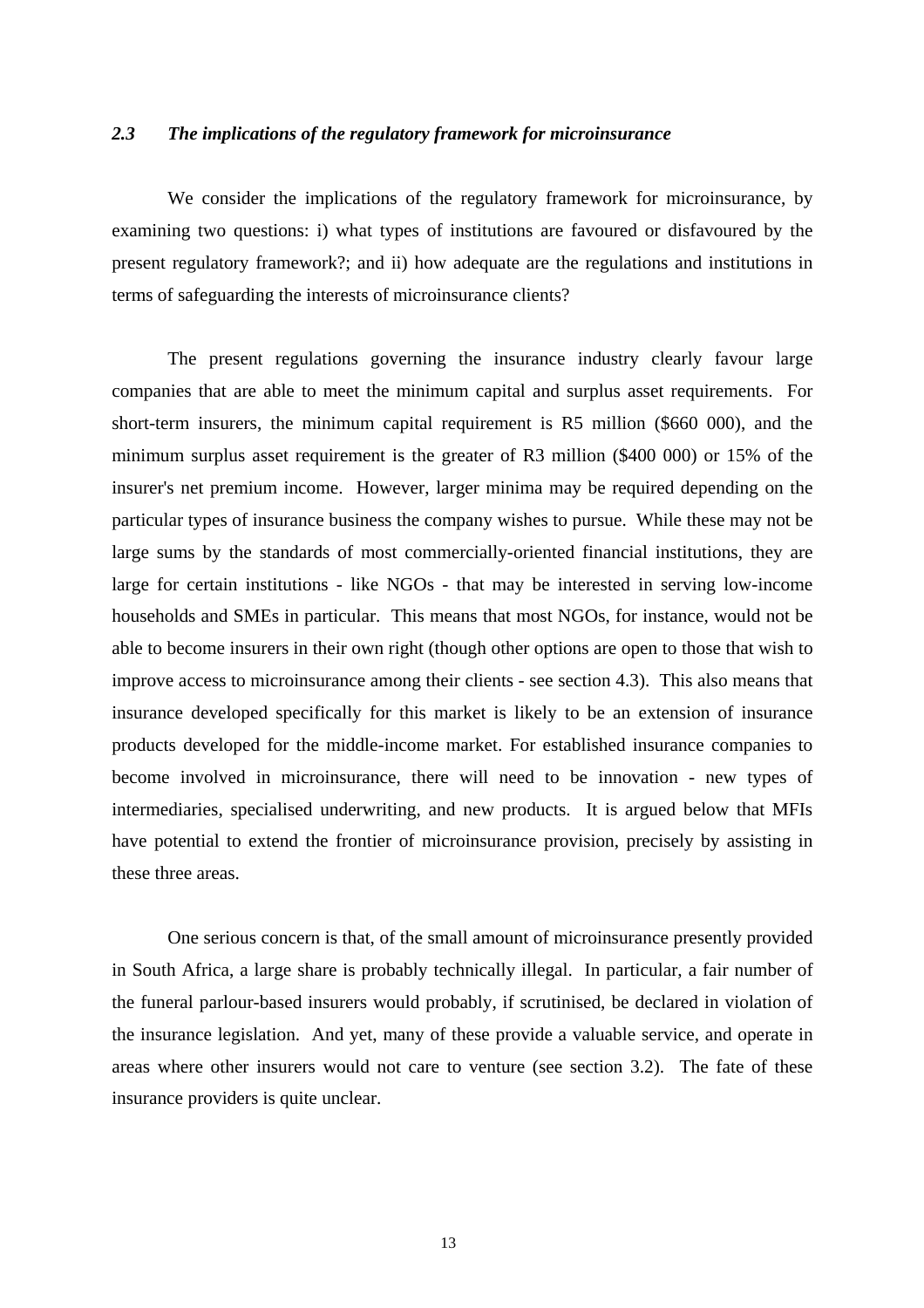In terms of safeguarding the interests of microinsurance clients, the present regulatory framework is probably not very adequate, although it may be improving. One of the respects in which it is inadequate, is that it is not geared to respond quickly to policyholders' complaints. Neither the insurance ombudsperson nor the FSB, have the capacity to deal with complaints quickly. Worse, it requires a certain amount of sophistication and resources to lodge a complaint in the first place. Low-income households in particular will likely not know where to go with their grievances. Also, since the FSB's investigations are triggered by complaints, this may mean that insurers and brokers serving low-income households are the least likely to receive scrutiny. There is indeed anecdotal evidence that a high proportion of fraudulent insurers are those that specifically target low-income people, for instance the 'seasonal' funeral insurance providers of KwaZulu-Natal. These funeral parlour-based insurance providers typically do not have enough resources to keep their mortuary equipment functioning, much less meet surplus capital requirements. It is perhaps partly on account of the proliferation of such fly-by-night insurers and brokers that many poor South African's harbour negative attitudes about insurance in general (see section 5.5). Therefore, a useful complementary measure to the existing system of insurance supervision would be pro-active investigation of insurers serving the so-called emerging market. This however would require additional capacity to that which already exists. Also, as suggested above, a large number of extra-legal funeral insurers are actually providing a valuable service, and it would arguably not be in the social interest to apply the law too strictly to them. How a proper balance could be struck is an open question.

Two developments that will improve the extent to which microinsurance clients' interests are served, are the forthcoming Policyholder Protection Rules, and the Financial Advisory and Intermediary Services Bill, discussed above. On the other hand, the Equality Act, if put into effect in its present form, would likely damage the prospects of extending formal sector insurance to low-income households, as such households would inevitably have to be rationed out of the market in order for the insurers to remain profitable.

In summary, a number of outstanding issues must be noted in respect of the regulatory and institutional environment, especially when new regulations or new institutional arrangements are introduced: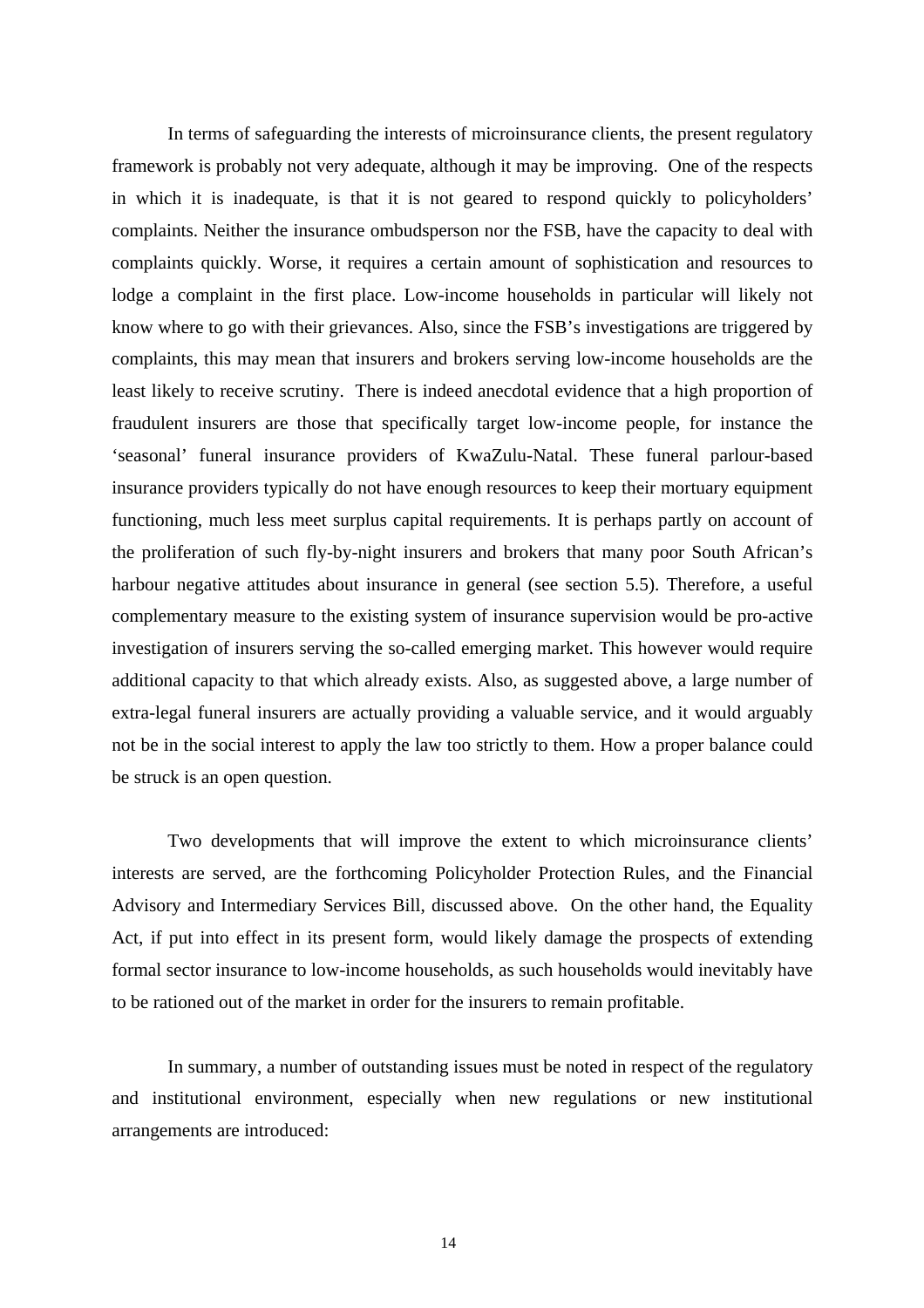- *Special exemptions for capital adequacy requirements* The question of special exemptions to promote non-standard insurers is one natural response to the undersupply of insurance to low-income households and SMEs. While there are other options for promoting microinsurance, this one may bear further scrutiny. Alternatively, means of circumventing the capital adequacy requirements may be expanded and exploited, for example via the Friendly Societies or through financial cooperatives.
- *Consumer education* How to target prospective and actual low-income insurance clients, so that they improve their uptake of appropriate insurance, and know to whom to turn for advice and redress of grievances?
- *Pro-active supervision of insurers and brokers* Should supervisory bodies assume more responsibility for ensuring good microinsurance practice? This would involve devising an inspection strategy that would not depend solely on complaints.
- *Dealing with extra-legal microinsurers* How will existing small-scale insurers be dealt with who do not operate in strict conformity with the legislation? These insurers are engaged in meaningful entrepreneurial activity and perform a vital service, but are at risk of being closed down.

#### **3. Microinsurance from the For-Profit Insurance Sector**

#### *3.1 Availability of micro-insurance to low-income households and SMEs*

As mentioned in the previous section, insurance cover is heavily skewed towards white households. The average household total premium expenditure for 1995 was R382 (\$95) for Africans, R765 (\$191) for coloureds, R2147 (\$537) for Indians, and R4118 (\$1030) for whites. (Unfortunately, more recent data are not yet available from Statistics South Africa.) The same pattern would presumably apply to business-oriented insurance, though no data exist to back this up.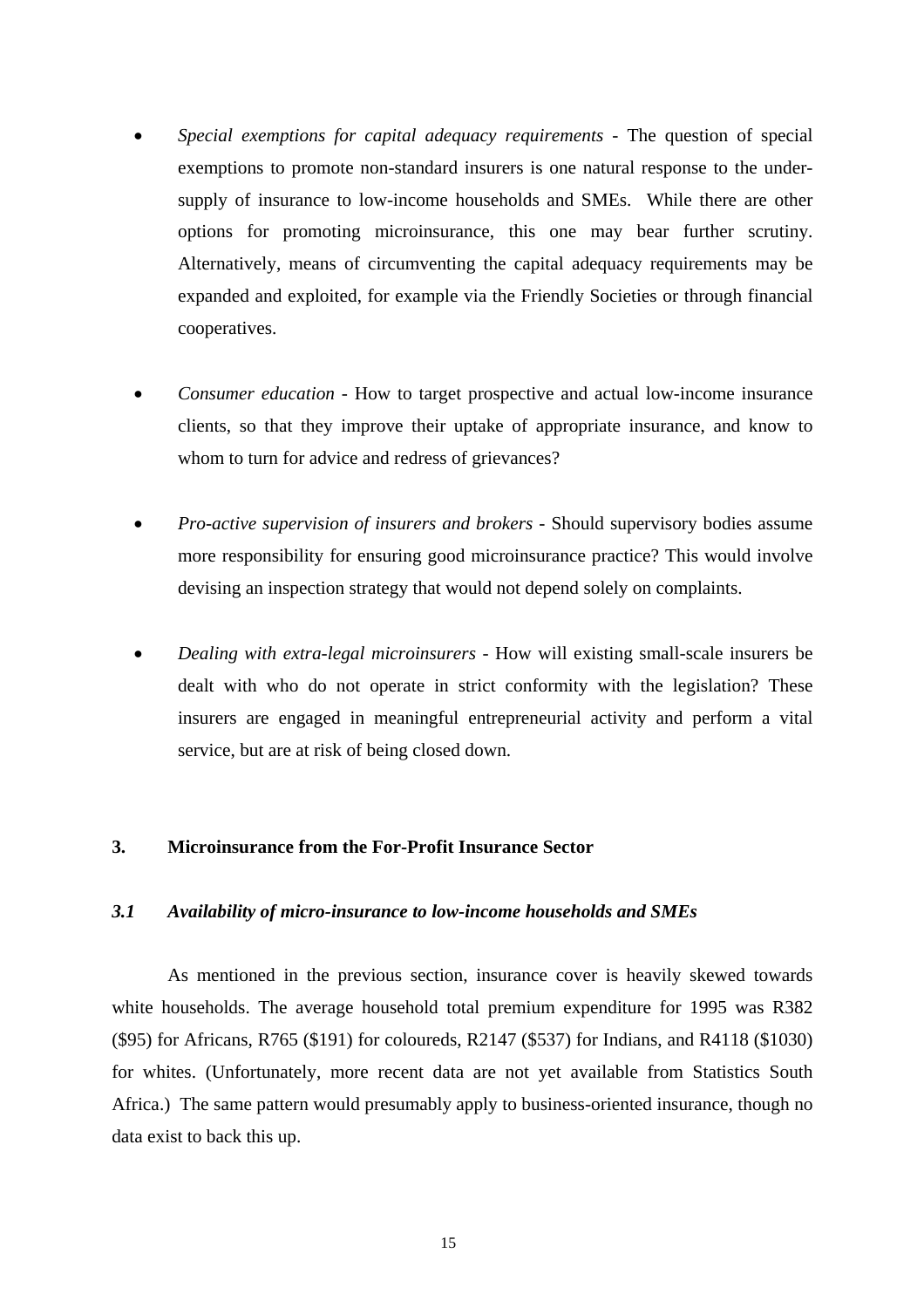In order to establish what sort of insurance is available to low-income households, different tactics were pursued. First, popular publications (*Bona*, *Drum*, *The Sowetan*, *TV Talk*, *True Love*, etc.) were perused for insurance adverts. Second, researchers physically searched for insurance providers and brokers in low-income neighbourhoods (Mamelodi, Mabopane, Shoshonguve, Kwathema, Johannesburg CBD, Soweto). And third, the SME survey, discussed in section 5, asked low-income people operating SMEs about their use of insurance.

The search for adverts revealed very few insurance products aimed specifically at low-income households, and none aimed at SMEs. Adverts fell into two categories: those placed by major insurance companies (Hollard, Sanlam, Old Mutual, etc.) for a variety of types of insurance; and those placed by brokers providing funeral insurance (21st Century Funeral Brokers, Letsatsi Cash Loans and Funeral Society, QwaQwa Funeral Parlour). During the week of 13 November 2000, *The Sowetan* specifically carried only four insurancerelated adverts: an advert from Hollard Direct for funeral cover; an advert from 21st Century Funeral Brokers; an advert from Letsatsi Cash Loans and Funeral Society, but mainly advertising their cash loan services; and an advert from Leza Legal Wise for funeral cover.

The 'street survey' revealed a similar pattern. Funeral insurance is widely available in areas where low-income people reside or work, but virtually no other sort of insurance is evident. The brief of the researchers was to speak to all funeral insurance providers and cash loan agencies and ask if staff were aware of any (other) types of insurance available in the area. The uniform response to these queries was that only funeral insurance was available, because 'we blacks don't have money for those other kinds of insurance'. A few exceptions were encountered (e.g. Money Wise's 'Care Benefits') which will be elaborated upon below. On five occasions, the researchers came across insurance brokers or agents who appeared to cater mainly to white clients, and attempted to find out what types of insurance products were available from or through them. The researches - two young black men posing as potential clients - were in three of these instances refused the opportunity to speak to a staff member, and were also sent away without any written information or business card. In other words, there appears to have been active discrimination against these 'potential clients', either as a matter of racial prejudice, or on the presumption that they were low-income individuals who would not have been able to pay.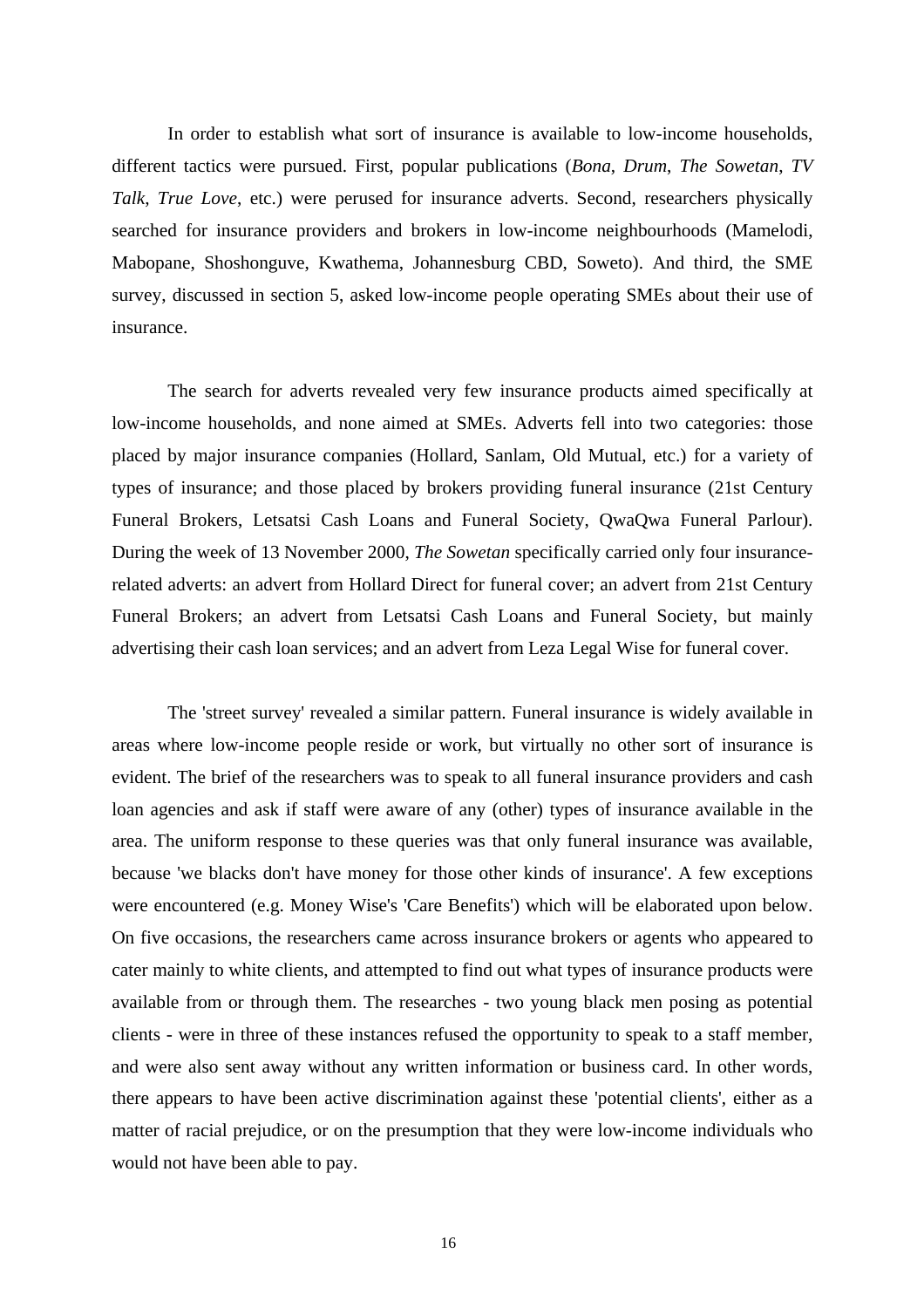Thus, with the singular exception of funeral insurance, microinsurance is neither widely used nor widely available in South Africa. Nonetheless, there does appear to be some change, albeit from a minuscule base. For instance, there are instances of low-cost health cover, life cover, and legal cover, all aimed at – or at least inclusive of - low-income clients. One of the most obvious examples of this is Money Wise, which has accessible offices in a number of cities and towns around the country. The primary business of Money Wise is micro-lending, but borrowers may pay an additional fee (R49 per month, i.e. \$6.50) to subscribe to its 'Care Benefits' plan, which includes funeral cover (underwritten by Hollard), emergency medical cover (underwritten by Medical Rescue International), and legal assistance (similar to legal cover but in fact much more limited). Pick-N-Pay Financial Services, linked to the major supermarket chain, is planning in the next few months to add insurance products to its menu of services, presumably also only for clients, in this case those with savings deposits. An important example of insurance that specifically targets emerging entrepreneurs - and in fact the only one that was discovered in the course of this research - is that to the 'black taxi' industry via Clarendon Transport Underwriters, which is a member of the Fedsure Group. CTU has made in-roads to providing insurance to the black taxi industry by means of linking up with and supporting hundreds of township-based insurance brokers. In effect, the vehicle insurance product is not novel, but the mechanism to reach an otherwise ignored clientele is. Of course, this does not truly constitute microinsurance. The economy 'Zimele' plan, for example, has minimum excess for own damage of R4000 (\$533), and for hijacking of R7000 (\$933). These are well beyond the means of most SME operators.

Another interesting type of insurance which is increasingly accessible to low-income households, is so-called 'retrenchment insurance'. Furniture and appliance retailers that sell their wares on a hire-purchase basis to low-income people, typically either have retrenchment insurance as an option, or in fact as a condition of being granted the hire-purchase contract. The purpose of the insurance is to indemnify the buyer against future hire-purchase instalments, in the event he loses his job. The cost of such insurance is usually around 12% of the stated cash price of the good being purchased, and of course presumes one has formal sector employment. Usually, one cannot make a claim within the first three months. Proof of retrenchment must be furnished in the form of a letter from the former employer, stating the reasons for the retrenchment, and explicitly excluding retrenchment due to a misdeed by the employee. The relatively up-market retailers (e.g. Royal, Ellerines, Town Talk, Railway),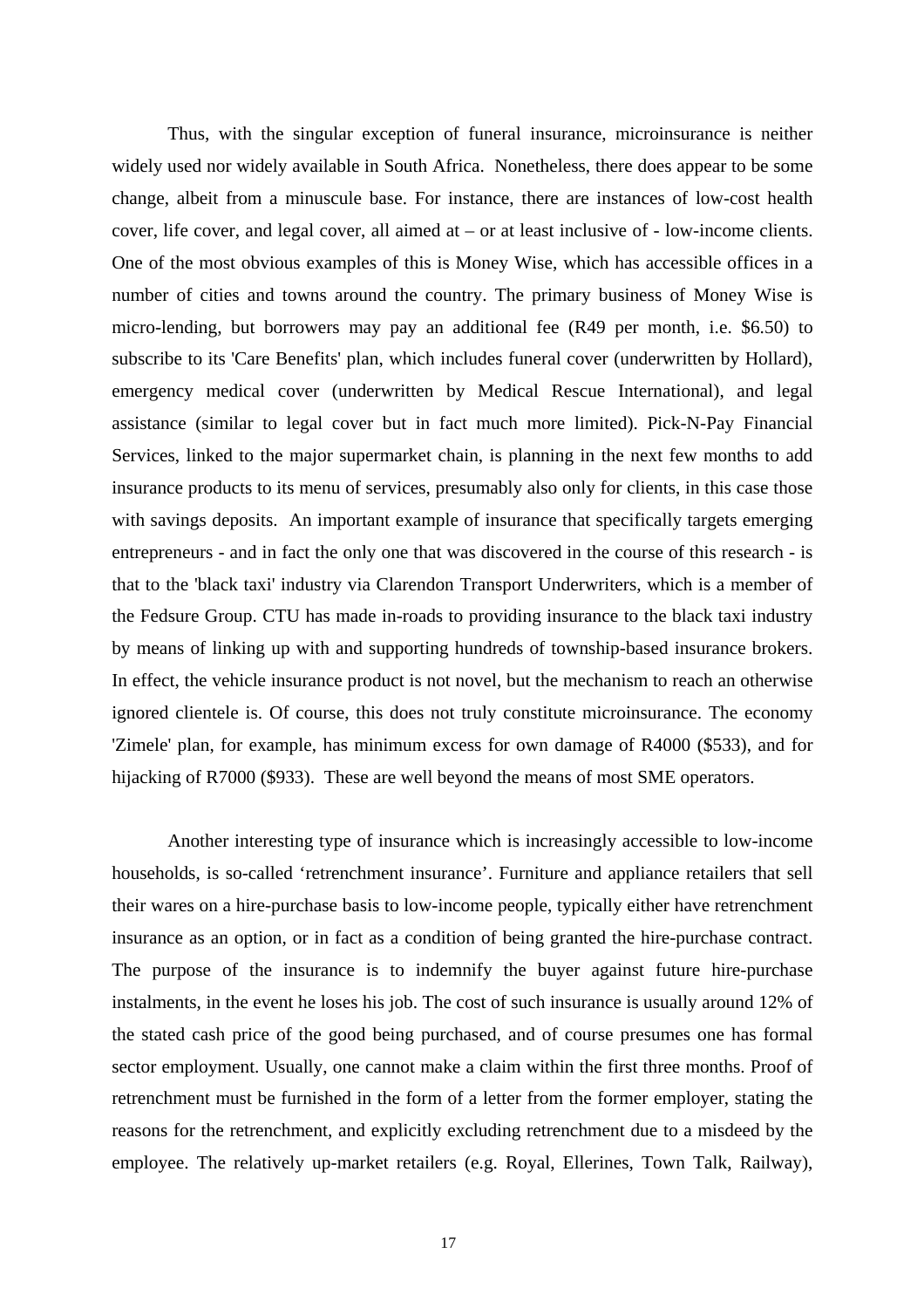usually make this insurance mandatory, and generally individuals earning less than R1500 (\$200) per month are not be eligible. Among the less up-market retailers (e.g. Lubners, Morkels, Beares, and Lewis), the insurance is not mandatory. In essence, this insurance is a form of credit-life insurance adapted for the specific needs of the hire-purchase industry. Similar policies are increasingly being made available to borrowers of micro-lenders. Credcor, for example, provides credit-life insurance, which includes coverage for permanent disability, death, and retrenchment. As of the end of 2000, 38% of Credcor's borrowers were also taking out the insurance, or roughly 84 000 people (Credcor, 2001). African Bank Investments Limited, of which African Bank and King Finance are subsidiaries, offers creditlife insurance through another subsidiary, namely Standard and General (Stangen). Underwriting income for these policies was R347 (\$46) million in 2000.

 Notwithstanding the impressive pace of development of new markets and new products, for the most part insurance to low-income individuals strongly favours people with regular formal sector employment, either because this is a condition for acceptance as a policyholder, or because these policies are arranged through the workplace. Statistics South Africa's *October Household Survey 1999*, for example, shows that of African and coloured households with a member in formal sector employment, 29% have a member with life insurance, whereas for households relying only on members employed (or self-employed) in the informal sector, only 10% have any life cover (Statistics South Africa, 2000). In addition, payment of premiums for these types of insurance is typically through debit-order, which effectively excludes a large share of those who work in the informal economy, even if they do have bank accounts. Insurance that might specifically assist SMEs is even more rare. The linking of insurance products to loan products (as with Money Wise), means that they are apt to cater to personal rather than business needs, since the majority of micro-lenders concentrate on loans to people who can produce a payslip. On the other hand, however, this may not be as limiting as it appears, since many people operating SMEs may be able to access loans, and in principle similarly insurance, via a family member who does have formal sector employment.

Given the still very limited nature of microinsurance from the for-profit sector, what lessons can be derived for MFIs? We look to the funeral insurance industry for guidance. In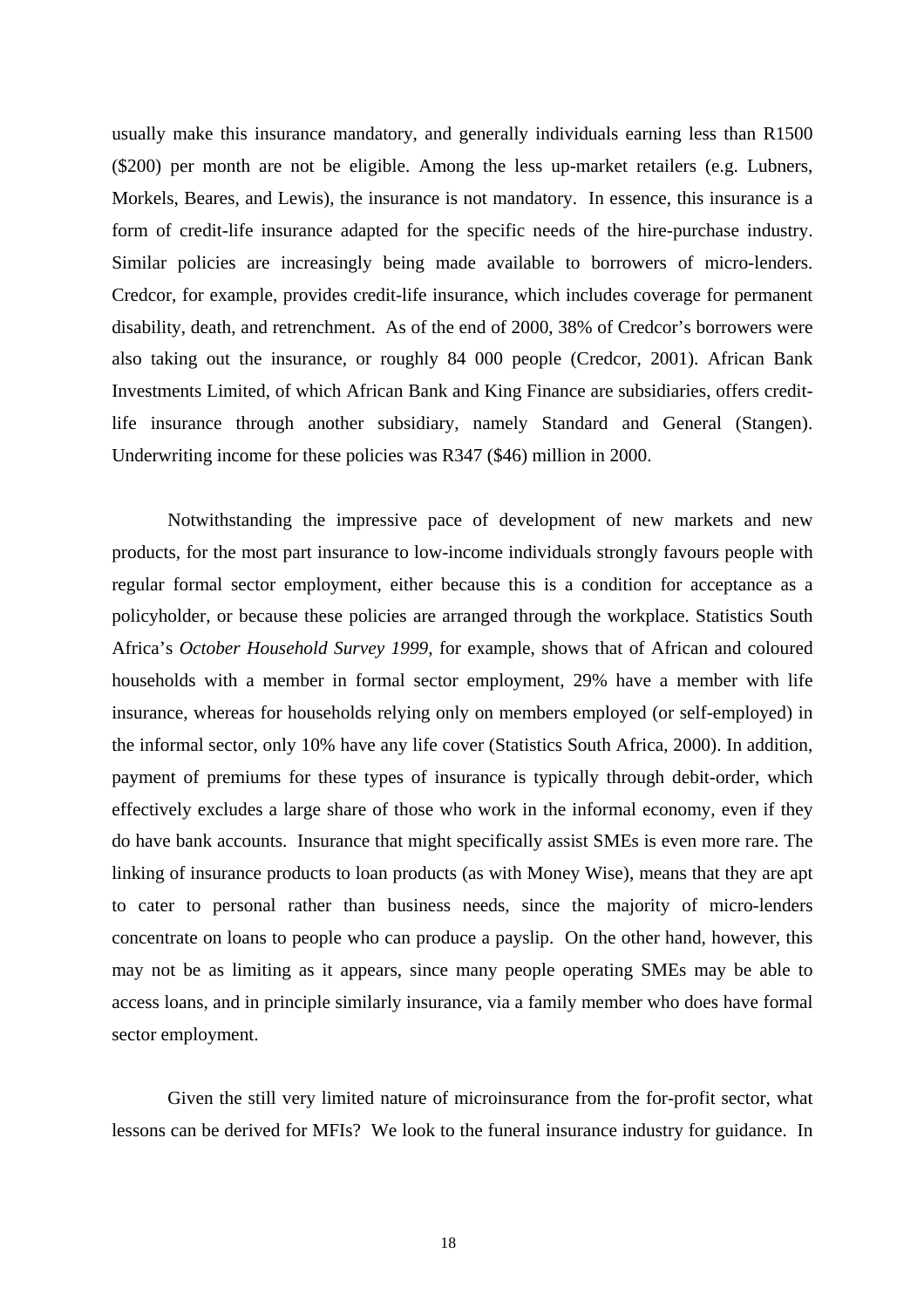particular, we look at the overall structure of the industry, and at the strategies used by the different participants in the industry to reach low-income clients.

#### *3.2 Independent funeral parlour-based insurers*

There are number of different types of funeral insurance providers. We discuss first of all the independent funeral insurance providers. These are mainly funeral parlours that service low-income clients. The insurance scheme is provided so as to enable clients to afford the funeral parlour's services. In essence the scheme is a non-refundable funeral pre-payment. In the absence of this, few households would have the cash resources on hand to finance a funeral for a family member on short notice. Characteristic features of these independent funeral insurers include the following:

- *Benefits are provided in kind rather than in cash* This is what one would expect of funeral insurance provided by a funeral parlour, but this also reflects the preference of many clients. (With the possible exception of traditional burial societies, absent in low-income communities are a significant number of schemes that pay out cash in expectation that the beneficiary will seek the services of the funeral parlour of his choice.) A small amount of cash may be provided as part of the scheme's benefits, e.g. to pay for groceries for the deceased's family for one or two months. The preference for in-kind benefits seems to relate to the desire to resolve arrangements as quickly as possible, in effect most decisions relating to the material aspects of the mortuary services, coffin, burial services, transport, etc., are made in advance. In-kind benefits are also preferred allegedly to prevent family conflict that might erupt if instead the family was paid out in cash. From the perspective of the insurer, this also allows the face value of the policy benefits to exceed the cost of providing those benefits.
- *Monthly payments are paid in person in cash* This is the preference of most lowincome clients, who pay through debit-order rarely even if they have bank accounts, and do not typically have credit cards. From the perspective of the insurer, it promotes frequent personal contact, which is important to minimise the lapsing of memberships.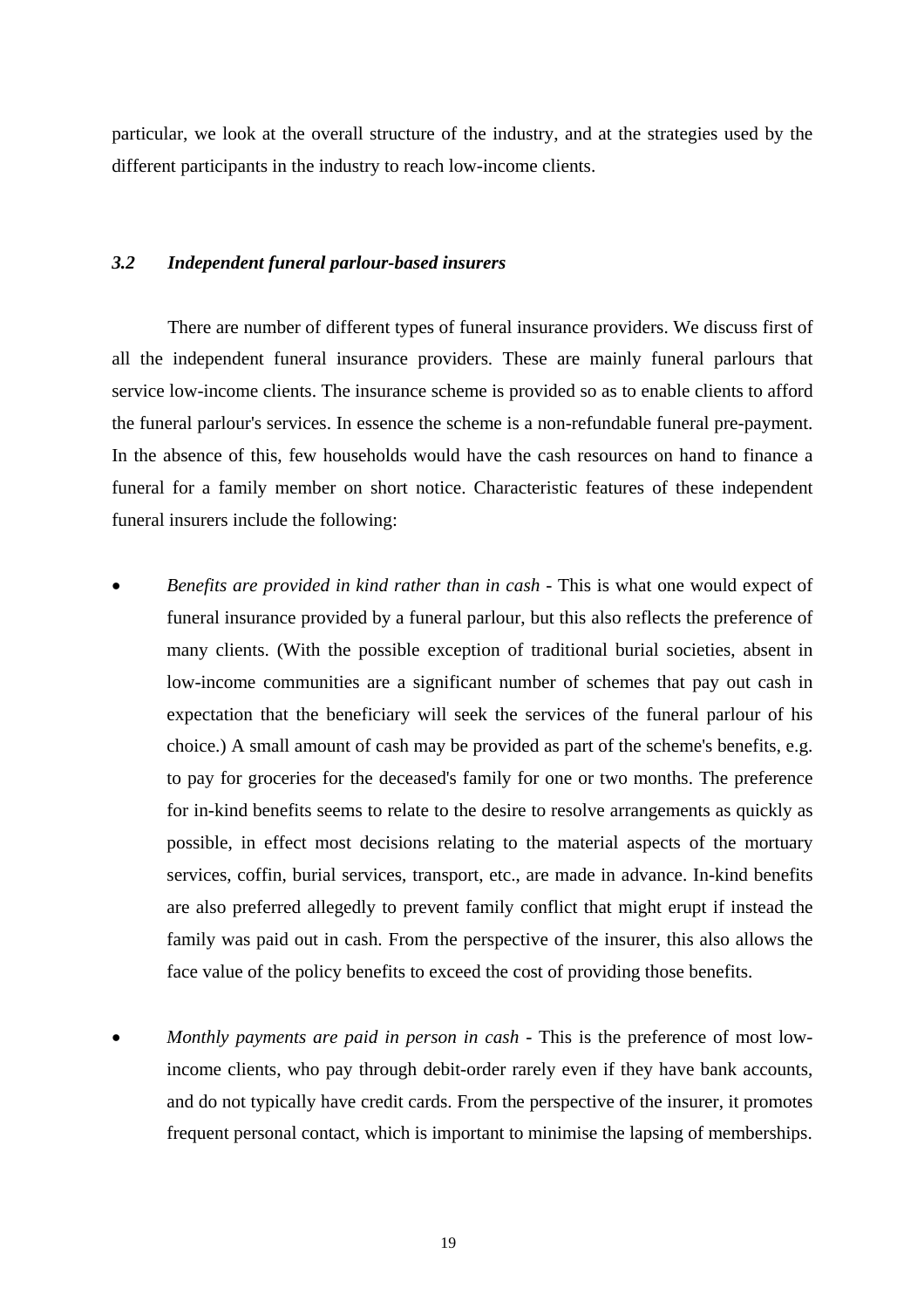- *Coverage extends to family groups*  Membership is typically for a group rather than for an individual or even a couple. The latter are possible with some enterprises, and some insurers set premiums based on the number of family members covered; but the more common situation is where up to a certain number of family members are covered by the membership, and possibly even non-family. Older people may usually be added to the scheme for a modest surcharge. When a family (or group) member dies, the policy continues as before, but usually that person is not replaced i.e. if there were up to 10 people covered initially, now it will be the remaining 9 covered by the policy.
- *Marketing depends on street-presence, direct contact, and/or word-of-mouth*  Funeral parlour-based insurers rely largely on fliers, door-to-door marketing, and having premises in areas well-trafficked by prospective members. The most important measure for attracting more business is to employ very new, very expensive cars for the funeral procession. These are observed by people attending burial services as well as other members of the community. The quality of the hearse and other vehicles contribute to the perceived dignity and prestige of the funeral.
- *Emphasis on community responsibility* Funeral insurers claim that they are willing to incur risks that normal formal sector insurers would not, e.g. by including the elderly, and that this is done out of a sense of 'community responsibility'. One respondent indicated that he had no difficulty rendering benefits to a client who had committed suicide, while by contrast mainstream insurers would be careful not to. Community spirit is also captured in the names (e.g. "Ubuntu Funeral Services", where *ubuntu* translates roughly as 'community spirit') and mottos ("There to serve the nation conveniently"; "For service beyond ubuntu"; "Never stand alone"). Second only to the quality of the hearse and other vehicles, is being extremely courteous to members and prospective members. Insurers report that in such a competitive industry, being "nice", respectful, and accessible are essential.
- *Qualifying criteria and scheme options are simple* Funeral parlour-based insurers impose almost no criteria on those applying for membership. There is no health questionnaire, no examination, and no proof of economic means (e.g. payslip).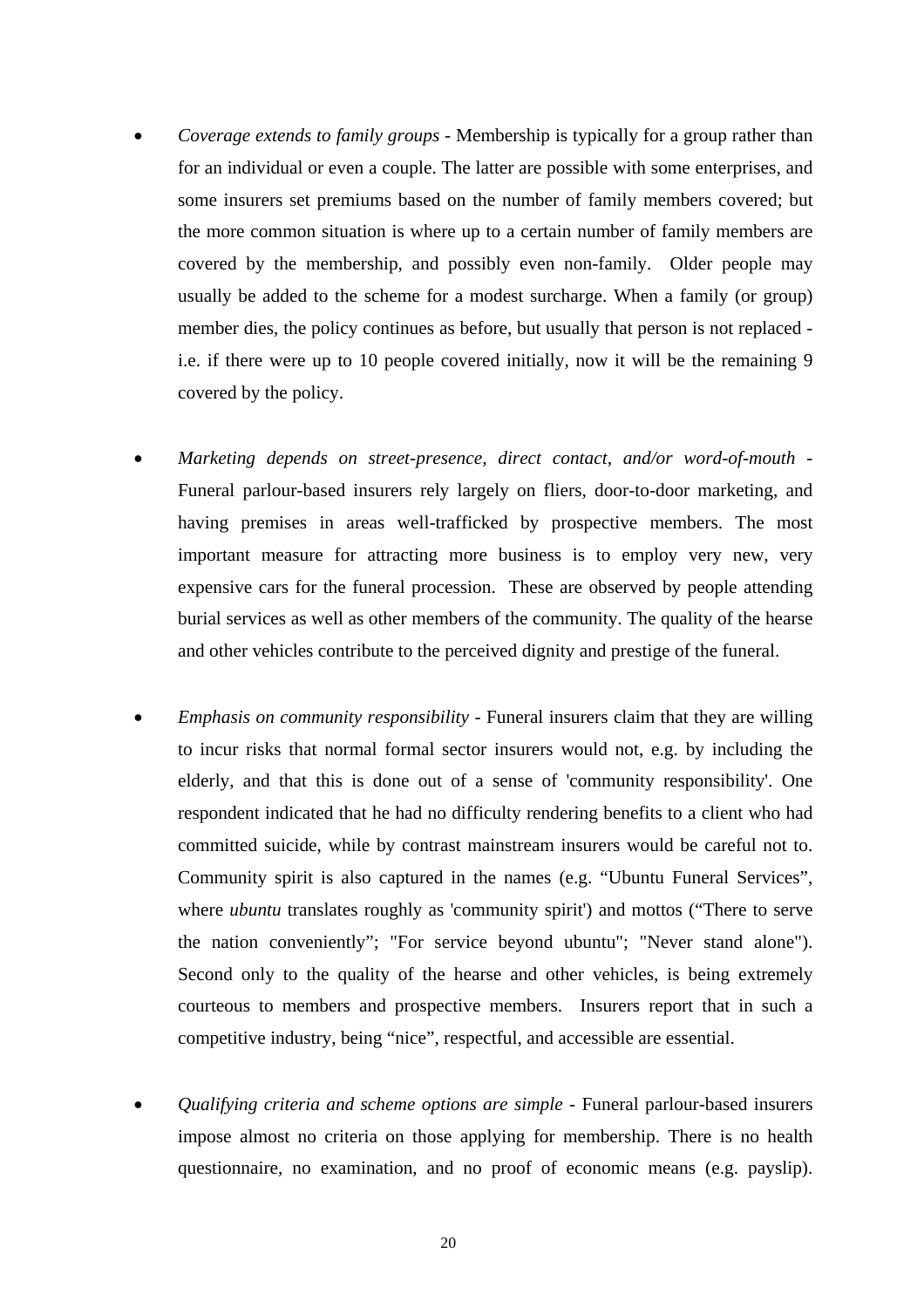Different possible options are defined by the different nominal values of the funeral packages, and/or specifics such as the number of buses and chairs made available for mourners. The basic parameters defining a scheme are: joining fee (usually around R150-R200, i.e. \$20-\$27), monthly premium, number of months before one can lodge a claim, number of members covered, and nominal value and particulars of the benefit package. The minimum time before a claim can be lodged varies greatly from one insurer to another, with the minimum being around 3 months and the maximum being 12 months.

• *Financial formula is derived from trial and error, simple math, and by borrowing from competitors, rather than actuarially - Smaller, independent insurers do not rely* on actuarial principles to derive the financial parameters of their schemes. Rather, they have regard to basic considerations such as the actual cost of providing a funeral, and what competitors charge and offer. Adjustments are made over time through trial and error.

Some of these features obviously relate to the specific case of funeral insurance, but there are also a number of pointers to sound insurance practice that could be generalised to other types of microinsurance. First and foremost, the precautions against adverse selection are simple but potent. The key guards against adverse selection are: i) the mandatory waiting period before which a family cannot make a claim, even though it must pay the premium; and ii) the fact that the 'member' is most usually a family group rather than an individual, which has the effect of 'averaging out' the riskiness among the members of the family. This is the same principle observed by a number of MFIs providing microinsurance in other countries. Surprisingly, the funeral insurers interviewed did not regard HIV/AIDS as a particular challenge to their stability - nor as an opportunity to be exploited. This bears further study, but the implication is that their precautions against adverse selection are, for the time being, sufficiently sound.

The second main theme is simplicity. Costs, benefits, and conditions of member policies offered by funeral insurers, are straightforward relative to those that are typical of policies offered by major insurance companies. This reduces the scope for dispute and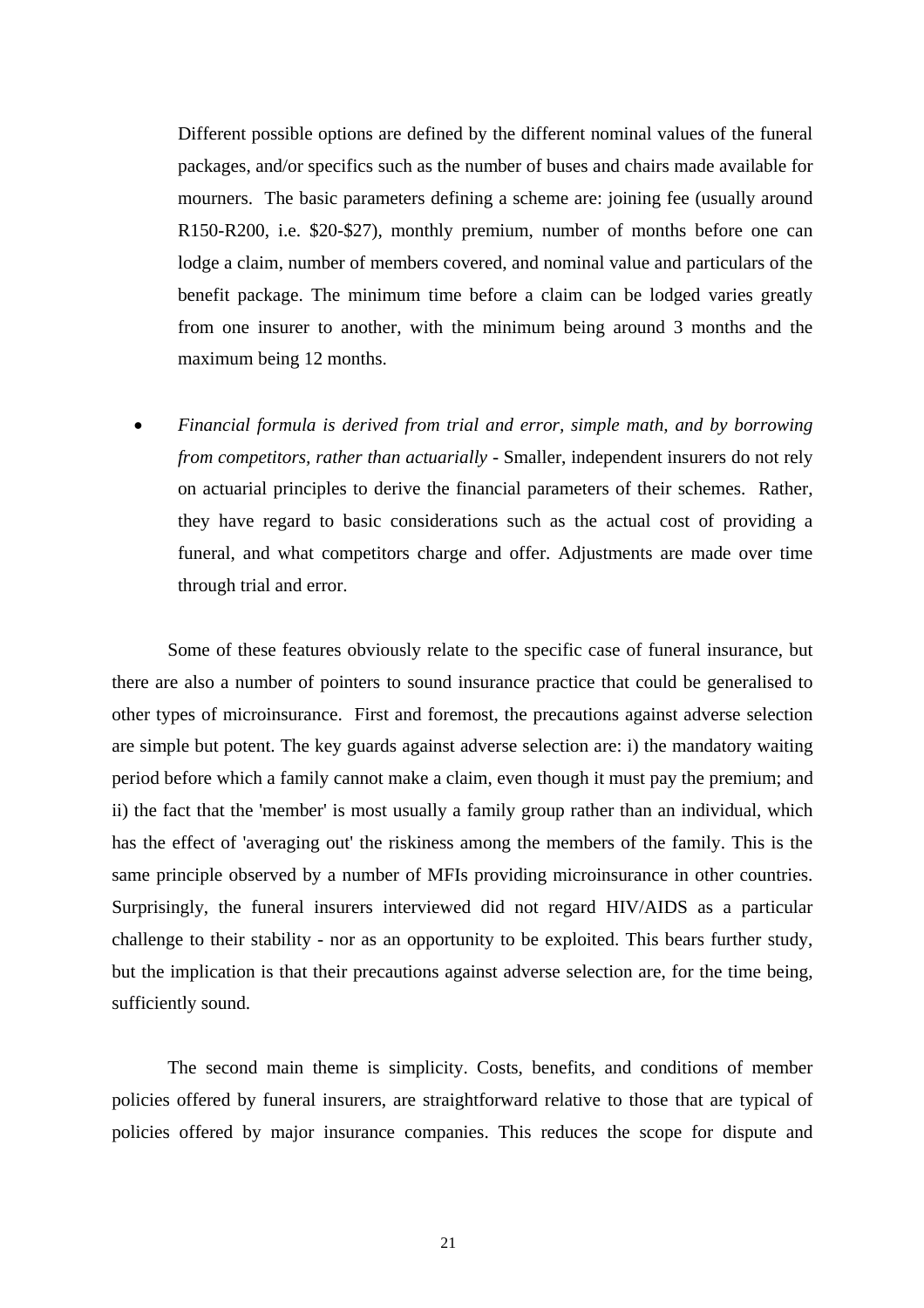engenders less suspicion among potential members. As will be shown in section 5 on the SME survey, mistrust of insurers is common.

The third theme is transactions costs. Typically in the insurance industry, the transactions costs associated with client-contact are considered to be one of the biggest contributions to total costs, next to claims. This is exacerbated when policies lapse or are surrendered, because effort was made in initiating a policy which is not maintained. One consequence is that client contact is a specific area in which mainstream insurers and brokers are seeking to minimise costs, e.g. through call centres and internet sales, as mentioned above. However, it could be argued that small-scale funeral insurers are intensive with client contact, but in a manner that lowers rather than amplifies transactions costs. For example, funeral insurers sometimes dispense with the documentary proofs (e.g. to prove the identity of family group members), which they substitute with casual encounter and familiarity by virtue of being part of the same community. In addition, as suggested above, repeated contact with the same clients may have the effect of reinforcing their commitment to the scheme, thus reducing lapses. Other measures to keep transactions costs low include the simplicity of options, rules, and procedures, already mentioned, as well as the group nature of most memberships, which of course has the effect of reducing the per individual cost considerably. In terms of transactions costs to the client, it is clear that the key is remaining on a cash basis and situating offices where they are convenient to local community members. It is not necessarily whether transactions costs are 'low' or 'high', but whether they are appropriate to the client.

The fourth and final theme is defence against fraudulent claims. However, this is perhaps where funeral insurance provides a poor example for other sorts of insurance. Scope for fraud in funeral or life insurance is not as great as with other types of insurance cover, thus it is unclear whether the weak controls over fraud that are characteristic of funeral insurers provide any useful guidance to, say, MFIs that would wish to provide microinsurance over a variety of business-related risks. In funeral insurance, virtually the only opportunity to cheat the insurer is to bury someone who was not genuinely a member of the insured family group. In most circumstances, this is not very plausible, especially if the insurer is also the provider of the mortuary and funeral services. Arguably the main defence against fraud for which local funeral insurers offer some support is their community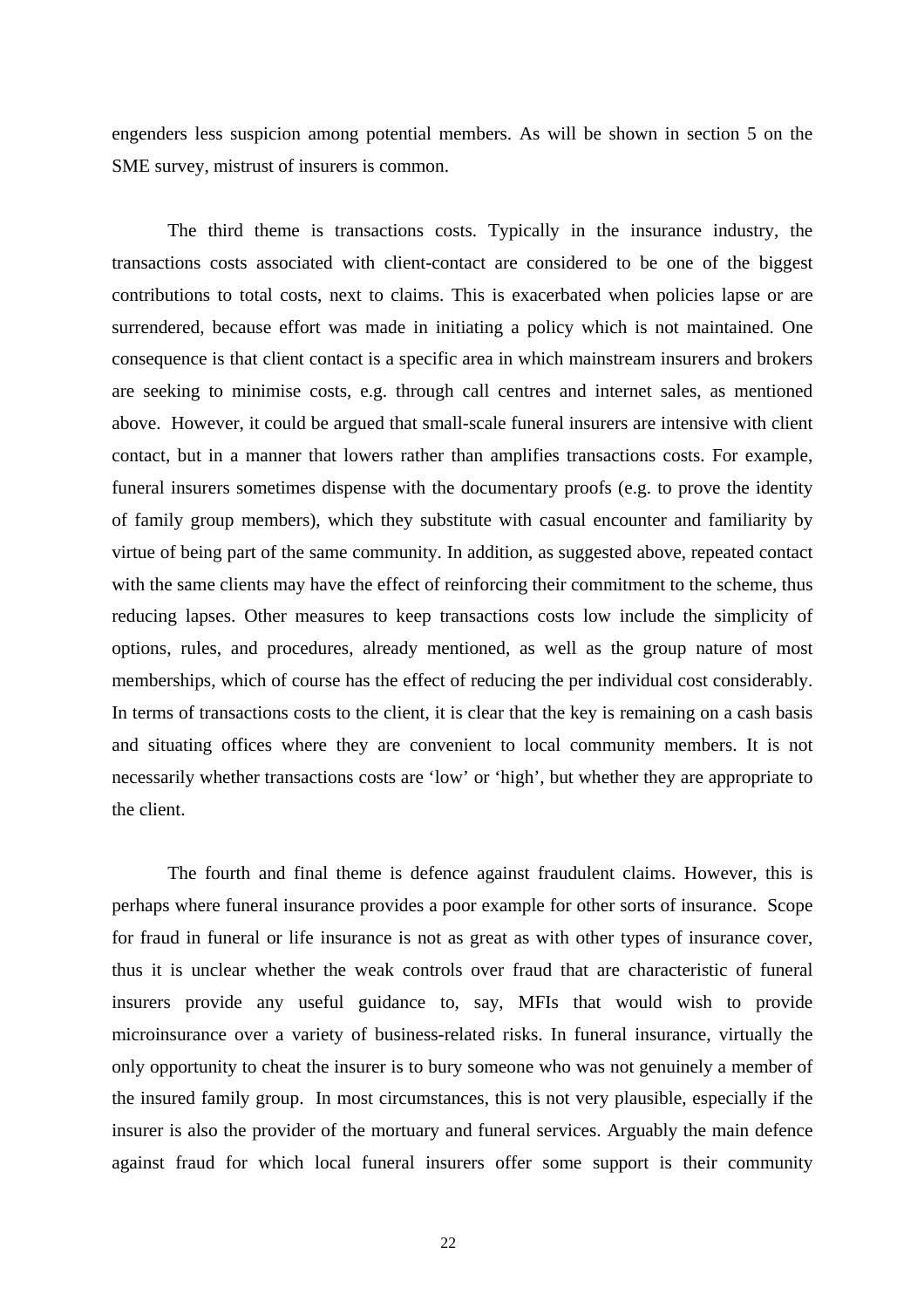orientation, as mentioned above. Much as village banks and community-based financial service cooperatives rely on mutual responsibility as an incentive for loan repayment, one becomes a "member" of a funeral insurance scheme rather than strictly a "client".

Many of the township-based funeral insurers are single, independent entities started and run by a single entrepreneur. Others are branches of a chain of such insurers, such as Prestige Burial Services and Martins, each with almost ten branches in different locations. These larger chains seek to preserve many of the same characteristics of the unitary enterprises, particularly the focus on low-income households, group memberships, premium payments in cash, and benefits in kind. Funeral insurers such as Prestige and Martins also have in common with their smaller counterparts, that they are not linked to a major insurance company. They are still essentially funeral parlours that use membership schemes as a means of making their services affordable to their clientele.

#### *3.3 Funeral insurance agents and brokers*

The other main source of funeral insurance to low-income communities comes through agents and brokers. Batho Batsho Bakopane Funeral Services, for example, has branches in 15 communities, and is underwritten by Prosperity. Letsatsi Funeral Society, with 10 branches, is underwritten by Safrican; 21st Century Funeral Brokers, with over 20 branches, is underwritten by Metropolitan Life; Methburial, with 10 branches, is underwritten by Avbob. While these entities are generally presented as brokers, their typically one-to-one relationship with an insurance company is more characteristic of an agent. Regardless, they serve as the principal link between insurance companies and the low-income communities in which the former do not have a visible presence.

In numerous respects, these intermediaries function very much like their independent counterparts: they offer very similar policies, with almost identical menu options, waiting periods, and family group emphasis; they provide the bulk of their benefits in kind rather than in cash; and they receive monthly payments mainly in cash, though sometimes also offer the option of debit order. The main differences are that they tend to be large, i.e. have a large number of branches, so as to create a volume of business that will be worth the while of an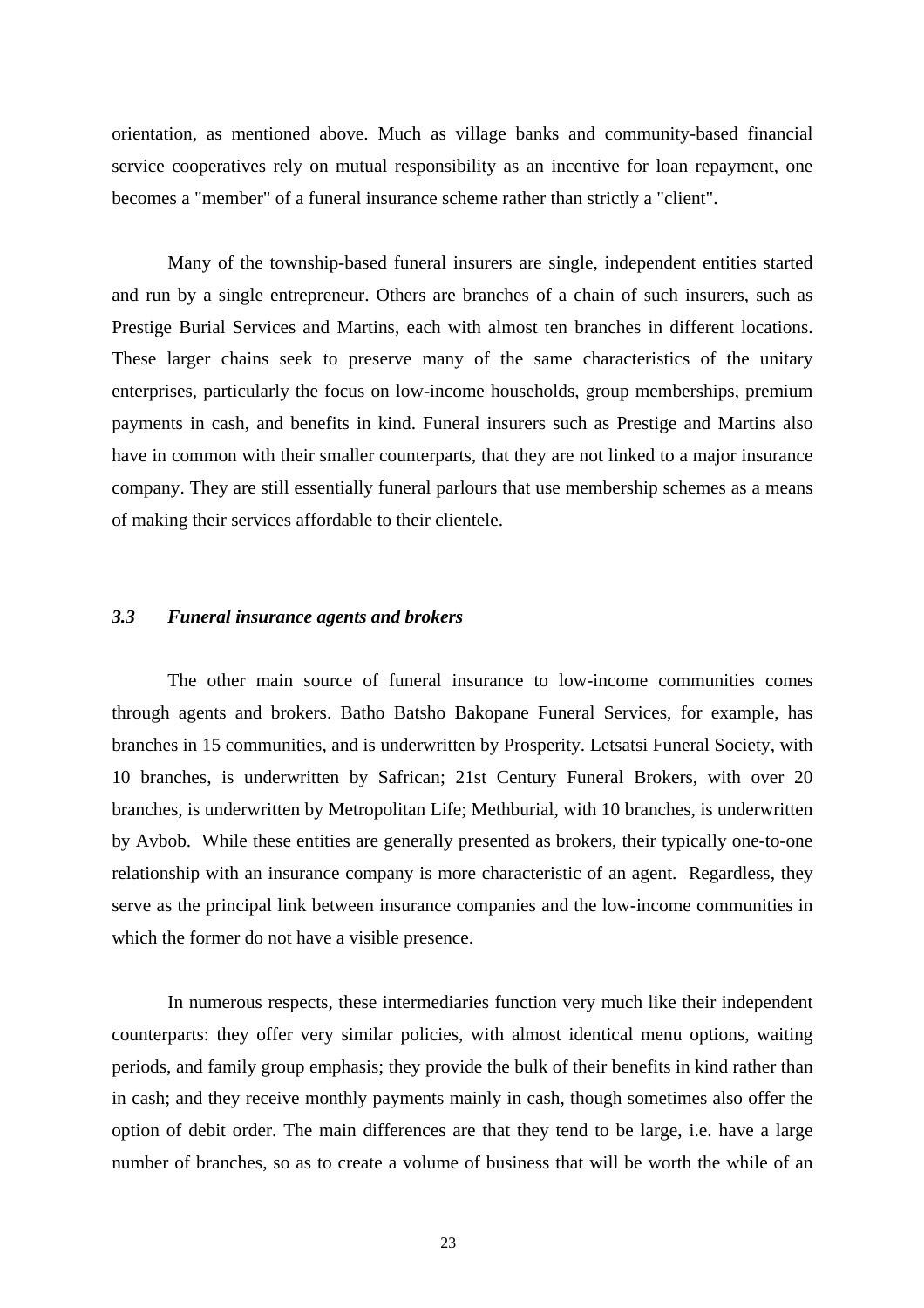insurance company to engage with; and the actuarial work is undertaken by the insurance company.

The purpose of drawing attention to this distinct category of funeral insurance provider is to demonstrate the manner in which insurance companies provide their services to low-income communities. It is fair to say that insurance companies would struggle to open their own cost-effective, client-intensive branches in these communities, and would not be able to reap the advantages of community presence that brokers/agents and independent funeral insurers are able to. (Those pursuing 'direct writing', such as Hollard Direct, target middle class more than low-income people; they conduct their business largely over the telephone and rely on debit-order arrangements for payment.) *What is perhaps most remarkable is the extent to which the policies they underwrite mimic those that have already been available in low-income communities.* 

#### *3.4 Conclusion*

Given that insurance companies have found the means to provide funeral insurance to low-income households via brokers and agents, and to do it successfully, why is their indirect provision of insurance almost completely limited to funeral insurance? Unfortunately, we are not in a position to answer this question. All we can do is offer the beginnings of a possible explanation that could be the subject of further study. First, as is well known, life/funeral cover is easier to provide than most other kinds of insurance. The actuarial issues for life/funeral cover are relatively simple, and, as indicated above, the danger of fraud is not too great. Funeral insurance is thus a logical place to start, and it may be that insurance companies see it as a uniquely profitable opportunity for expansion into low-income communities. Second, cultural imperatives are such that many low-income communities offer a significantly bigger market for funeral insurance than for other kinds of insurance, such as car insurance and household insurance. (The country's most widely read newspaper, *The Star*, is presently running a promotion whereby first-time subscribers are automatically enrolled for 'free' funeral cover underwritten by Hollard.) On the other hand, it may be a chicken-and-egg situation, whereby the absence of insurance marketed in low-income communities means that people there do not become aware of it, and thus do not express a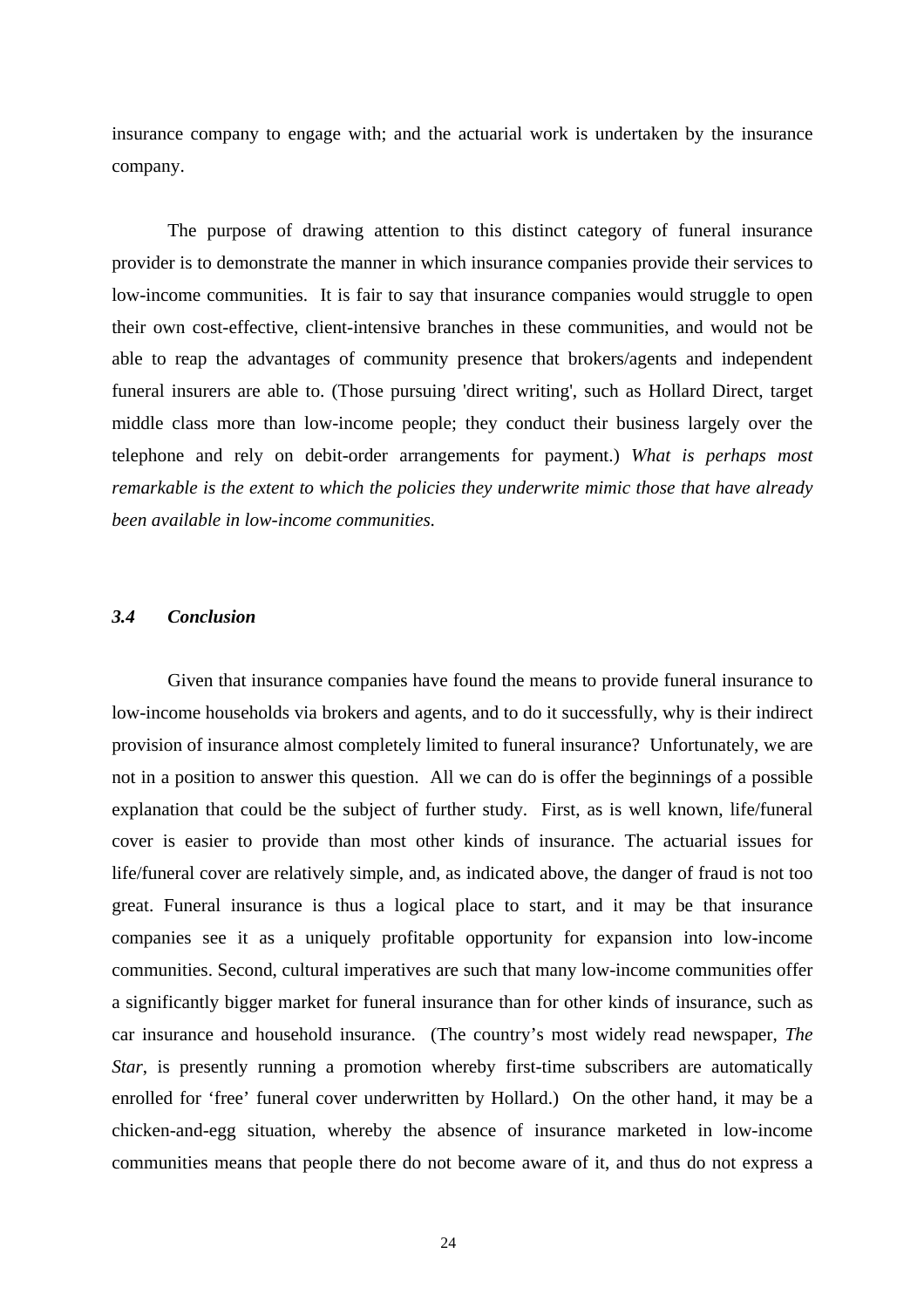demand for it, so that in turn insurers have little incentive to figure out how to make it available. For funeral insurance, by contrast, the market was already well established, and insurers risked little in trying to capture some of it.

One paradoxical situation encountered in the course of the research for this report, emerged in discussion with some of the independent, single-outlet funeral parlour-based insurers. They were asked whether they, as individuals and business owners, had insurance. After all, as entrepreneurs that provide insurance, they certainly understand the principles of insurance, and presumably its value as well. These respondents sometimes had life insurance with a major South Africa insurance company, but did not by and large have any insurance against theft or property damage. This is notwithstanding the fact that their on-site inventory of coffins was easily worth over R100 000 (\$13 000). When asked why he did not insure his assets, one man indicated that he preferred to maintain on-site security, i.e. guards, to prevent anything from happening in the first place. Another suggested that his vehicles were not that valuable and so were not "worth insuring". Whatever the exact reason, there appears to be a tendency to dismiss the need for insurance other than funeral cover, even among those whom one would least expect to.

#### **4. Microinsurance From MFIs**

This section of the report summarises the results of a cursory survey of South African MFIs as to their involvement with and perceptions of microinsurnace. Discussions were held with about 25 MFIs, as well as half a dozen other institutions working to support the SME sector. The discussions ranged from brief informal exchanges, to more in-depth interviews. The main purpose of the survey was to establish whether South African MFIs are providing microinsurance to their clients; whether they perceive a role for microinsurance if not; and what obstacles they perceive to be hindering the introduction of microinsurance.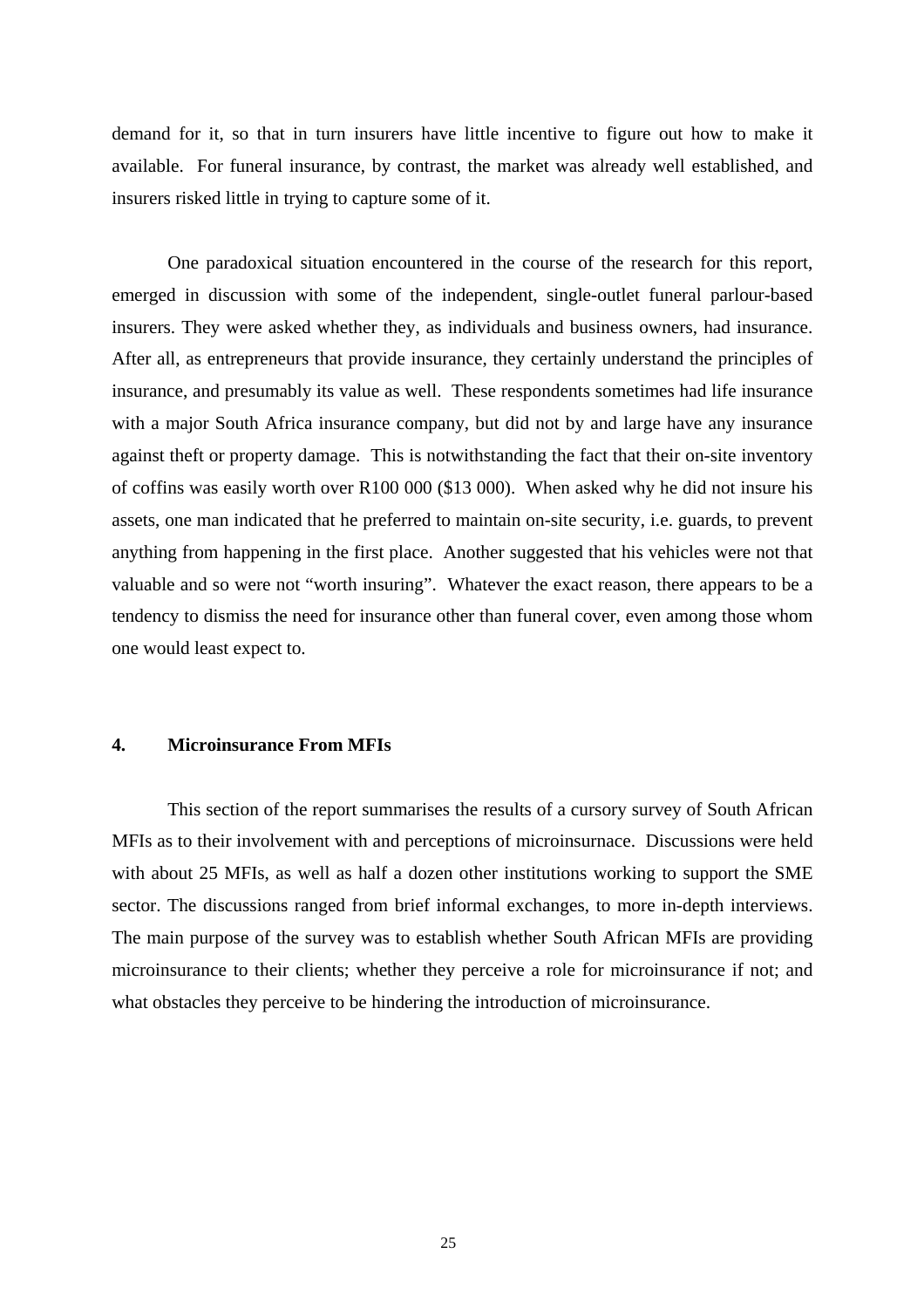#### *4.1 Provision of Microinsurance by MFIs*

A handful of MFIs are providing microinsurance to their clients. Of the 25 MFIs surveyed, 5 offer credit-life (loan) insurance, 3 offer funeral insurance, and 4 others reported having taken some steps towards finding out how to introduce insurance (e.g. having discussions with brokers), particularly credit-life insurance.

The purpose of credit-life insurance is to insure against the borrower's inability to complete loan repayment in the event of death. Credit-life therefore benefits both the lending institution - which no longer has to worry about non-repayment for this particular eventuality - and perhaps the deceased borrower's family, were the institution inclined to attempt to recover repayments from it. Indirectly, credit-life insurance can benefit the broader community that looks to the institution for financial services, to the extent it can assist stabilise the institution. Credit-life policies usually cover only that share of one's outstanding balance that is not in arrears.

The relatively advanced interest in credit-life insurance among South Africa's MFIs appears to reflect this need to boost stability where possible. One respondent MFI indicated that their recent interest in credit-life insurance is motivated by the worsening AIDS epidemic, which they feel is having a noticeably negative effect on the mortality rate of its borrowers.

The involvement of MFIs with funeral insurance relates to the high demand for funeral insurance among MFIs' clients or members. When asked why MFIs should bother to introduce the one kind of insurance cover that seems to be readily provided by the private sector already, the reply was that decent, affordable funeral insurance is not in fact accessible in some areas. In deep rural areas, particularly, funeral insurance is not always available, and traditional burial societies may not be adequate.

The MFIs who reported offering insurance are in fact operating in the role of a broker in liaison with an insurance company, or in liaison with a normal insurance broker. That is to say, the actual provider of the insurance to the MFI's clients is not the MFI, but an insurance company. The MFI acts as a facilitator or a conduit. As with brokers generally, the role of the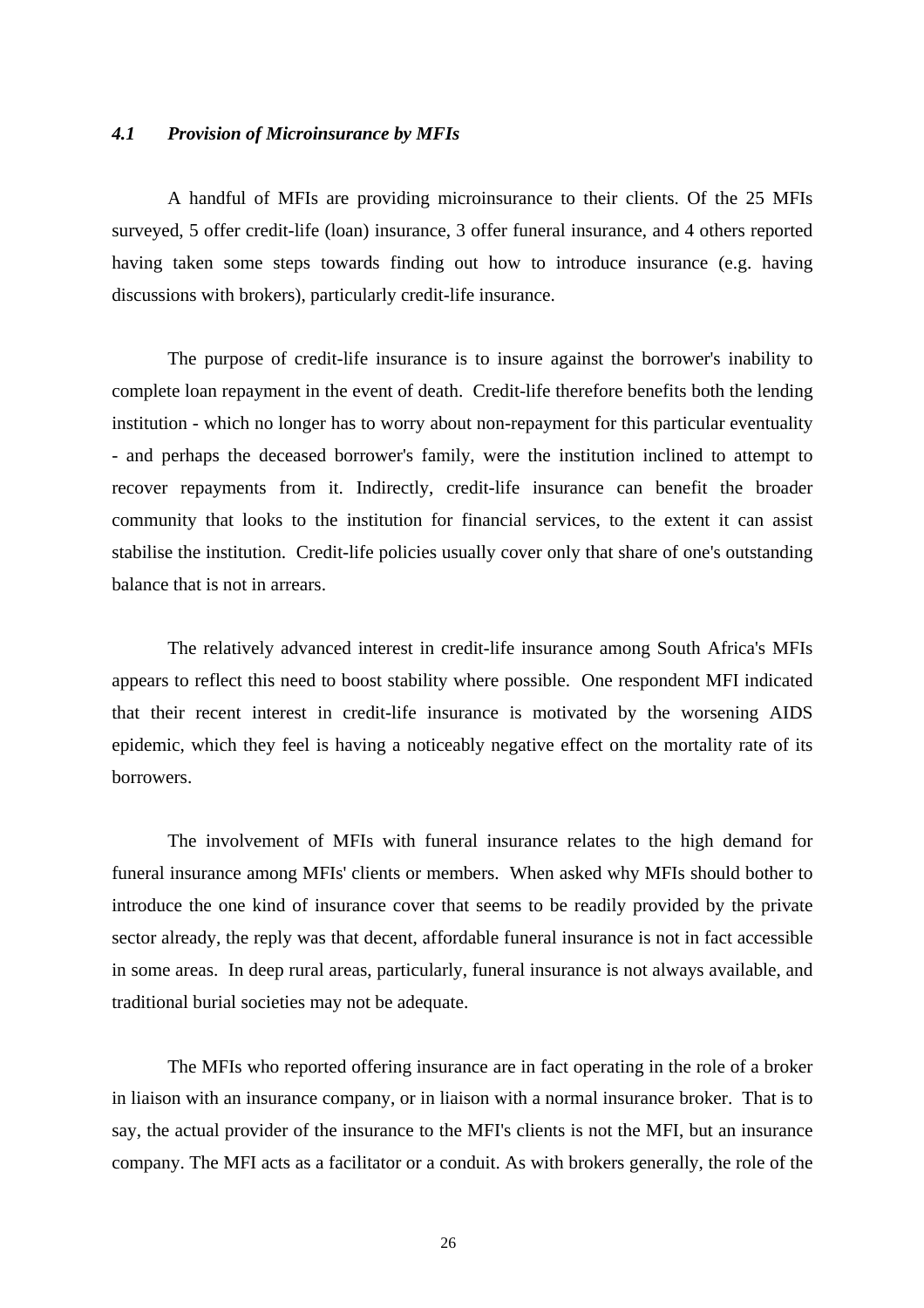MFIs in the provision of insurance differ. Some perform all of the relevant tasks - save the actuarial work - such as collection of premiums, processing of claims, etc.

One MFI apex institution, SACCOL (South African Credit Cooperatives League), has formed a "joint venture insurance programme" with an insurance company that involves some form of profit sharing (NCASA/CCA, 2000). Forming this arrangement was initially a painstaking process for SACCOL, which had previously enjoyed a very favourable insurance arrangement with CUNA (Credit Union National Association, based in USA). When CUNA terminated its involvement in Africa in 1998, SACCOL engaged in discussions with no fewer than five South African insurance companies, finally finding one that was willing to flexible and affordable (albeit far less affordable than CUNA). SACCOL acts as a broker to member cooperatives, which in turn are secondary brokers to their members. By virtue of performing some of the administrative tasks associated with processing of applications and claims, SACCOL receives a share of the profits with the insurance company. Another example of this was raised at the workshop by FSA, which earns an agent's fee for the funeral cover accessed by members of its member village banks.

MFIs generally have not attempted acting in the role of the insurer, because of the onerous demands of complying with the legislation and regulation governing registered insurance companies.

When asked what kinds of insurance they would like to see more widely available to their local SMEs, the MFIs surveyed mentioned a large variety. Probably the most commonly mentioned was insurance against the loss of productive assets, such as tools, sewing machines, etc. Theft and fire were mentioned as the most serious threats to productive assets. Natural disasters such as floods were also mentioned. The next most frequently mentioned type of insurance was health insurance, and finally life (as distinct from burial) insurance, that is, having an endowment aspect.

Overall, MFIs appear to have three distinct motives in either offering or wishing to offer insurance products to their clients. First, some MFIs regard insurance as a valuable financial service no less than lending, and thus wish to enhance the extent to which their clients have access to it. Second, offering insurance to clients is a way of creating an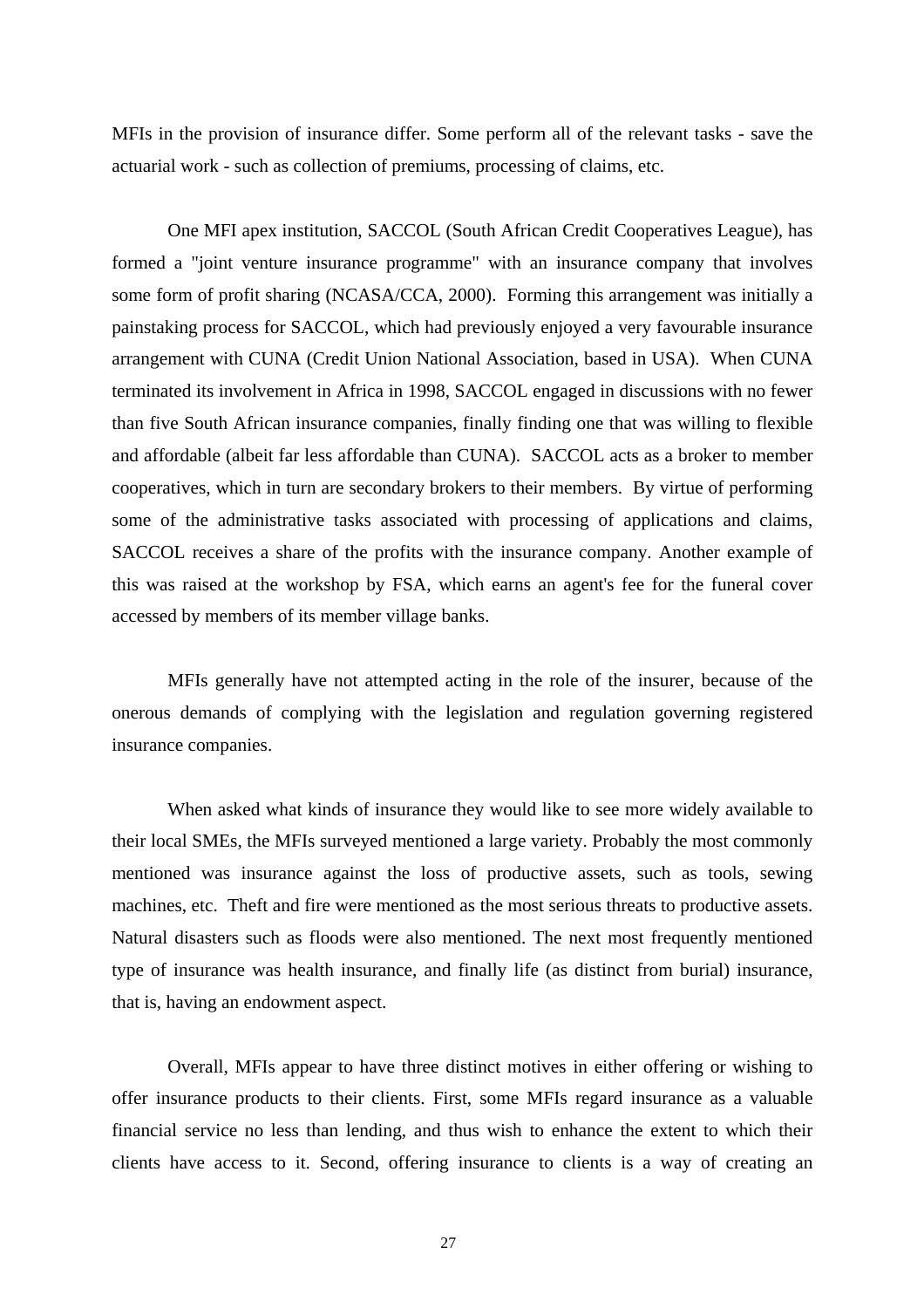additional income stream for the MFI, for example by keeping some share of the premium as a commission. And third, as particularly with the credit-life insurance described above, the introduction of insurance can serve as a means of creating more financial stability for the MFI, e.g. in view of the risk of premature death of borrowers.

#### *4.2 Obstacles to Introducing Microinsurance*

A number of obstacles to introducing or maintaining microinsurance were identified by the MFIs surveyed. We organise these into five main types:

- *Lack of interest among insurers and brokers* Two of the MFIs indicated that they had struggled to find an insurance company or broker, which was interested in discussing the MFIs' aim of introducing insurance to their clients. The insurance companies appeared to assume that there was little in it for them. This was not the experience of all the institutions interviewed, however. One SME support institution, for example, indicated that it had established a very strong relationship with a particular broker, to whom it frequently referred clients. Also, one MFI had developed a very good relationship with an insurer for its credit-life insurance, which it claimed was very affordable and easy to manage.
- *Prohibitively high cost of insurance* One MFI that was trying to find an insurance company to provide credit-life insurance, was shocked at the high cost quoted to it by a number of insurance companies. Only after much searching and some negotiation was it able to find an insurer that could meet their needs at an acceptable cost. One proposal that has been mooted is whether some MFIs could band together in order to improve their bargaining power relative to an insurance company or broker.
- *High transactions costs* High transactions costs together with low volumes may be one reason insurance companies have not been aggressive in trying to establish partnerships with MFIs. However, high transactions costs affect MFIs as well. One MFI has devised an innovative system for collecting insurance premiums for several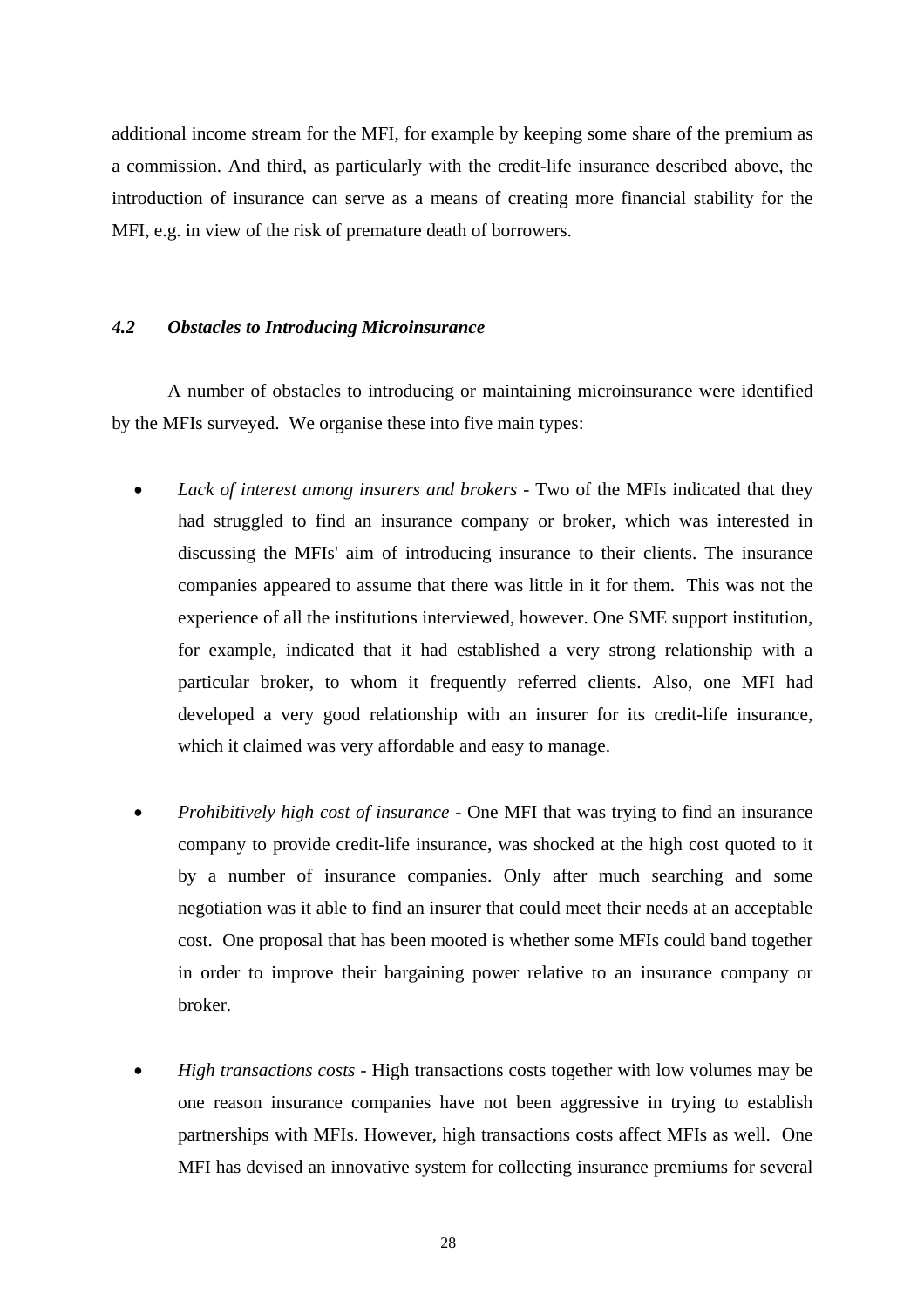periods at once, so as to prevent a situation whereby the cost of transferring the premiums to the insurer exceeds the premiums themselves. Where volumes are low due to a small client base, the challenge of keeping transactions costs low is especially great. Of course, as with lending, group insurance can be another effective means of reducing per-client transactions costs, as with the example of family funeral cover discussed above.

- *Lack of information* A major reason some MFIs had not gotten further in exploring the options for introducing microinsurance, was a lack of information about how to proceed, whom to speak to, what to look for, how to negotiate, etc. Helping to relieve this constraint is of course one of the main rationales for the present project.
- *Lack of demand among clients* A large number of the MFIs interviewed felt on the one hand that microinsurance would appear to have a very valuable role to play to support the SME sector; and yet, there was also wide recognition by MFIs that there is not a very strong demand among SMEs for insurance. Thus even if the insurance were to be made available at a reasonable cost, it is not clear that there would be many SMEs that would voluntarily sign up for policies. The lack of demand among potential clients was generally ascribed to a 'need for education', presumably meaning that SMEs tend not to be sensitised to the potential benefits of having insurance. This interpretation is supported by the findings of the SME survey discussed in section 5.

Above and beyond these specific hindrances faced by MFIs that might wish to offer microinsurance, is the fact that many MFIs are presently mainly absorbed in consolidating their other activities, e.g. lending. Indeed, a number of the MFIs surveyed have been in operation for less than one year, leaving little opportunity to pursue things other than their core business.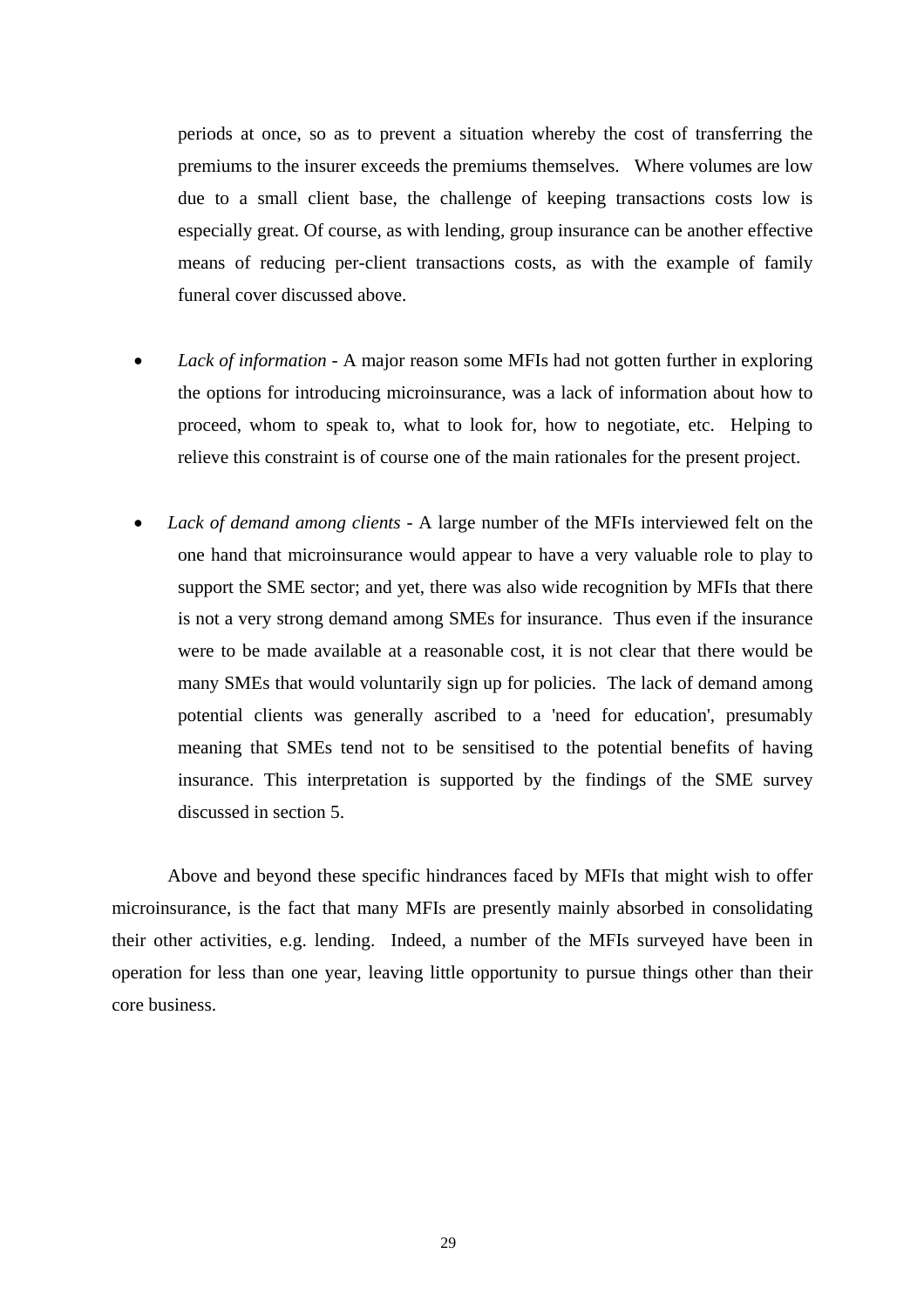#### *4.3 Options for Improving Provision of Microinsurance to SMEs*

In concluding this section, we outline some of the main options available to an MFI that wishes to make microinsurance accessible to its SME clients. We identify four main options.

The first option is for the MFI to *become an insurer in its own right*. This would require the MFI to register with the appropriate insurance registrar (short-term or long-term), or with the Registrar of Medical Schemes if seeking to provide health assistance not having a strict insurance character. Any of these would have huge implications for capital requirements and other resources, i.e. so that the MFI could convince the registrar of its competence and financial soundness. For most MFIs, these requirements would be prohibitive, and thus this option is not much of an option at all. The main advantage of this option is that the MFI would have maximum control over how the microinsurance was structured.

The second main option would be for the MFI to *initiate a captive facility.* There are two main alternatives in this regard. The more ambitious alternative would be to create a *cell captive*, which is formed when a company (e.g. an MFI) seeking to self-insure purchases shares in an insurance company that have been set aside for this specific purpose, i.e. the 'cell'. The cell captive becomes an insurer in its own right, whose policyholders are the employees and perhaps customers of the company. The assets and liabilities of the captive are ringfenced from those of the host insurance company. The advantage to the client company is that it has wider discretion in formulating its own insurance policies and does not have to share an insurance pool with 'undesirable partners'. Also, by virtue of linking to an existing insurance company, it does not need to acquire its own insurance license or abide by all of the regulations to which the insurance company is subject. Meanwhile, the client company shares the overhead costs with the insurance company, as well as the underwriting profits accruing to its own insurance cover. The second, related, alternative is for the company seeking to selfinsure to establish a *rent-a-captive facility*, which is where the client pays a fee to the insurance company rather than purchases shares. This also allows the client company to rely on the insurance company for its expertise and its insurance licence. However, the client company does not need to have the same amount of capital to get started, and it still enjoys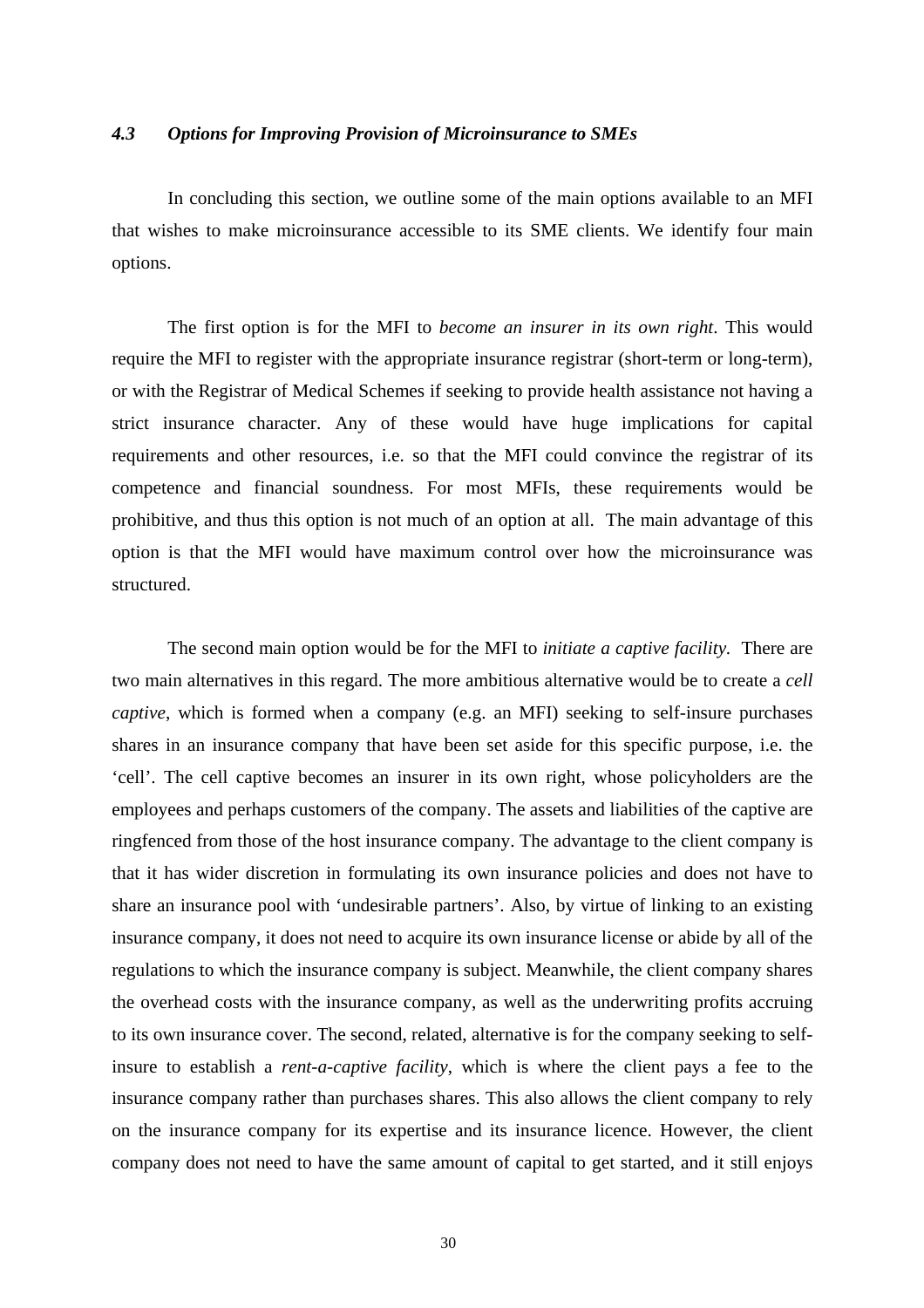the advantage of being able to negotiate an insurance package that suits it and that otherwise might not have been available. The cell captive and rent-a-captive options are particularly attractive to companies that wish to pursue parallel risk management strategies with their employees such as 'wellness management'. Despite their various advantages, the cell captive and rent-a-captive options might still be overly exacting in terms of requiring technical expertise, and would certainly only be viable if the number of policy holders was large. On the other hand, cell captives are becoming more common in South Africa, and it may be only a matter of time before rent-a-captive facilities also become commonplace.

The third option is the one that has already emerged as the most likely for the majority of MFIs, that is, where the MFI *acts as a broker or agent* linked to an insurance company or a professional insurance broker (sometimes referred to as the 'partnership model'). The main advantage of this option is that it is generally feasible for most MFIs, provided they can attract an insurance company or broker to participate. Another advantage is that the MFI can combine, if desired, different kinds of insurance from different insurance companies, as in the example of Money Wise provided in section 3, or some of the MFIs interviewed for this study. The main disadvantage is that the MFI may not be in a strong bargaining position to secure the sort of affordable insurance that ultimately it would like to provide. Moreover, control over decisions such as when to honour a claim, ultimately rest with the insurance company.

The fourth and final option is that the MFI develop the capacity to provide useful *advice to SMEs about where to go to meet their insurance needs*. This admittedly simple notion can be quite efficacious. One of the institutions surveyed indicated that it does precisely this, and with some success due to having a good relationship with a good broker. The SME survey discussed in the next section, also, revealed that among the small number of entrepreneurs who did have insurance, most had received it with a major insurance company on the advice of another institution that knew where to direct them. Of course, the downside of this option is that it provides the MFI very little control or clout in trying to help client SMEs get insurance. More importantly, it does not actually make microinsurance more accessible, but rather merely helps SMEs know where they can try to access it. For smaller SMEs in particular, this may be of limited use.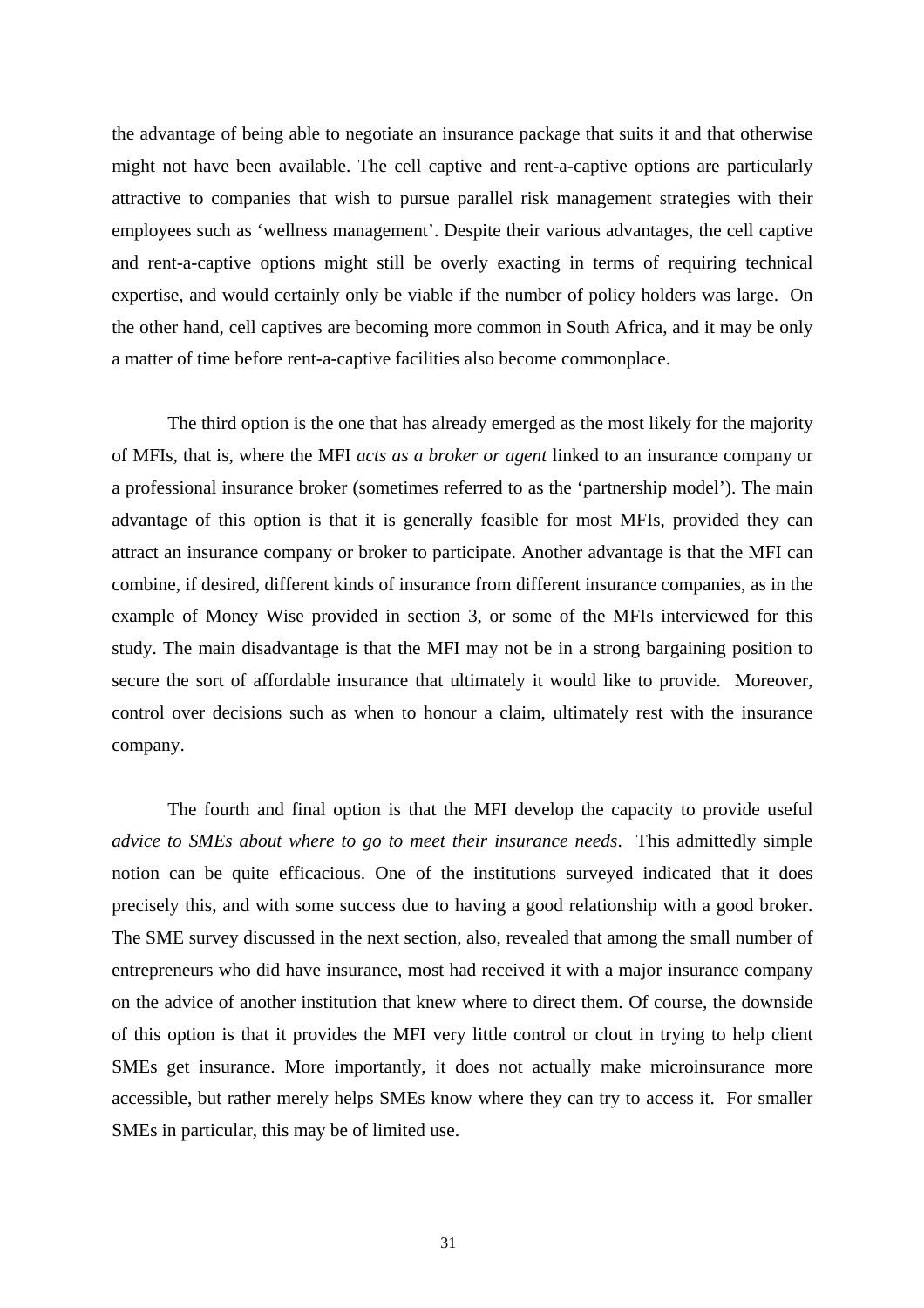#### **5. Findings of the SME survey**

#### *5.1 Introduction*

The purpose of the SME survey was to establish to what extent South African SMEs make use of insurance, as well as to understand the risks they face. The survey was conducted in two rather different areas, namely Winterveldt, a peri-urban township near Pretoria, and Gazankulu, a semi-rural former homeland area in Northern Province. Winterveldt and Gazankulu are thus characteristic of the distorted settlement pattern created by apartheid, whereby Africans were restricted to designated areas from which they usually had to commute (or migrate) for gainful employment.

The number of SMEs included in the survey was 73 in Winterveldt, and 45 in Gazankulu, making a total of 118. The survey was conducted by means of a standardised questionnaire, which was piloted in Winterveldt. Respondent SMEs were selected so as to ensure that a variety of different 'typical' SME types were covered in each study site. The survey does not constitute a statistically representative sample for either area, thus the results must be interpreted with caution. In all instances, the person mainly responsible for the SME was interviewed.

#### *5.2 Background information on sample*

This initial section presents background information on the SMEs and entrepreneurs represented in the sample. Tables 1 and 2 below show the composition of the sample for both study sites, in terms of gender and SME type, respectively (see appendix for more demographic information about the sample):

|             | Women (no.) | Men $(no.)$ | Total (no.) |
|-------------|-------------|-------------|-------------|
| Winterveldt |             | 4.          |             |
| Gazankulu   |             |             |             |
| Total       |             |             |             |

**Table 1: Gender composition of sample, by site**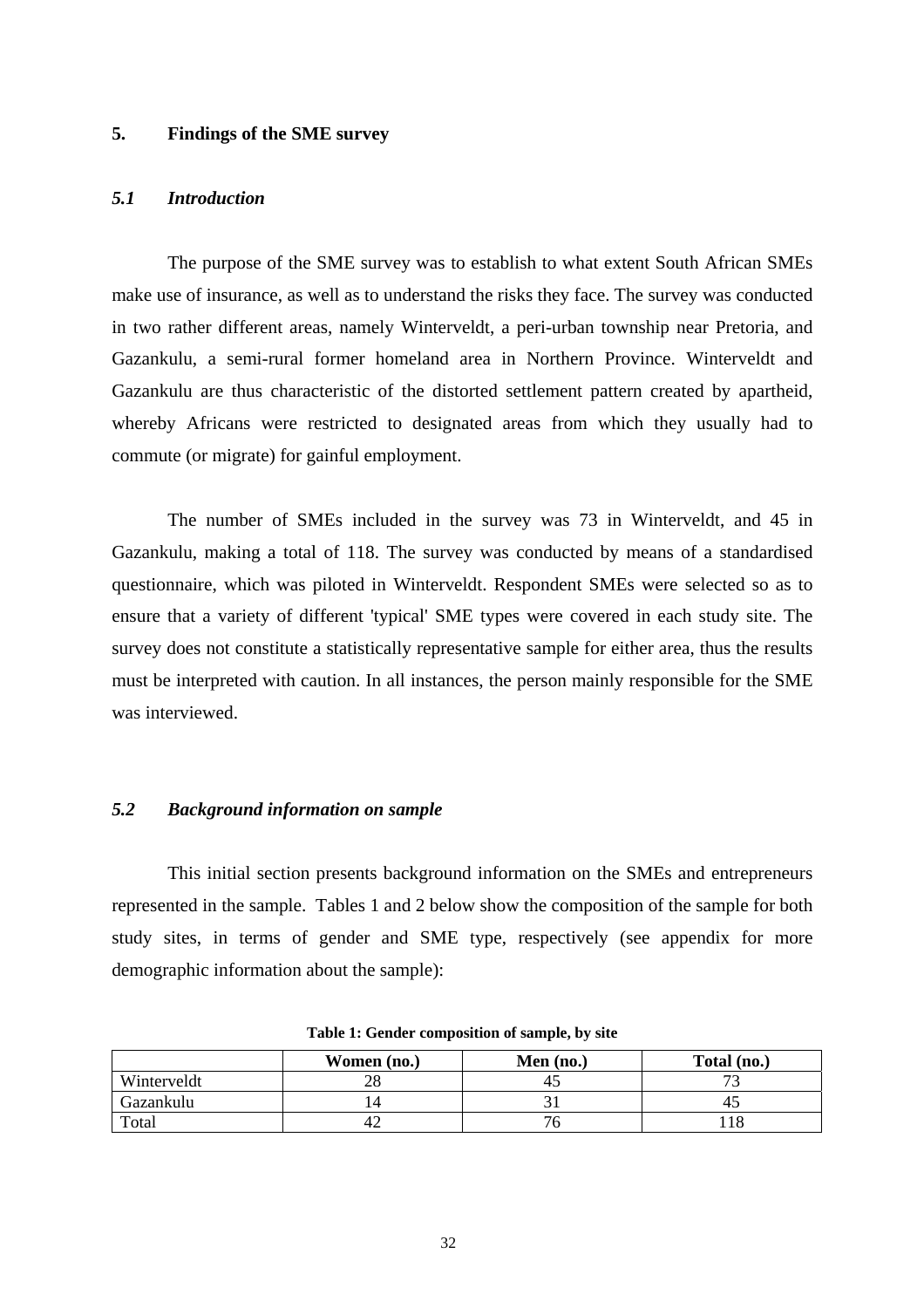| <b>SME Type</b>            | Women (no.) | Men (no.) | Total (no.) |
|----------------------------|-------------|-----------|-------------|
| Crèche                     |             |           |             |
| Dress making               |             |           |             |
| Farming                    |             |           |             |
| Hair care                  | h           | 12        | 18          |
| Mechanic/panel beater/etc. |             | 12        | 12          |
| Retail                     |             |           | 28          |
| Tavern/shebeen             |             |           |             |
| Taxi owner                 |             | 19        | 21          |
| Telephone                  |             |           | 13          |
| Welding                    |             |           |             |

**Table 2: Composition of sample by SME type, by gender**

The breakdown according to SME type is probably where the non-rigorous nature of the sampling is most potentially misleading. For instance, in the sample at hand, taxi owners are almost certainly over-represented, and retailers under-represented. This must be borne in mind when considering statistics that are not reported according to SME category.

In the Winterveldt sample, the average number of non-earners staying in the household was 1.7, while in Gazankulu the figure was significantly higher at 3.7. (By "nonearners" we mean those earning neither a wage nor deriving an income from selfemployment or a social grant.) On average, the Winterveldt respondent households have a much more favourable dependency ratio (2.1) than their Gazankulu counterparts (3.2), though in Gazankulu there is a significant difference between households with women-run SMEs (3.7) and men-run SMEs (3.0). Looking at the two areas together, we attempt to gauge the importance of the SME for the sustenance of the household, by looking at the extent to which the person operating the SME is mainly responsible for different categories of household expenditure. The results are summarised in Table 3 below:

|             |             | Food  | Food, school fees, medical, rent, and energy |           |           |
|-------------|-------------|-------|----------------------------------------------|-----------|-----------|
|             | <b>Self</b> | Other | All self                                     | Some self | None self |
| Women       | 69%         | 31%   | 50%                                          | 40%       | 10%       |
| Men         | 71%         | 29%   | 51%                                          | 42%       | 7%        |
| <b>Both</b> | 70%         | 30%   | 51%                                          | 42%       | 7%        |

**Table 3: Responsibility of SME operator for household expenses**

The table reveals the importance of the SME to the upkeep of the household, and also that there is little difference between women who run SMEs versus men who run SMEs, in terms of such responsibilities. About 70% of the respondents indicated that they are the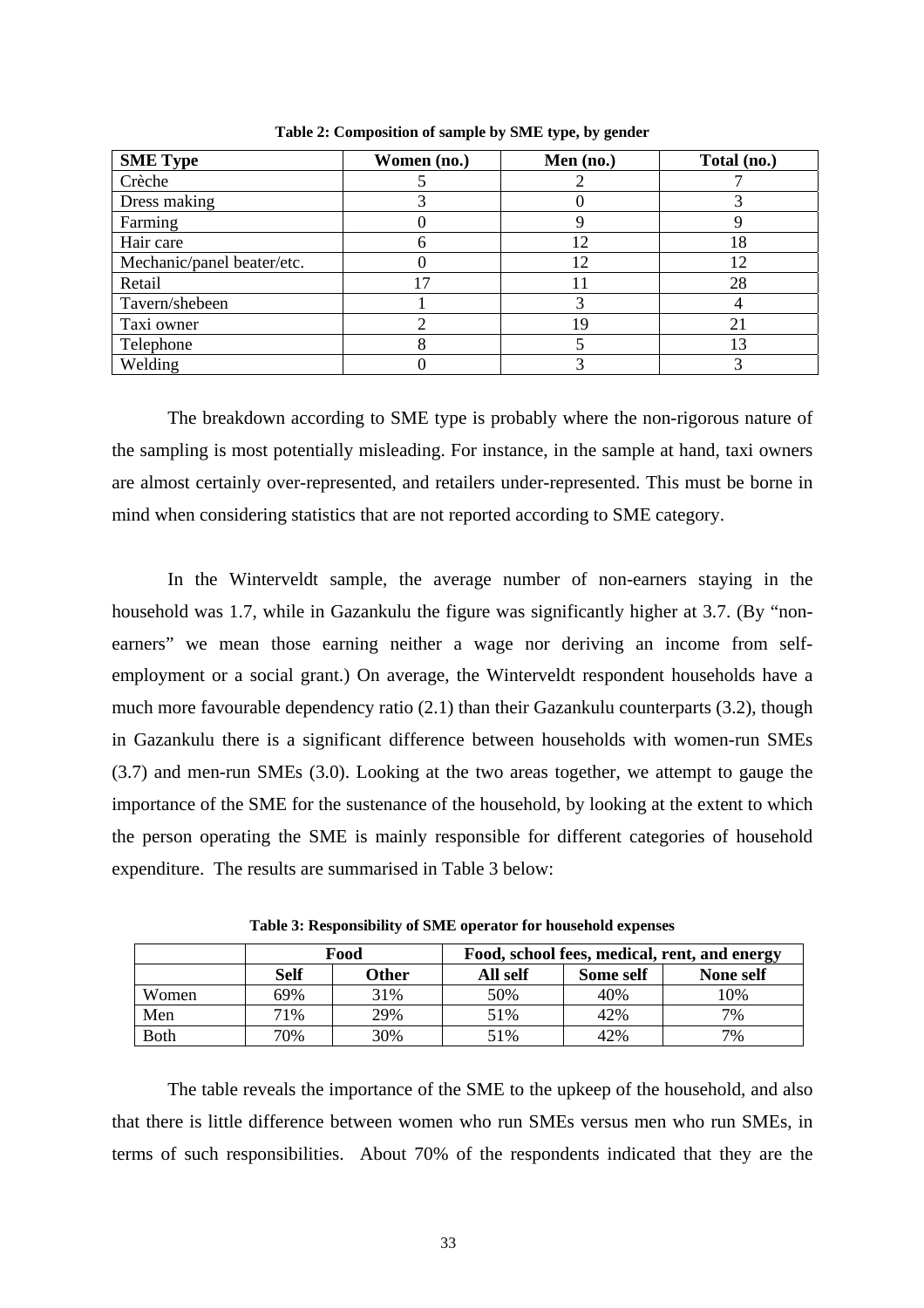household members who are mainly responsible for paying for the household's food needs. Similarly, around 51% of the respondents said that they are the person in the household who are responsible for paying for food, school fees, medical expenses, rent, and electricity/paraffin.

Finally, a few basic questions were asked to gauge respondents' use of financial services other than insurance. In particular, it was established how many SME operators had savings accounts, and how many had loans outstanding. Table 4 reveals that the overwhelming majority of respondents keep savings accounts.

**Table 4: Incidence of savings accounts among SME operators** Have a savings acct. <br> **Do not have savings acct.** Women 1 93% 7% Men 11%

Both 91% 99% Use of loans is rare. In all, 26 respondents (22%) reported having an outstanding loan at the time of the interview. Of these, 20 had loans for productive purposes (17%), and of

these, a disproportionate number, 8, were from Vodacom to assist entrepreneurs purchase Vodacom equipment, and another 7 were from the Land Bank for farming purposes. In other words, of the 103 respondents who do not operate Vodacom-equipped public telephone booths or have Land Bank loans for farming, only 5% had an outstanding loan related to their enterprise.

#### *5.3 Personal Risk and Illness*

A number of questions were asked to try to discern what the respondent SME operator feared in terms of personal calamities, and also whether they ever experienced periods of ill health that interfered with their ability to conduct their business activities. Table 5 below reports the main risks identified by respondents in response to the question, "What are the main kinds of emergencies you worry about?" Respondents were free to mention more than one concern, and were not obliged to mention any (though almost all did), thus the percentages do not sum to 100%.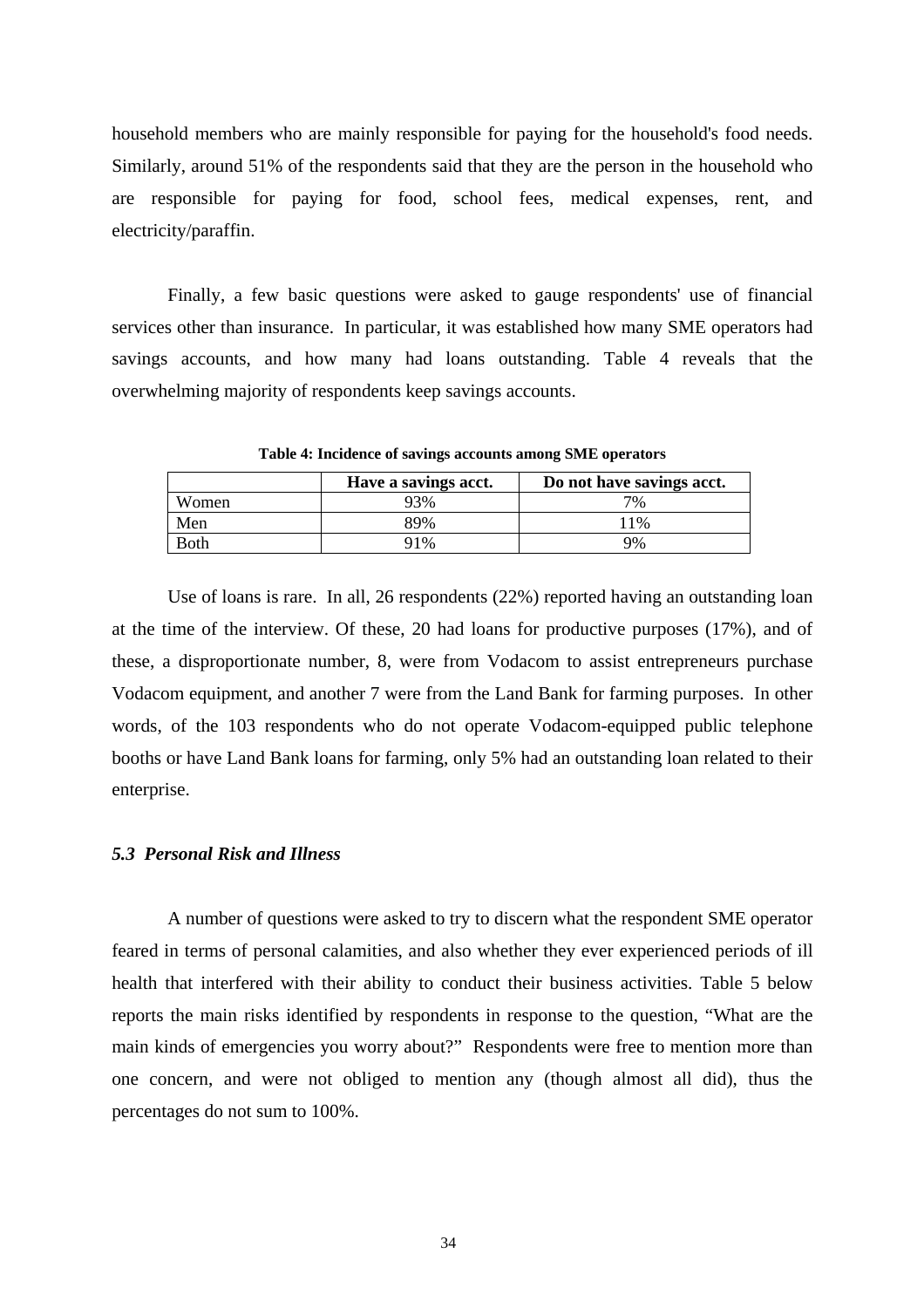| <b>Fear/concern</b>     | % of sample mentioning |
|-------------------------|------------------------|
| Death of self or family | 81%                    |
| Sickness or injury      | 15%                    |
| Natural disaster        | 6%                     |
| Crime/theft             | 3%                     |
| Other                   | 10%                    |
| None                    | 3%                     |

**Table 5: Personal fears of SME operators**

Given the predominance of the concern about death in the family, it is not surprising that a number of the respondents either have life/funeral cover through a formal sector insurance company (22%), or belong to a burial society (44%), or both (8.5%). Altogether, about 53% of the respondents have some sort of formal or informal sector funeral insurance. In addition, a large number of respondents (41%) report either actually maintaining precautionary savings, or struggling to do so, precisely to prepare against these anticipated crises. A third of all respondents belong to a stokvel (ROSCA). Broadly speaking, these results support the tenet of risk aversion that is one of the core premises of the present research project.

Although illness did not rate anywhere near as high as death as a feared emergency, it nonetheless presents a serious problem, particularly if the person falling ill is the SME operator who is a major breadwinner for the household. Respondents were asked if illness ever prevented them from conducting their work, to which 32% replied that it did. When asked how many days the respondent was unable to work due to illness in the previous 12 months, answers varied from 1 day to 150, with a mean of 24 days, and a median of 10 days. All but one of those respondents who could not work themselves relied on someone else to run the business in their absence, almost always a family member. Roughly one third of those whose illness prevented them from working in the past 12 months had medical aid, usually through a family member. On the basis of these few bits of information, it is difficult to evaluate how serious illness is in general for one's ability to maintain the SME and therefore not be deprived of income. The seriousness of the problem appears to be attenuated by the fact that family members can take over in one's absence, though this is not necessarily sufficient to maintain income at its usual level.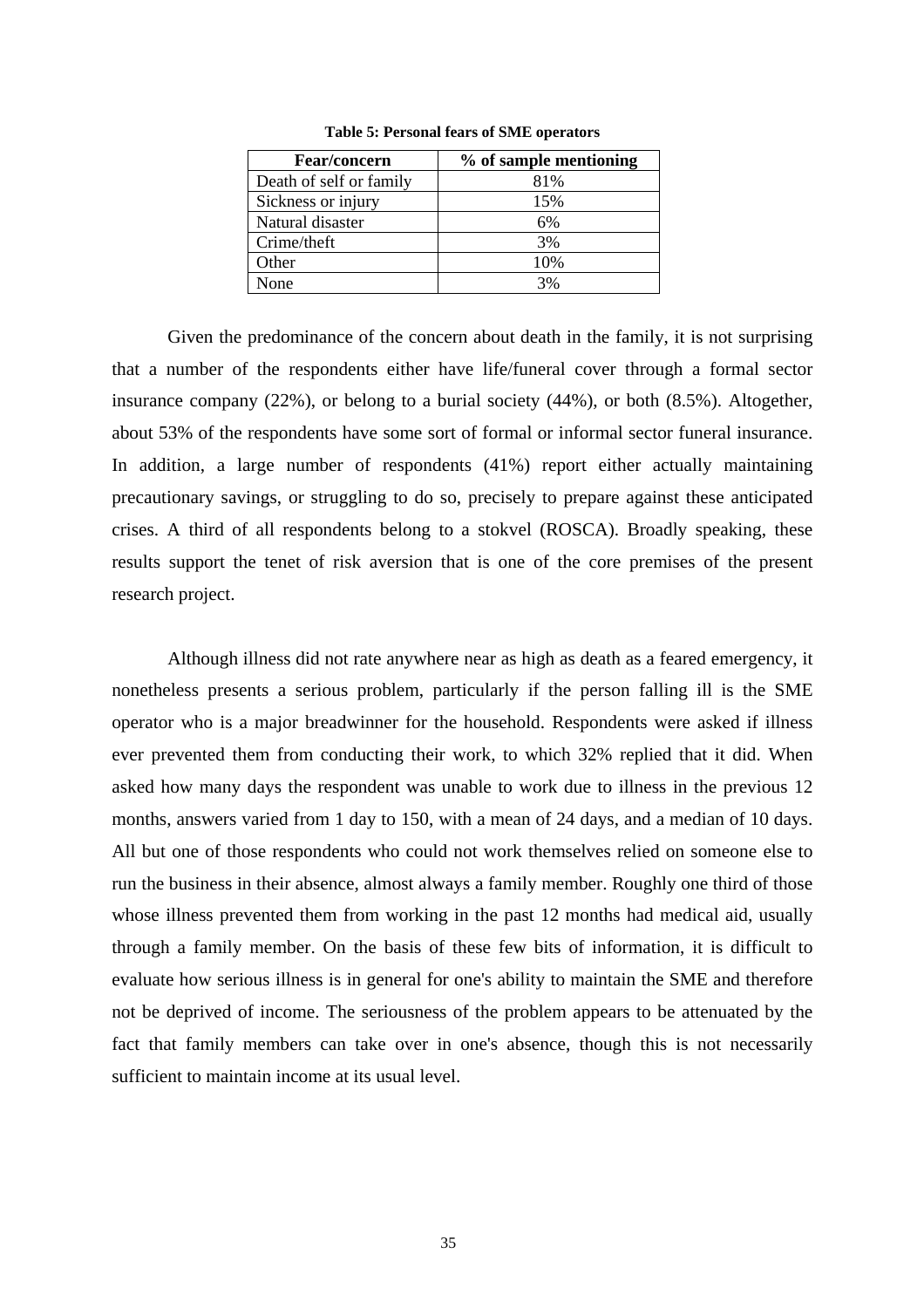#### *5.4 Perceived SME-related risks*

A series of questions were asked about the main risks the respondent perceives as actually or possibly affecting the income stream from her or his business. Respondents were first asked to identify any business-related risks that came to mind, and then the same set of questions was asked in respect of each of these identified risks, for up to three risks. Respondents were prompted as little as possible in the identification of risks. All but two respondents identified risks related to their enterprise: 62 related one risk, 46 related two risks, and 8 related three risks.

The table that follows seeks to summarise the frequency with which different categories of risks were perceived, according to SME type. The risk categories (non-payment, theft, etc.), were created by the researcher *ex post* to best capture the spontaneous replies provided by the respondents. The table reports the number of times different risks were mentioned. The figure in brackets in the left-hand column with the name of the SME types, indicates how many respondents there were of that type in total (see Table 2), so as to enable one to gauge the magnitude of the number of mentions. For example, only three dress-makers indicated that they perceive theft or robbery to be a risk, but as there were only three dressmakers in the sample, this is rather significant.

| <b>SME</b> type    | Non-<br>payment | Robbery/<br><b>Theft</b> | Accident, injury,<br>etc<br>(Self or Client) | Death<br>(self or<br>client) | <b>Disaster</b> | <b>Business</b><br>risk     | <b>Other</b> |
|--------------------|-----------------|--------------------------|----------------------------------------------|------------------------------|-----------------|-----------------------------|--------------|
| Crèche (7)         | $\theta$        | 0                        |                                              |                              | 0               | $\Omega$                    | $\theta$     |
| Dress making $(3)$ | $\theta$        | 3                        |                                              |                              |                 |                             | 0            |
| Farming (9)        | 0               |                          |                                              |                              | 6               |                             |              |
| Hair care $(18)$   | $\overline{2}$  |                          | 8                                            | 0                            | 3               | 2                           |              |
| Mechanic/etc. (12) | 5               | 6                        |                                              |                              |                 | $\mathcal{D}_{\cdot}$       |              |
| Retail (28)        | 3               | 5                        |                                              | ↑                            | 0               | 18                          |              |
| Tavern/sheb'n (4)  | 0               | 3                        |                                              | ◠                            |                 |                             | 0            |
| Taxi owner (21)    | $\theta$        | 21                       |                                              | 4                            |                 | $\mathcal{D}_{\mathcal{L}}$ | 6            |
| Telephone (13)     | 0               | 13                       |                                              |                              |                 |                             |              |
| Welding $(3)$      | 2               |                          | 3                                            | 0                            |                 | 0                           | $\theta$     |
| Totals $(118)$     | 12              | 60                       | 37                                           | 14                           | 9               | 36                          | 20           |

**Table 6: Perceptions of risks by risk categories and SME types**

We discuss each of these risk categories in turn, and highlight situations where the risk is particularly great or the circumstances instructive. (We omit the "other" category,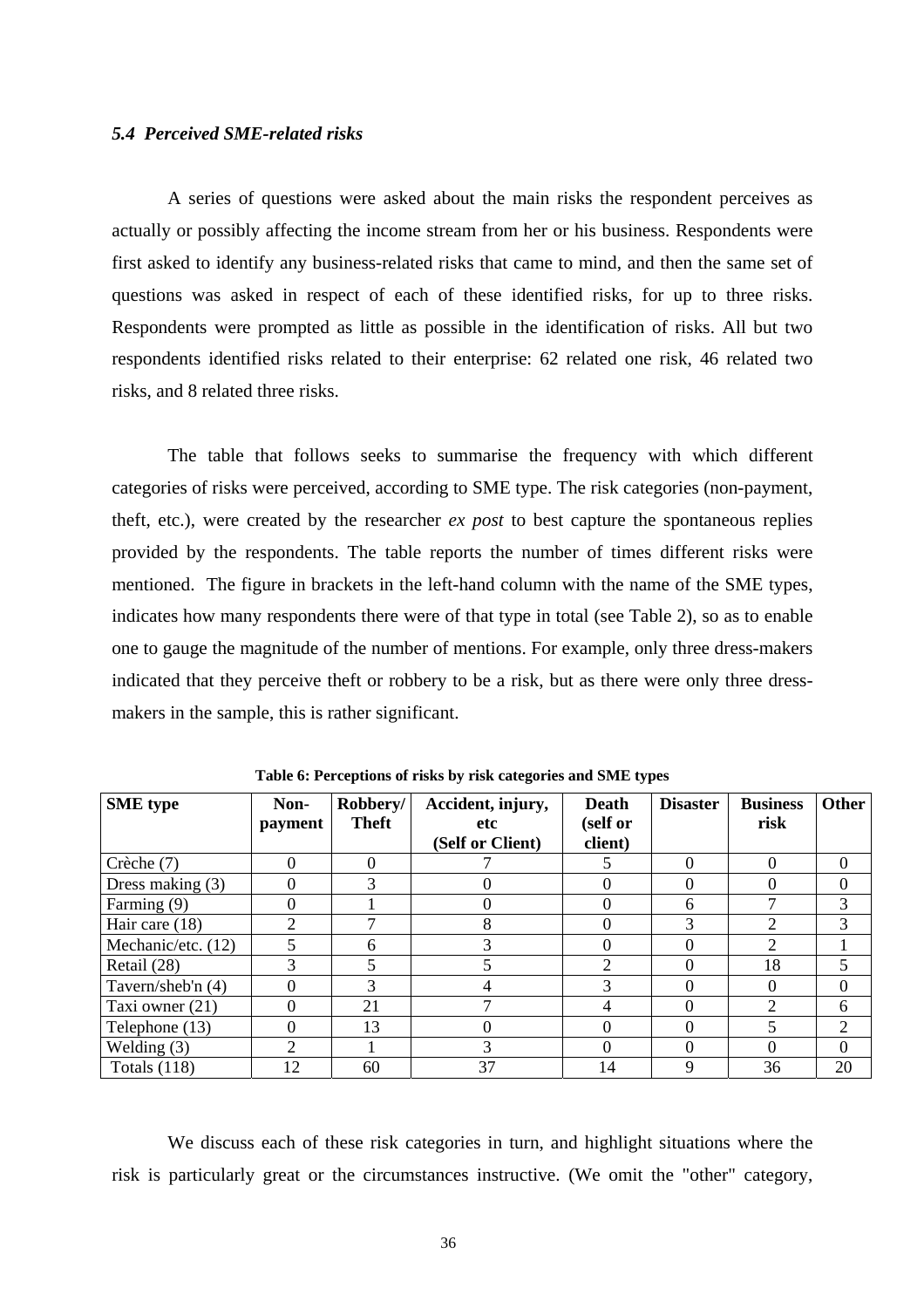however, because these are either of such a disparate nature, or were so difficult to interpret, as to preclude a meaningful summary.)

- *Non-payment:* What we here call the risk of non-payment is when the entrepreneur agrees to be paid by the client later but in fact has difficulty procuring that payment. In some instances, the respondent expresses this risk, as 'customers want credit'. However, where this risk appears to be most serious is for those performing repairs on vehicles, because it is normal for the client to only pay when collecting the repaired vehicle. When the person owning the vehicle cannot pay, then he may plead to collect the vehicle anyway (in which case the mechanic may well have difficulty collecting payment after-the-fact), or the vehicle may remain with the mechanic, cluttering his workspace. A number of mechanics indicated that they dislike having to keep clients' vehicles, because then they face the risk that the vehicles may be stolen while in their possession ("Cars are stolen when their owners do not come to collect them")
- *Robbery/theft* : The danger of robbery and theft comes in different forms, of which the main two are risk of theft of cash proceeds and risk of robbery of stock, inventory, or productive property (e.g. taxis, tools). Dress-makers, tavern owners, taxi owners, and telephone-booth operators, appear to feel almost universally vulnerable to robbery and theft. Dress-makers fear having their sewing machines stolen, tavern owners fear being robbed of cash, taxi owners fear both hijackings and robbery of cash revenues from their drivers, and telephone-booth operators fear both cash robbery but even more so theft of telephone equipment. Taxi owners, interestingly, report that the risk of hijacking is directly related to how new or nice the taxi is, a clear disincentive to invest in newer vehicles. Hair cutters/stylists, mechanics, and retailers also appear to fear robbery and theft, though less intensely. Mechanics fear theft of or from clients' vehicles while on their premises, as well as theft of tools. Other entrepreneurs appear to not have great concerns about theft and robbery.
- *Accident/injury/illness:* The risk of accident means very different things depending on the SME type, and except for want of space would have been reported as distinct categories. For crèche (i.e. 'day care') owners, for instance, the fear of accidents relates to the danger that children may be injured while in one's care, or one child may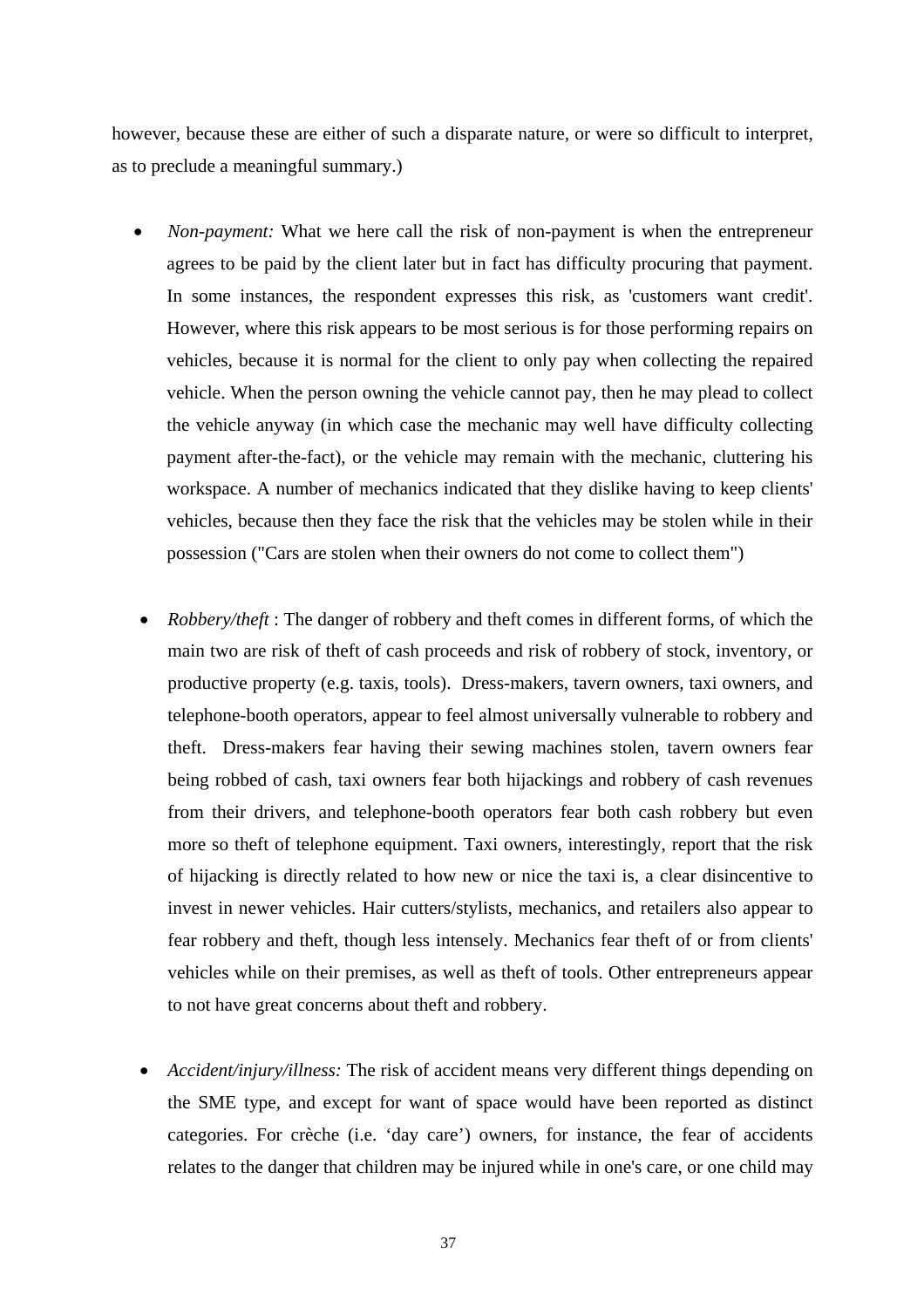be infected by another child who is sick. In essence therefore the crèche owner's concern is about liability to the injured child's parent. This fear is apparently so great that a number of crèche owners also reported concern children may be killed or die while in their care. For those providing hair care, the risk of accident is again of a liability nature. Two concerns predominate. One is that the hair cutter may accidentally cut or chemically burn the client (one respondent reported cutting off a part of the client's ear, and then being threatened with being reported to the police!). The other is that the client may be extremely unhappy with the result of her hair treatment, as with one woman whose hair fell out completely because the particular product used turned out to be too harsh for her hair. In these areas where there is a perceived liability, the nature of the liability may or may not be primarily legal. A non-legal liability case would be where the client directly demands cash compensation, perhaps immediately, maybe or maybe not backed up with a threat to make a report to the police ("I one day accidentally cut a client's flesh and I had to negotiate with them"). Tavern owners also face a version of this, because clients are so frequently engaged in 'drunken brawls' that personal injury (euphemistically categorised here as an 'accident') is practically inevitable. However, the result of these brawls can also impose costs on the tavern owner through destroyed property, e.g. tables and chairs. For taxi owners, the concern over accidents refers mainly to damage to vehicles through collisions, though there may also be some concern for passenger safety. For welders, finally, the danger of accidents relates to fires and personal injury, e.g. to one's eyes.

• *Death:* The risk of death is similarly various as with accidents. For crèche owners, the risk of death to children and infants has already been mentioned. For retailers, the risk of death appears rather minor, with only two respondents out of the 21 mentioning it. The two that did mention it sell street food, thus the fear is that a customer may fall fatally ill if the food is somehow tainted ("People become sick due to food poisoning and I often get accused of trying to kill them"). For tavern owners, the drunken brawls may well prove fatal ("Almost every weekend one person is killed in the tavern; when people are drunk they start fighting and end up killing each other"). Not surprisingly, the greatest concern about death to oneself is among taxi owners, a number of whom live in fear of hit-squads organised by rival taxi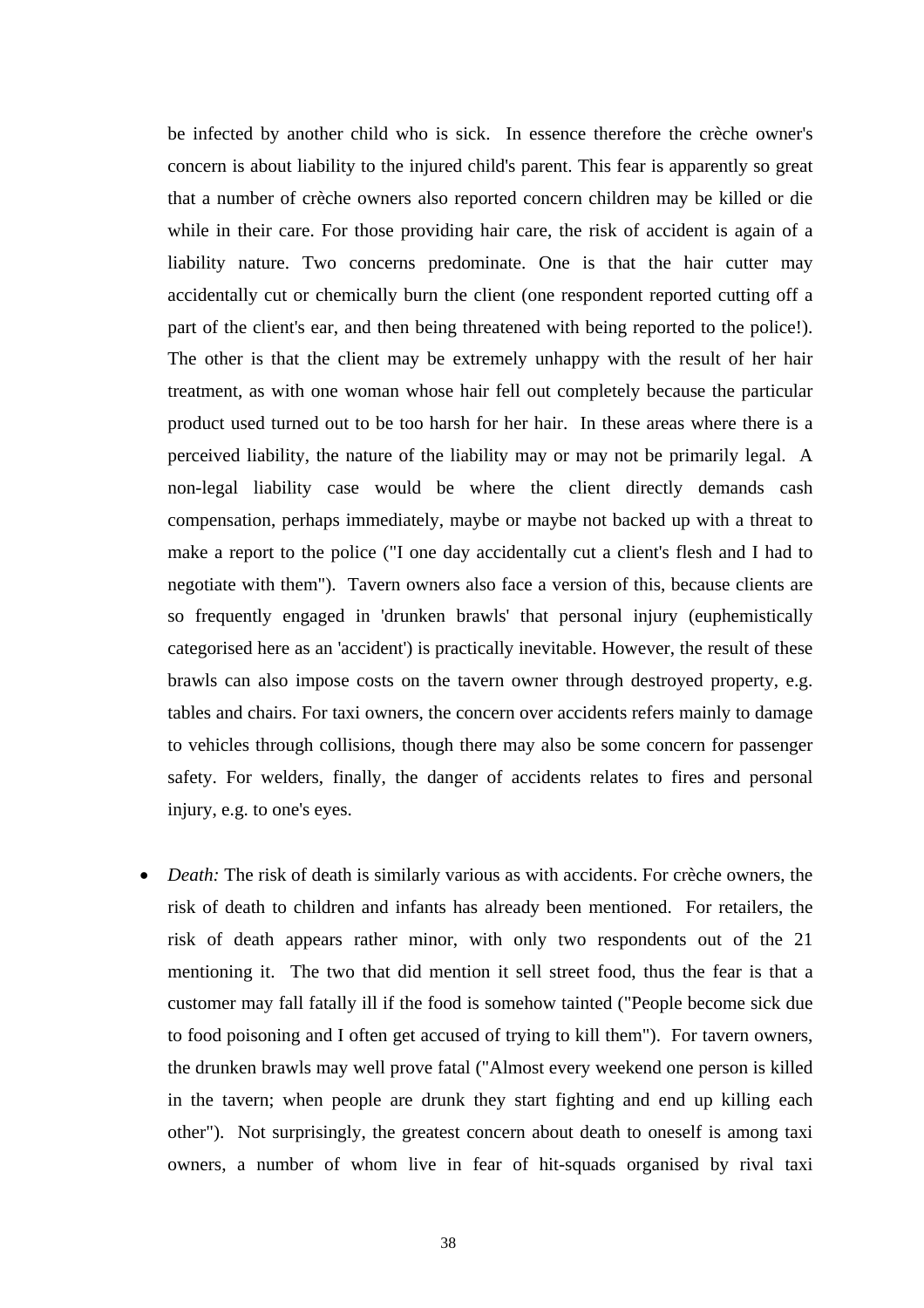organisations, or simply rival owners regardless of association. One taxi owner respondent, for example, is a woman who owns 22 taxis, which she inherited from her husband who was murdered in the "taxi wars". Surprisingly, taxi owners are not more likely than other entrepreneurs to have funeral/life insurance or belong to a burial society (52% as against 53% for the entire sample). We can only speculate, but the reason may be that being a taxi owner is so lucrative, especially for those owning five or more vehicles, that funeral insurance seems superfluous.

*Disaster*: The risk of disaster did not emerge as a major concern among respondents from the sample. Farmers, not surprisingly, share a strong concern about drought and brush fires - i.e. natural disasters. Some hair stylists expressed a concern about the risk of fire, apparently due to the highly flammable nature of the hair products they keep on hand. It is somewhat surprising that there is not more general concern about events, which may damage one's business premises, for example fire damage to taverns and mechanics' quarters. Obviously, many SMEs do not maintain actual buildings (e.g. many mechanics operate on roadsides and in backyards), and perhaps others that do have buildings have invested little in them.

• *Business risk:* By business risk we mean normal risks incurred by entrepreneurs due to weak demand, excessive competition, or in the case of agriculture, poor yields. Retailers were especially prone to mentioning stiff competition as a source of concern. For fruit and vegetable hawkers, the concern was especially great, as these items would readily perish if they could not be sold in time, which in a situation of over-supply is not unlikely ("There are a lot of hawkers selling the same products"). The susceptibility of retailers to business risk very likely also relates to the fact that, among the SME types surveyed, retailing is generally the easiest to get into, requiring the least skills and start-up capital. SMEs requiring more in the way of either skills (mechanic, dress-maker, welder) or capital (tavern owner, taxi owner) are generally more remunerative and less risky in terms of market demand. A handful of respondents from across SME types mentioned that increased retrenchments are having a negative impact on business. For telephone booth operators, a very specific dynamic is unfolding, whereby those operating Vodacom booths (i.e. cellphonebased) have in some areas significantly displaced those operating Telkom booths (i.e.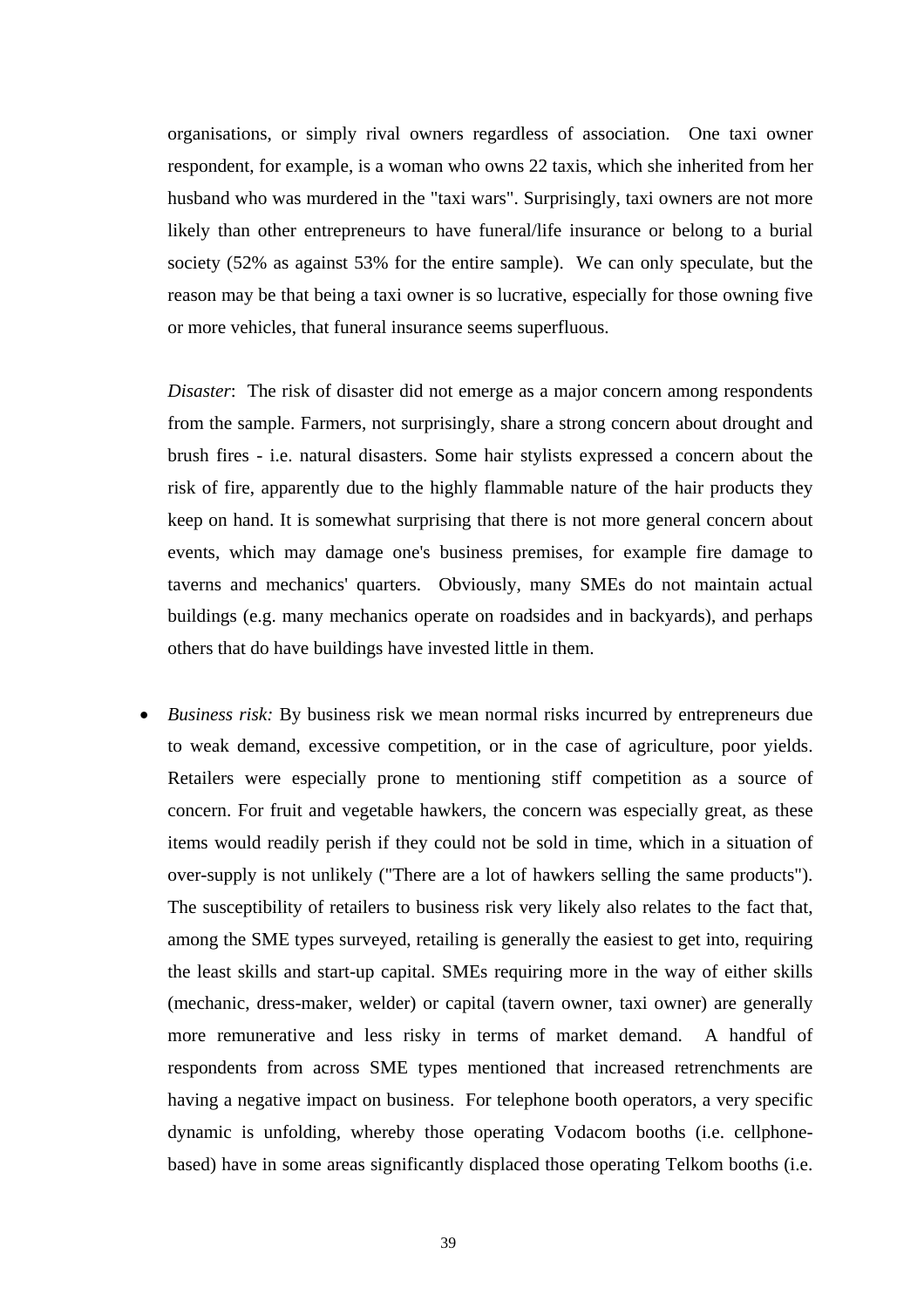landline-based), because the latter incur higher unit operating costs which they must pass on to their customers. (However, Vodacom has presently frozen its "community service programme" because it has not been accorded sufficient additional 'bandwidth'). While these types of business risks are not necessarily of interest to us from a microinsurance perspective (an issue to be discussed below), their inclusion in fact highlights the relative importance of the other types of risk mentioned; it is noteworthy that business risk receives more mention than other risk categories for only 2 of the 10 SME types covered, and for one of these - farming - only barely so.

One noteworthy feature of this overview of respondents' principal perceived risks, is what is missing: not one respondent listed as an enterprise-related risk the inability to conduct business due to personal illness. This is notwithstanding the fact that a number of respondents did report having to miss work due to illness in the previous 12 months.

Apart from trying to identify what kinds of risks different SME operators faced or perceived, we attempted to get some sense of how these risks are perceived in terms of severity, likelihood, and probable effect on one's business. This attempt was not altogether successful, perhaps because it required respondents to make assessments in the abstract or hypothetical. Possibly a better approach would have been to have obtained specific information about events or problems that had actually occurred, e.g. in the previous 12 months. Unfortunately, it was not realised until quite late in the course of the survey that these questions were not eliciting consistent information, as revealed for example in frequent internal inconsistencies. The questions put to the respondents for this section related separately to each risk the respondent identified:

#### a) In general, would you describe the effect of this event on your business as: *severe / somewhat severe / not so severe / mild?*

b) In general, how would you describe the likelihood of this event happening once or more times in the next 12 months:

*almost certain / highly likely / 50:50 / unlikely / very unlikely?* 

c) In general, how would you best describe the effect of such an event on your business?

> *\_\_it would reduce my income partially for a while \_\_it would reduce my income fully for a while \_\_it would put me out of business completely*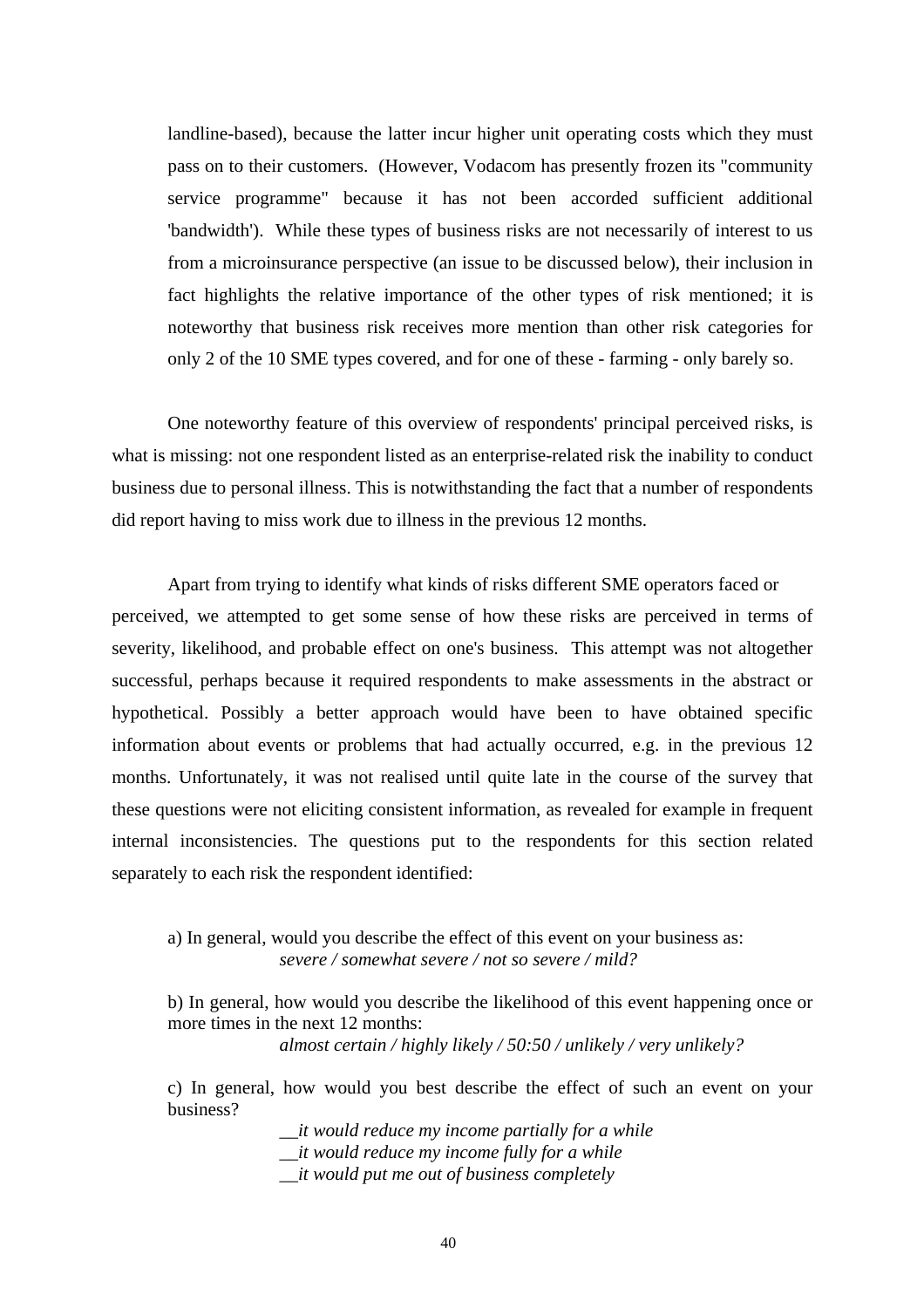#### *\_\_it would put me out of business completely, and I'd be in debt*

d) How often do you think or worry about this risk? *every day / once per week / once per week / rarely* 

Because of the potentially excessive volume of results (i.e. if we were to report the average responses to the above questions for each risk category for each SME type), we rather pick out results for the more significant risks for different SME types, as revealed in Table 6 above. Nine specific cases are reported in all. It must be borne in mind that the number of observations for each case tends to be very small.

| <b>Severity</b>                                       | Likelihood          |     | <b>Effect on business</b> |  | How often worry    |       |
|-------------------------------------------------------|---------------------|-----|---------------------------|--|--------------------|-------|
| Creche owners on accident risk ( $n = 7$ )            |                     |     |                           |  |                    |       |
| Severe                                                | 86% almost certain  |     | 29% reduce inc. partial   |  | 43% every day      | 86%   |
| Somewhat severe                                       | 14% highly likely   |     | 43% reduce inc. total     |  | 14% once per week  | 0%    |
| not so severe                                         | 0% 50:50            |     | 29% out of business       |  | 43% once per month | 0%    |
| mild                                                  | 0% unlikely         |     | $0\%$ out of bus. + debt  |  | 0% rarely          | 14%   |
|                                                       | very unlikely       | 0%  |                           |  |                    |       |
| Farmers on disaster risk ( $n = 6$ )                  |                     |     |                           |  |                    |       |
| Severe                                                | 100% almost certain |     | 50% reduce inc. partial   |  | 0% every day       | 100%  |
| Somewhat severe                                       | 0% highly likely    |     | 50% reduce inc. total     |  | 17% once per week  | 0%    |
| not so severe                                         | 0% 50:50            |     | 0% out of business        |  | 67% once per month | 0%    |
| mild                                                  | 0% unlikely         |     | $0\%$ out of bus. + debt  |  | 17% rarely         | $0\%$ |
|                                                       | very unlikely       | 0%  |                           |  |                    |       |
| Hair cutters/stylists on theft/robbery risk $(n = 7)$ |                     |     |                           |  |                    |       |
| Severe                                                | 43% almost certain  |     | 29% reduce inc. partial   |  | 71% every day      | 57%   |
| Somewhat severe                                       | 0% highly likely    |     | 14% reduce inc. total     |  | 14% once per week  | 0%    |
| not so severe                                         | 14% 50:50           |     | 43% out of business       |  | 14% once per month | $0\%$ |
| mild                                                  | 43% unlikely        |     | $14\%$ out of bus. + debt |  | 0% rarely          | 43%   |
|                                                       | very unlikely       | 0%  |                           |  |                    |       |
| Hair cutters/stylists on accident risk ( $n = 8$ )    |                     |     |                           |  |                    |       |
| Severe                                                | 25% almost certain  |     | 12% reduce inc. partial   |  | 75% every day      | 38%   |
| Somewhat severe                                       | 12% highly likely   |     | 38% reduce inc. total     |  | 0% once per week   | 0%    |
| not so severe                                         | 25% 50:50           |     | 12% out of business       |  | 25% once per month | 0%    |
| mild                                                  | 38% unlikely        |     | $25\%$ out of bus. + debt |  | 0% rarely          | 62%   |
|                                                       | very unlikely       | 12% |                           |  |                    |       |
| Mechanics on theft risk ( $n = 6$ )                   |                     |     |                           |  |                    |       |
| Severe                                                | 67% almost certain  |     | 33% reduce inc. partial   |  | 17% every day      | 100%  |

**Table 7: The perceived nature of risk for nine specific cases**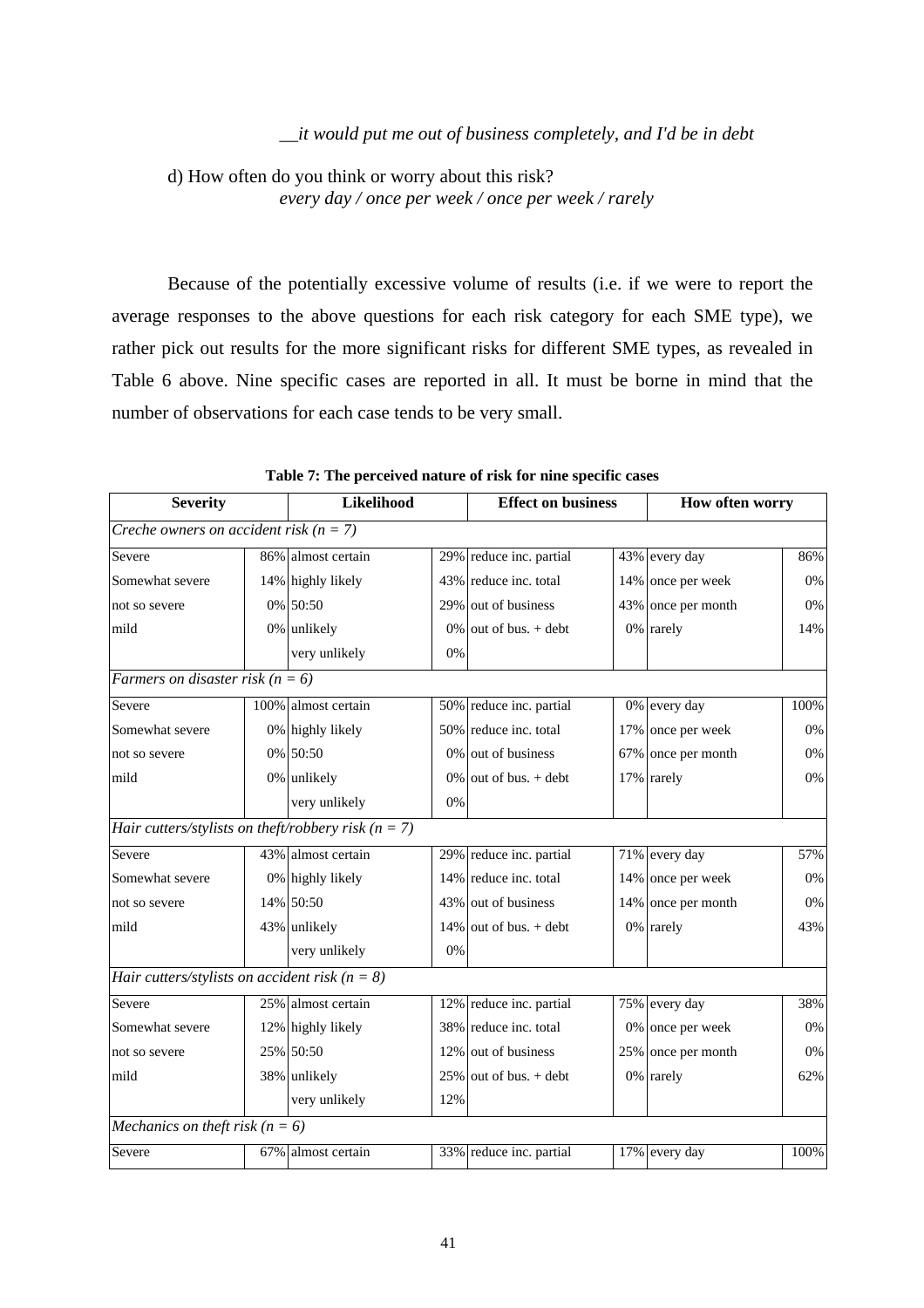| Somewhat severe                                      | 17% highly likely   |       | 17% reduce inc. total    | 0% once per week   | $0\%$ |
|------------------------------------------------------|---------------------|-------|--------------------------|--------------------|-------|
| not so severe                                        | 17% 50:50           |       | 50% out of business      | 17% once per month | 0%    |
| mild                                                 | 0% unlikely         |       | $0\%$ out of bus. + debt | 67% rarely         | $0\%$ |
|                                                      | very unlikely       | 0%    |                          |                    |       |
| Retailers on business risk $(n=18)$                  |                     |       |                          |                    |       |
| Severe                                               | 61% almost certain  |       | 56% reduce inc. partial  | 61% every day      | 72%   |
| Somewhat severe                                      | 22% highly likely   |       | 17% reduce inc. total    | 22% once per week  | 6%    |
| not so severe                                        | 11% 50:50           |       | 28% out of business      | 17% once per month | 0%    |
| mild                                                 | 6% unlikely         |       | $0\%$ out of bus. + debt | 0% rarely          | 22%   |
|                                                      | very unlikely       | 0%    |                          |                    |       |
| Tavern owners on accident risk $(n = 4)$             |                     |       |                          |                    |       |
| Severe                                               | 75% almost certain  |       | 50% reduce inc. partial  | 0% every day       | 75%   |
| Somewhat severe                                      | 0% highly likely    |       | 25% reduce inc. total    | 0% once per week   | 25%   |
| not so severe                                        | 25% 50:50           |       | 25% out of business      | 75% once per month | 0%    |
| mild                                                 | 0% unlikely         |       | $0\%$ out of bus. + debt | 25% rarely         | $0\%$ |
|                                                      | very unlikely       | 0%    |                          |                    |       |
| Taxi owners on theft/robbery risk ( $n = 15$ )       |                     |       |                          |                    |       |
| Severe                                               | 100% almost certain |       | 80% reduce inc. partial  | 60% every day      | 100%  |
| Somewhat severe                                      | 0% highly likely    |       | 20% reduce inc. total    | 27% once per week  | 0%    |
| not so severe                                        | 0% 50:50            |       | 0% out of business       | 0% once per month  | $0\%$ |
| mild                                                 | 0% unlikely         |       | $0\%$ out of bus. + debt | 13% rarely         | $0\%$ |
|                                                      | very unlikely       | 0%    |                          |                    |       |
| Telephone-booth operators on theft risk ( $n = 12$ ) |                     |       |                          |                    |       |
| Severe                                               | 75% almost certain  |       | 67% reduce inc. partial  | 8% every day       | 75%   |
| Somewhat severe                                      | 17% highly likely   |       | 0% reduce inc. total     | 0% once per week   | $8\%$ |
| not so severe                                        | 0% 50:50            |       | 25% out of business      | 33% once per month | $8\%$ |
| mild                                                 | 8% unlikely         |       | $8\%$ out of bus. + debt | 58% rarely         | $8\%$ |
|                                                      | very unlikely       | $0\%$ |                          |                    |       |

Taking for example farmers' perceptions of the nature of the risk of disaster, we can see from the second panel within the table that farmers feel extremely vulnerable: the likelihood of serious disaster is high, and the consequences very dire indeed in that the probability of being forced out of business are high. It is probably no coincidence that these farmers are from an area of Northern Province that was badly hit by the flooding of early 2000. Taxi owners have an even more pessimistic view about the likelihood of being the victim of some sort of theft or robbery, but in contrast to the farmer respondents, they are less inclined to suppose that this event will be crippling. For whatever reason (probably that they have accumulated sufficient wealth), they expect to be able to survive such setbacks; perhaps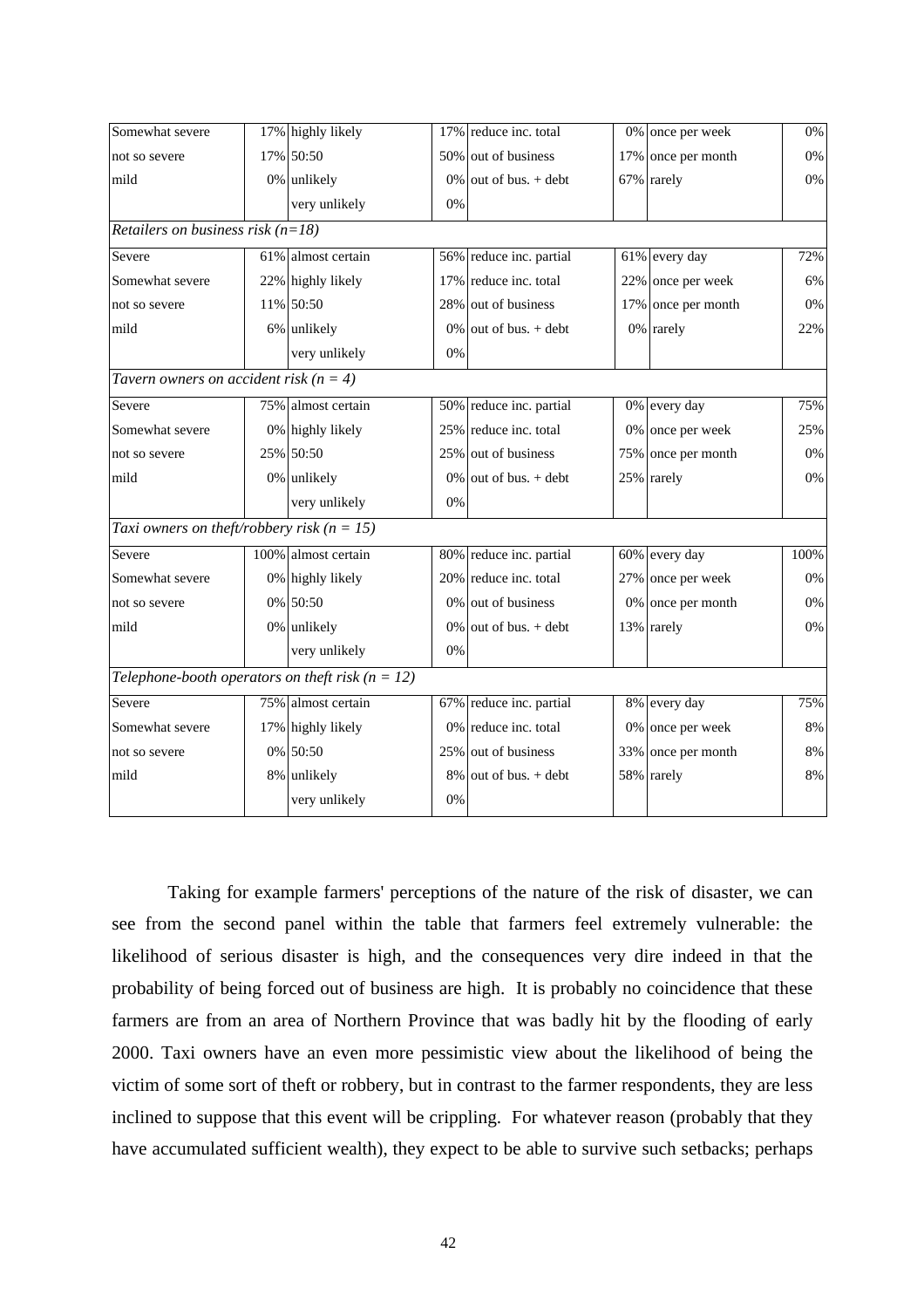the minority who indicated that they couldn't do so, are those with only one taxi to begin with. Retailers - who represent a very diverse group - have a similar perception of business risk, in that they see the chances of their fears being realised as very great, but with only mild repercussions. However, the reasons are probably different to those that apply among taxi owners, i.e. because business risk is to be expected, and does not necessarily destroy one's earnings *capacity*, merely one's earning.

Telephone-booth operators appear far more dour about their ability to survive theft of their equipment. That they continue in business at all may reflect the fact that the business is otherwise very lucrative. However, it is also worth noting that these operators have a higher propensity to use formal sector insurance. Their answers to the question about how the theft would affect their business may in fact refer to how they would have been affected in the absence of the insurance, though this is only speculation.

Overall, however imperfect, the table above shows that risk interacts with SME profitability and resilience in a variety of different ways. Perhaps the most striking conclusion from this table is that entrepreneurs have an overwhelming sense of vulnerability towards various sources of risk, to the extent these are literally a daily preoccupation.

#### *5.5 Strategies Employed by SMEs to Manage Risk, and Perceptions of Insurance*

Given this acute sense of vulnerability, what do SMEs do in order to cope? In respect of each risk identified, respondents were asked first what they do to minimise or manage that risk, and secondly, if they had not obtained insurance, whether they had ever considered doing so, and why or why not. We summarise the responses for four of the main risks, namely theft/robbery, accidents, disasters, and business risks.

Among the 46 respondents that had cited theft or robbery as a main risk to which this question was put, there were four main risk management strategies. About one third addressed the risk through taking some sort of measure to improve security, that is either by improving their physical security (putting up burglar bars, installing an alarm, purchasing a gun), or by subscribing to a security service. Taxi owners were apt to join a taxi board, part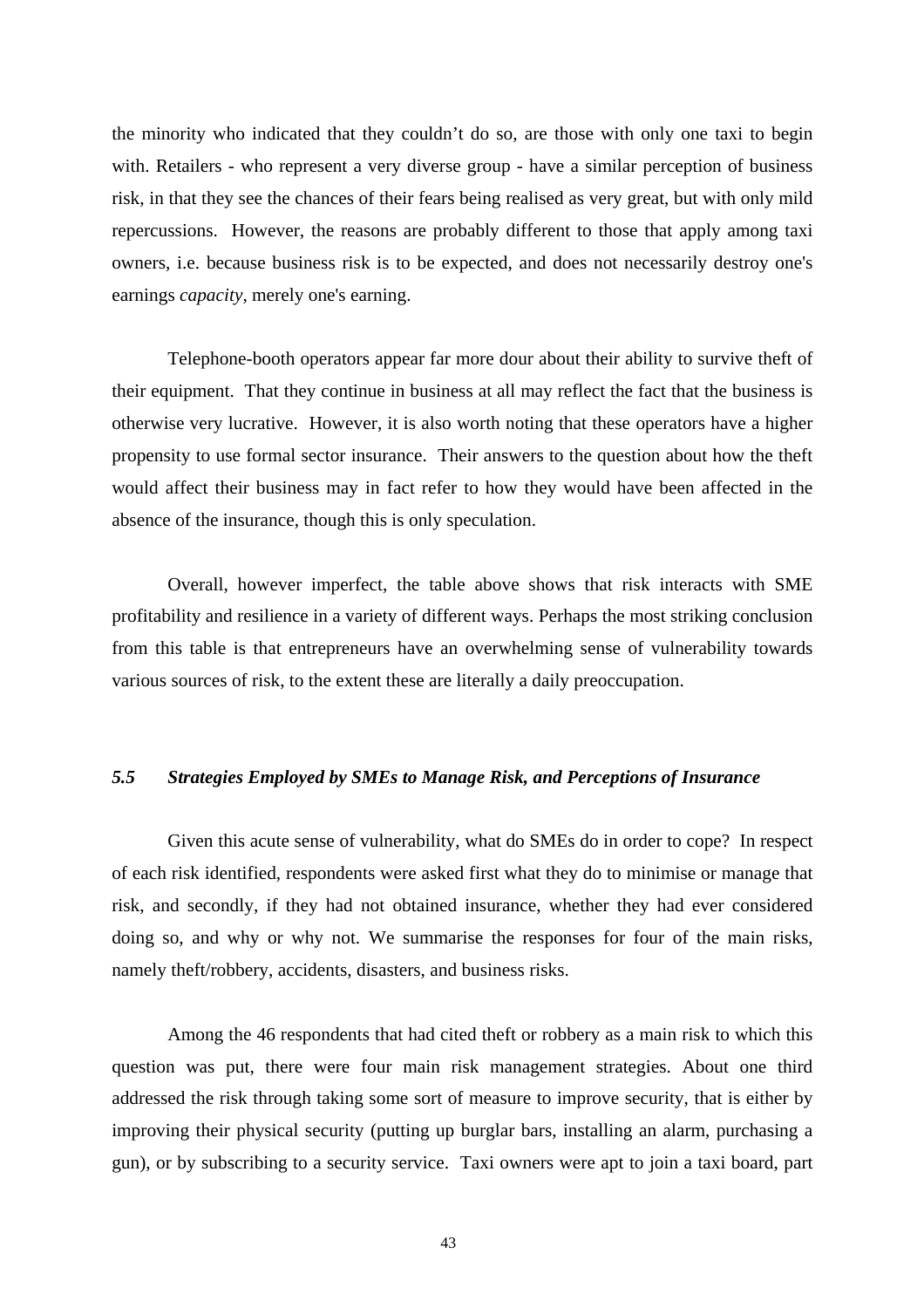of the function of which was to try to provide security to members and to search for stolen vehicles. Other entrepreneurs joined private security arrangements together with other local business people, usually for a fee of about R200 (\$26.70) per month. Another response to the risk of theft (about 15%) was to establish a routine of trying to remove the vulnerable item from harm's way. Thus for example many of the telephone booth operators indicated that they would always pack up their telephone equipment and take it home with them in the evening, rather than leave it overnight in the booth, however secure the latter might have appeared. A third strategy mentioned (also 15%) consisted of a variety of management decisions to try to reduce risky situations or the value of vulnerable assets. For example, some car mechanics sought to limit the number of days during which a client could leave a car in their possession. One taxi owner indicated that he only used second-hand taxis, so that in the event of theft his loss was not so great. Other taxi drivers established strict routines whereby drivers would deposit cash proceeds directly to bank accounts, so as to limit the cash the owner had on hand at any given time. One tavern owner refuses to allow patrons to park their cars near his tavern. About 10% of respondents felt hopeless about managing risk.

Finally, about 22% of respondents indicated that they carry some sort of insurance that covers them against loss through theft. It is important to note, however, that two thirds of these are Vodacom telephone booth operators, in fact representing all but one of the Vodacom telephone booth operators included in the survey sample. Interestingly, most of these individuals state that they are insured directly by Vodacom itself. While Vodacom does provide loans for the acquisition of the equipment and also training, it does not provide insurance, but rather recommends to clients that they organise insurance themselves, generally through Hollard household cover. While these entrepreneurs' misapprehension about with whom they are insured is a bit puzzling, what this suggests above all is that these entrepreneurs are responsive to such advice. The other implication is that, in the absence of these Vodacom telephone booth operators, the share of respondents with insurance cover against theft would be around 7%, far less than are protected through security measures.

Managing accident risk is quite different. Among creche owners, the main strategy appears to be to improve management and communication, for instance to ensure adequate staffing, to require parents to provide more information about their children, and to be quick to ensure that an ailing child does not infect the other children. Among hair dressers, similar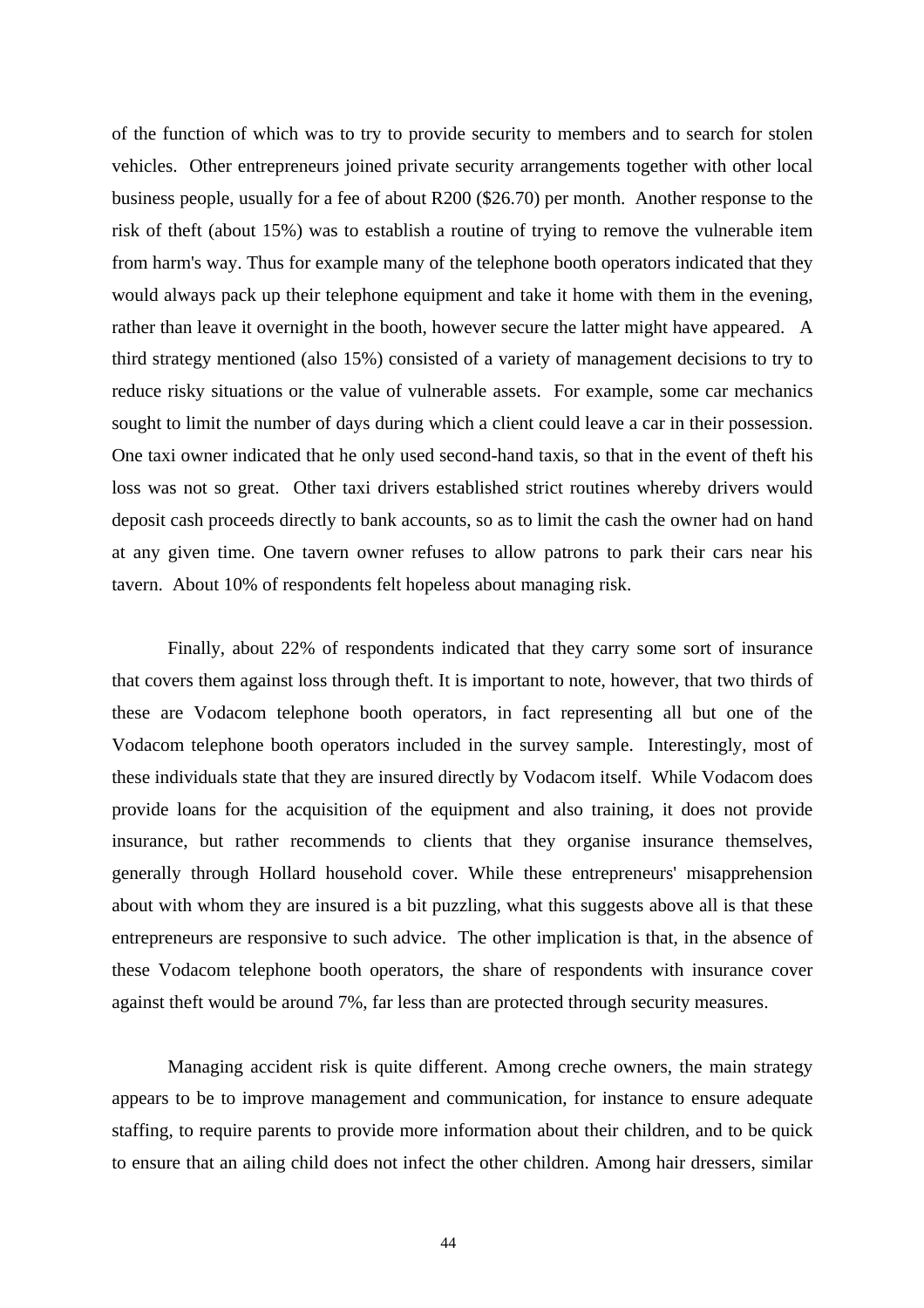issues arose, for example with an emphasis on making sure that staff were well trained and that they understood the hair products they were using. Another main theme was that they simply had to be very cautious with sharp implements. Finally, two of the tavern owners who expressed concern about 'accidents', had subscribed to a security service on which they could try to rely to break up fights, etc.

Respondents concerned about disasters were mainly farmers. Here the predominate reply to the question about risk management was that there was nothing that could be done ("Nothing I can do"; "I hope for the best"). This is a bit surprising given that farmers typically adopt a number of different risk mitigating strategies. It may be that the questions were too broad to elicit detailed responses about such strategies, or perhaps that agricultural extension is so poor that in fact these farmers are not knowledgeable about these strategies.

Finally, in terms of business risks, respondents indicated a wide variety of different management-related strategies, whether reducing costs, increasing prices, decreasing prices, product differentiation, cultivating repeat customers, self-insuring through precautionary savings, etc. What this suggests is that these entrepreneurs are highly adaptive to their circumstances, within the ambit of the set of strategies of which they happen to be aware.

Given that use of insurance specifically for business purposes appears to be limited, it was important to try to assess respondents' attitudes towards insurance. Apart from those few that do have some sort of insurance, 33 (30%) indicated that they have at one time considered it. This could mean anything from having had an idle thought about it once or twice ("I thought about it"), to taking active steps to learn more about insurance possibilities ("I remember asking about such insurances but could not get more information"), to actually approaching an insurance company or a broker with an inquiry ("I was turned down because I could not pay the monthly premiums"). The majority of people who had 'considered it', fall closer to the first end of the spectrum, that is, people for whom it appears to have been a passing thought rather than an active investigation. In fact, the quote above of the person who inquired but was rejected appears to be the only respondent to whom this actually happened. Many more, however, seem to have presumed rejection, as will be shown below. Table 8 summarises people's main reasons for not having tried to get insurance (the question read, "Have you ever considered trying to get insurance to deal with this risk? Why or why not?").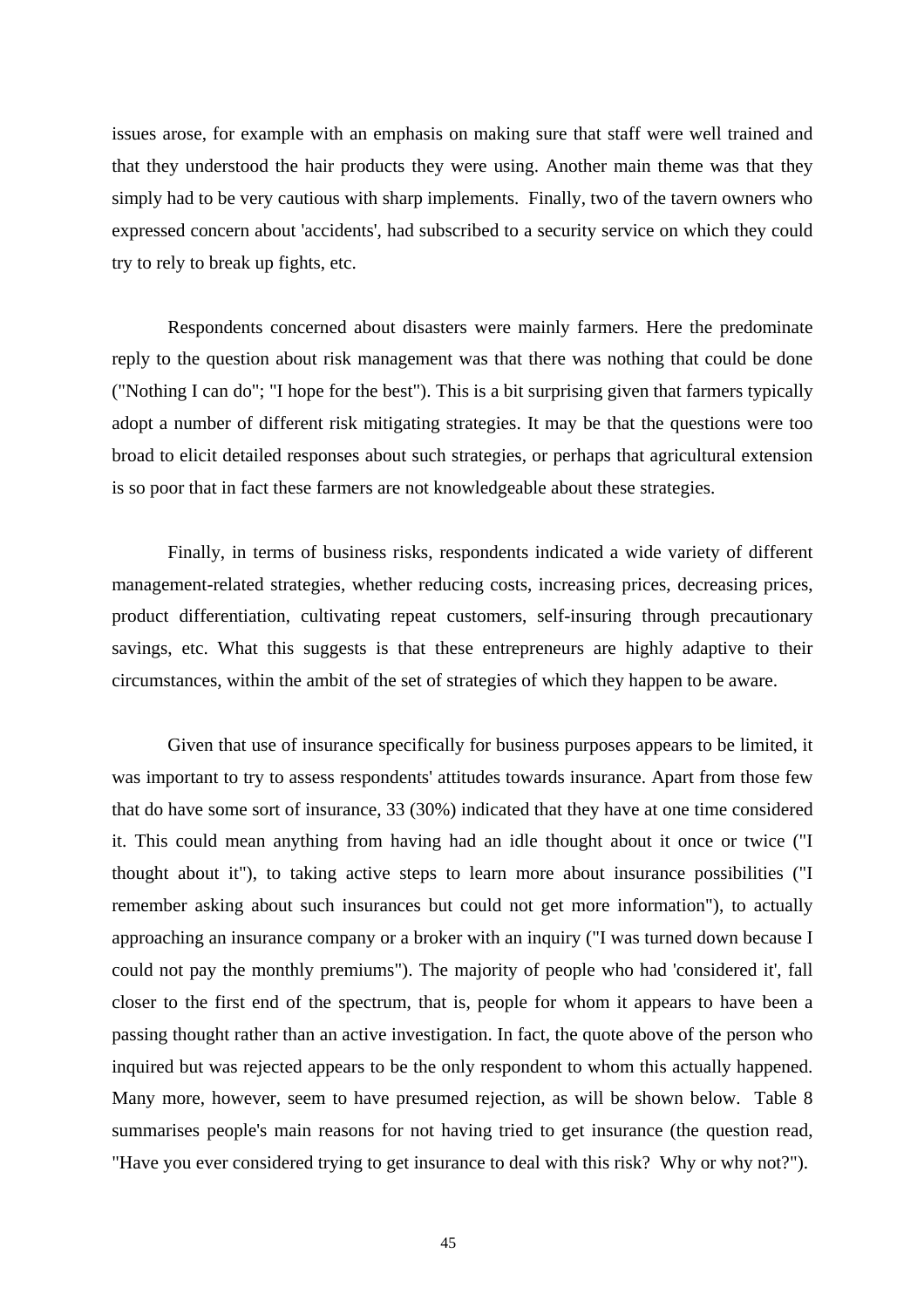| <b>Reasons</b>                    | <b>Percentage</b> |
|-----------------------------------|-------------------|
| Cannot afford                     | 38%               |
| Can't meet strict requirements    | 6%                |
| Do not trust insurance co.'s      | 15%               |
| Need information                  | 19%               |
| Interested, but need info.        | 2%                |
| No insurance exists for this risk | 6%                |
| Never considered                  | 6%                |
| No need                           | 2%                |
| Tried but turned down             | 1%                |
| Other                             | 12%               |

**Table 8: Expressed reasons for not having insurance**

The most common response was that insurance was not affordable. This was phrased in a variety of ways, including stating that one did not have enough money, or that one's income was not monthly and thus was not suited to paying a monthly premium, or that one's enterprise was simply 'too small'. The curious thing about the fact that this response was so common, is that of those that responded thus, exactly half have either funeral insurance or belong to a burial society. A number of others subscribe to security services for which they pay not less than R150 (\$20) per month. It is not clear whether these people perceive insurance to be too expensive relative to its promised benefits, or rather whether they simply presume it is too expensive out of ignorance. The next most common response was that the person did not have information on insurance. As stated above, however, this would appear to be less because they had been frustrated in their efforts to get information about insurance, than that insurance had never been pushed their way. The lack of interest in insurance companies to seek their business is mirrored in a lack of interest from the entrepreneur. After this, the next most common response was that insurance companies were not trustworthy.

#### *5.6 Conclusions from the SME Survey*

The results of the survey bear out that use of microinsurance among SMEs is minimal, other than for funeral insurance. Risk-reducing measures are common (e.g. subscribing to a neighbourhood security service; taking one's equipment home every evening), and around half of all respondents have some sort of funeral insurance for themselves and their family. However, cover for risks specific to one's economic enterprise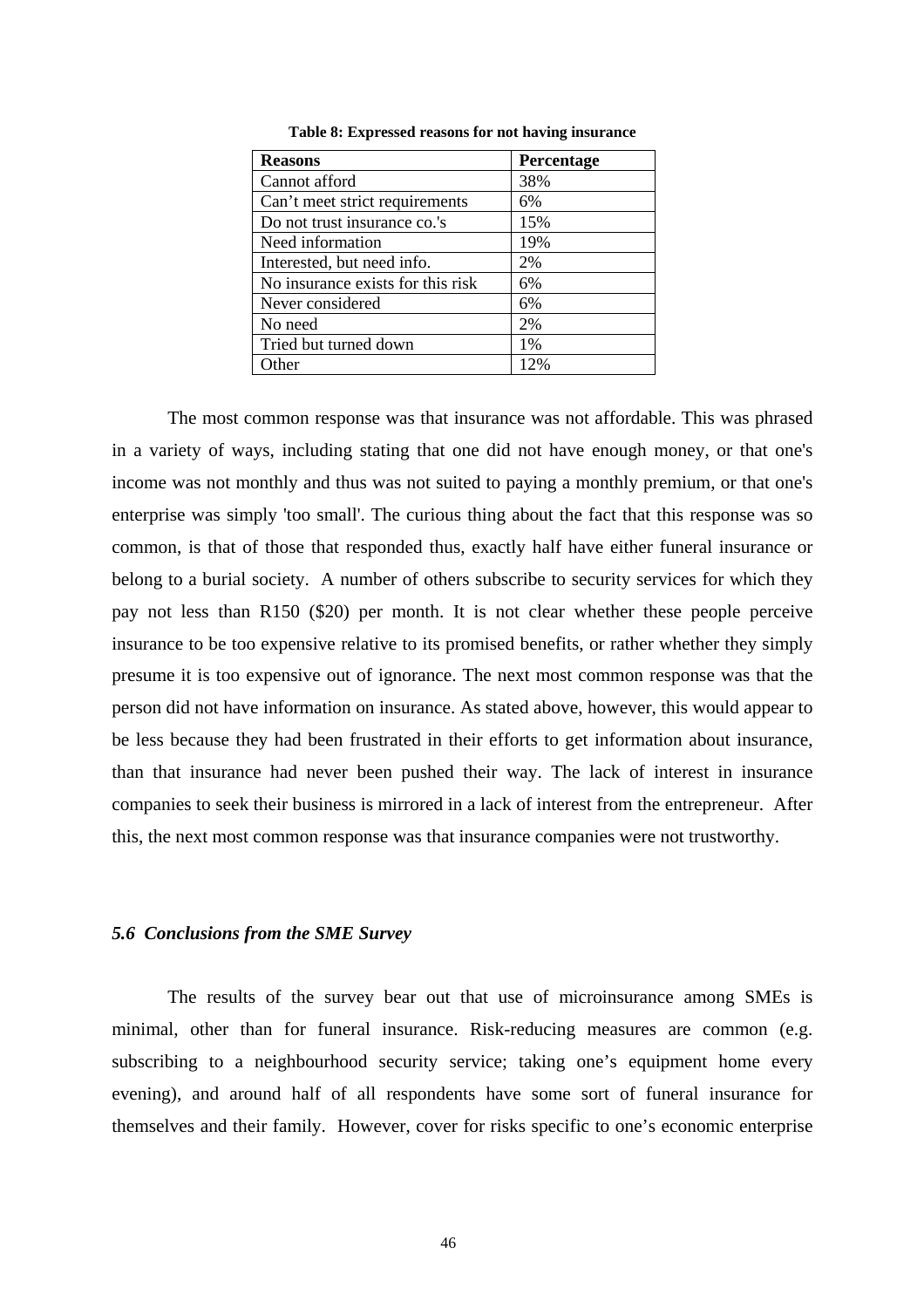is very rare. The notable exception seems to be Vodacom telephone booth operators, who were encouraged by Vodacom to take out insurance with Hollard.

Lack of use of insurance is certainly not for lack of risk aversion. Most entrepreneurs are keenly aware of the risks they face. The most common risk is robbery and theft, whether of money or equipment, but another serious danger is bodily harm to oneself or one's clients. Despite these common themes, a striking lesson from the research is the degree to which SMEs' risks are very specific to the particular type of SME. This implies a potentially significant actuarial burden for any institution seeking to provide insurance to this market, or at least that policies have to be carefully tailored to the nature of the SME. Another consideration is that many of the risks are highly susceptible to moral hazard, especially in respect of one's precautions against being robbed. Drawing on an earlier section, the main antidote to this sort of moral hazard may be to foster a sense of community and interdependence among those having insurance.

When asked if they had ever contemplated securing insurance against their risks, most SME respondents indicated that: they were suspicious of insurance companies, were ignorant of how one might obtain insurance, or assumed that insurance would not be affordable. Reading between the lines, there is a lack of widespread interest in insurance, a sentiment that is pretty well reflected in insurance providers' lack of interest in most SMEs.

#### **6. Summary and Conclusions**

#### *6.1 The incidence of Microinsurance in South Africa*

South Africa has a large and dynamic insurance industry. However, notwithstanding some change since 1994, it appears to remain overwhelmingly skewed in favour of the nonpoor and those with formal sector employment. With the singular exception of funeral insurance, microinsurance is neither widely used nor widely available in South Africa. Microinsurance that tailors specifically to the needs of SMEs is almost unheard of.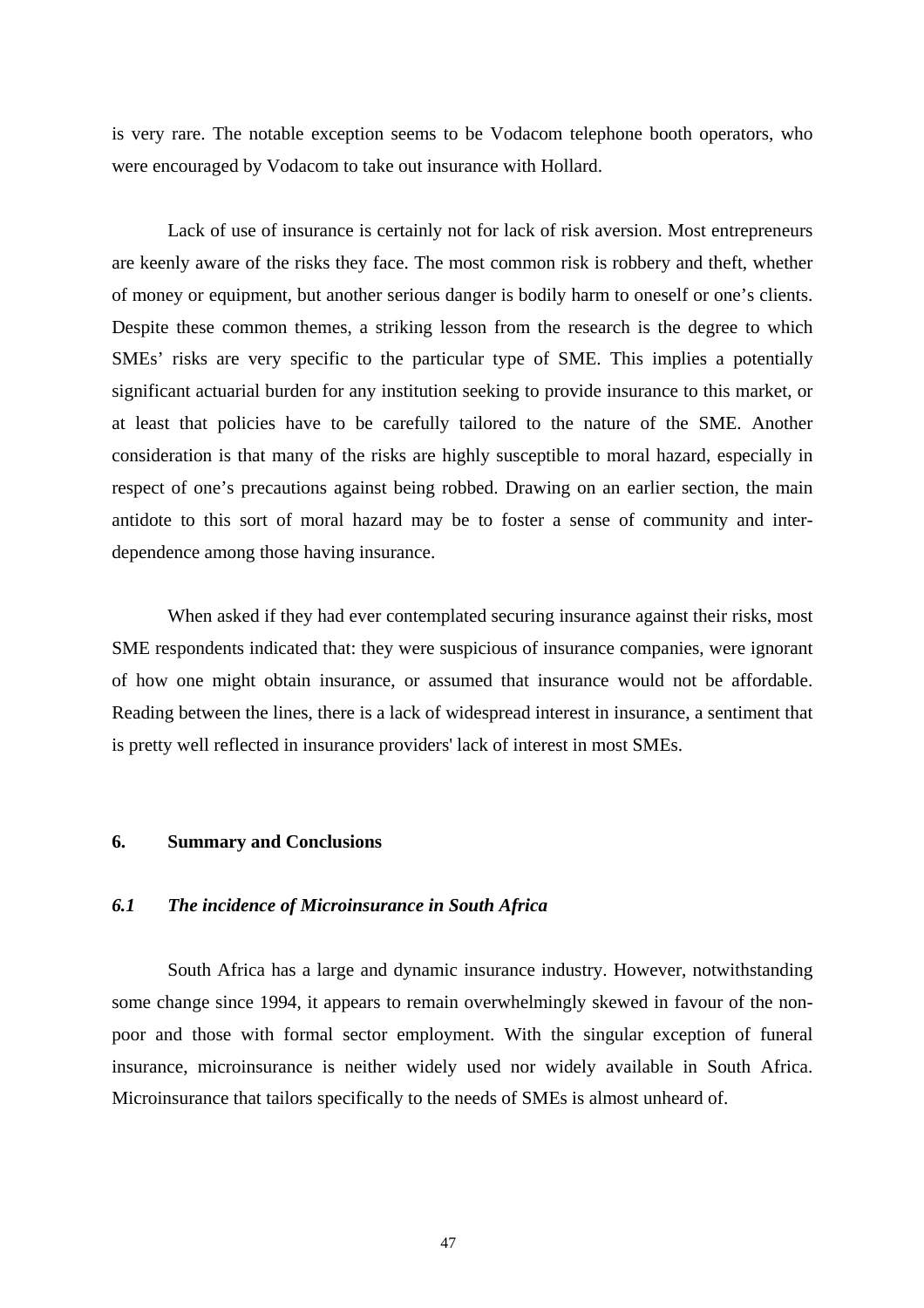The interesting exception is funeral insurance. The anomaly of funeral insurance is that it is the one area in which mainstream insurance companies manage to do business on a significant scale with low-income households that operate mainly in the cash economy. The secret is that they do so via township-based intermediaries who mimic the independent funeral parlour-based insurers. Issues of transactions costs, adverse selection, and to a lesser extent moral hazard, are dealt with through a combination of simple rules and community presence. This particular example of funeral insurance underwritten by mainstream insurance companies, perhaps provides some useful pointers that could be adapted by MFIs for other types of insurance cover.

#### *6.2 The Insurability Of Risks Faced By South African SMEs*

On the basis of information derived from the SME survey together with a consideration of basic insurance principles, we can make a preliminary attempt to gauge the 'insurability' of risks faced by South African SMEs. We focus here on four main risk categories, namely life cycle events, theft and robbery, liability, and disaster. In terms of the criteria of insurability, the following are considered: "1. Large number of similar units exposed to the risk; 2. Limited policyholder control over the insured event; 3. Existence of insurable interest; 4. Losses are determinable and measurable; 5. Losses should not be catastrophic; 6. Chance of loss is calculable; 7. Premiums are economically affordable" (Brown and Churchill, 1999).

*Life cycle events –* In this paper two main life cycle events are taken into consideration, namely death and illness. For the risk of death, it is eminently clear that such an eventuality is indeed insurable, as this is the one risk for which insurance is readily available to many lowincome South Africans. Concerns have been raised (e.g. by MFIs) about the lack of availability of death cover in more remote rural areas, which is certainly a reflection of the higher costs of conducting business there. Nonetheless, at least in relative terms, it is clear that death cover is well provided for, and in a sense represents a benchmark against which the non-availability of other types of cover can be measured.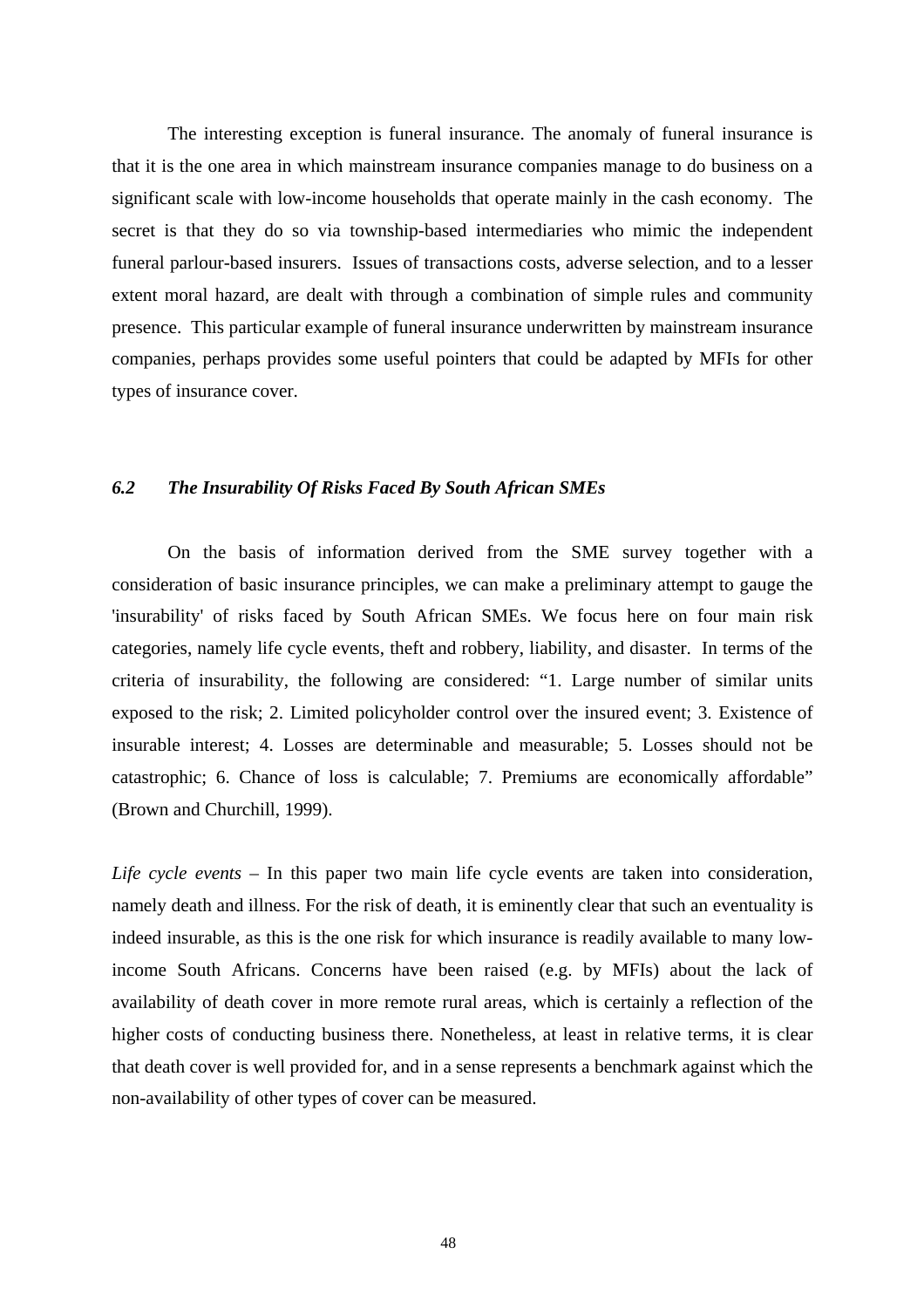As for illness cover, the story is very different, with very little such cover available to low-income households. On the one hand, this could be because health cover is notoriously costly to provide, not least because of its complexity. Providing it to low-income households - especially those without formal sector employment - is particularly challenging. On the other hand, the important insight from the SME survey, is that ill-health is not felt to be a major problem for the viability SMEs, as family members or others can usually take over operation of the SME in the event of one's incapacity. A further consideration is that, SMEs aside, the demand for health insurance in South Africa might not be very strong due to the presence of the public health system. Notwithstanding its shortcomings, the public health system provides free primary health care for all South Africans, meaning public health clinics provide certain services free of charge. In addition, there is free health care to pregnant women and children up to the age of 6. And third, health services and certain medications (e.g. light painkillers) are subsidised, including those provided through the public hospitals and clinics. Narrowly interpreted, the implication is that for an MFI seeking to introduce viable microinsurance products that will have a large impact on SMEs, health cover should probably be a low priority.

*Theft and robbery -* As shown in the SME survey, the risk of theft and robbery is across-theboard the most serious risk faced by SMEs. The most evident risk management practices put in place by SMEs are those aimed at reducing the risk of robbery and theft. The risk of robbery of productive assets meets most of the criteria of an insurable risk listed above. The criterion that is fulfilled least satisfactorily is probably that which requires the policyholder to have little control over the insured event (number 2). Simply by neglecting to protect one's productive assets (e.g. failing to lock doors with a good lock, or by failing to maintain surveillance against possible robbers, etc.), the likelihood of being the victim of a robbery is greatly increased. As with automobile insurance, this implies a two-fold approach on the part of the insurer. First, the insurer typically stipulates a sizeable excess (deductible) that must be paid by the policyholder in the event of a claim. And second, the insurer typically makes the insurance conditional upon certain precautions being taken. The Achilles' heel of this approach is the cost of verification (e.g. automobile insurers in South Africa are largely dispensing with physical checks on newly insured vehicles precisely for this reason). However, MFIs might better cope with the need for verification by means of having lower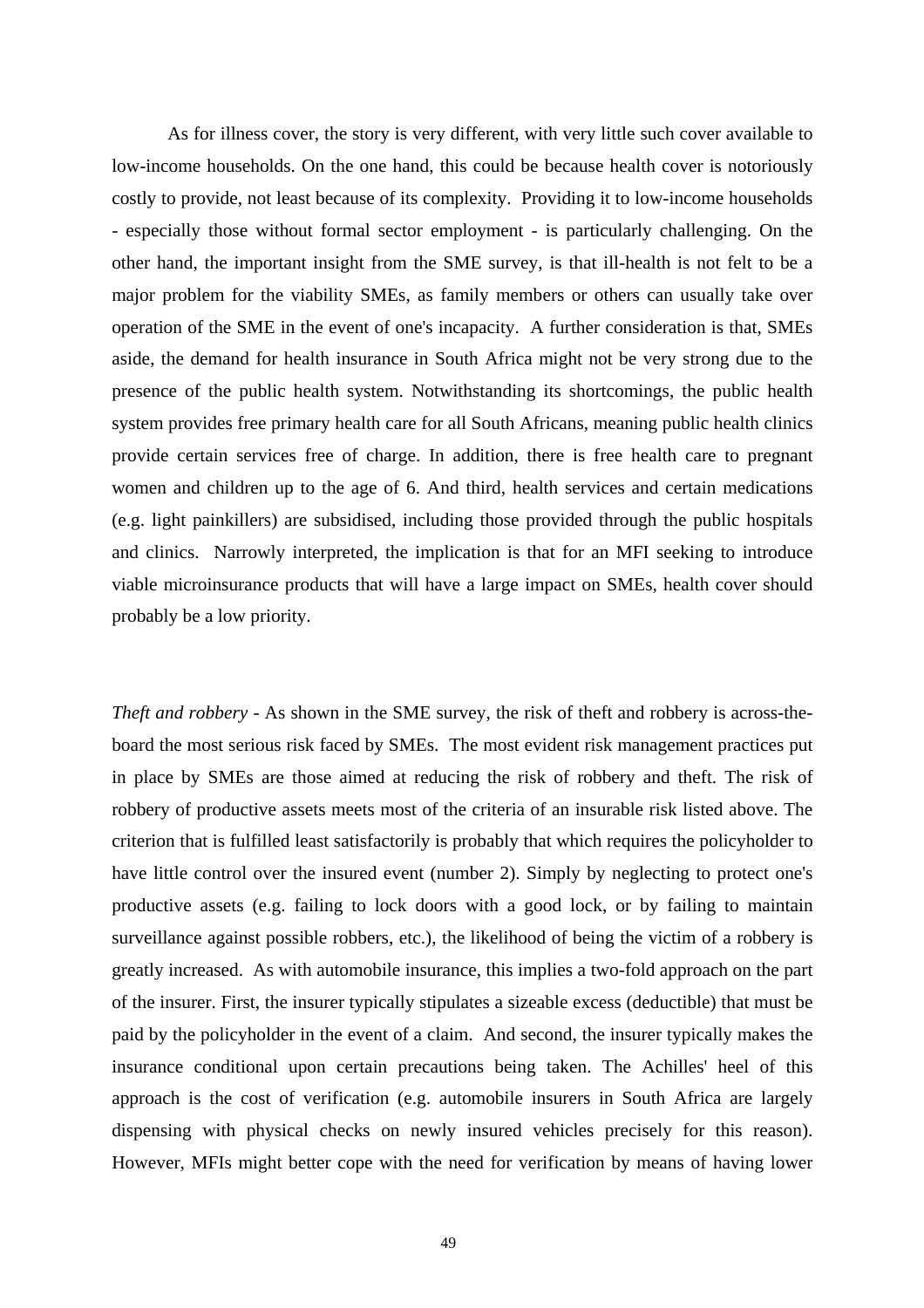cost structures. Another approach that would have some of the advantage of property insurance would be insurance on the outstanding balance of a loan used for the purchase of productive assets. That is, if the asset is stolen, the borrower is relieved of the obligation of paying off the rest of the loan that was taken out to purchase that asset. Here the benefits to the policyholder are more modest, but the scheme may be easier to administer, not least because the moral hazard problem is reduced. All in all, there appears to be a fair amount of scope for introducing insurance against the loss of productive assets. The fact that many SME operators already pay large sums of money to prevent robbery is one indication. Another indication is the Vodacom booth operators, most of whom have insurance against the loss of their telephone equipment.

The risk of cash theft, however, presents far more difficulty. Here the problem is that it is virtually impossible for the insurer to ascertain the actual loss incurred by the SME. In the absence of well-developed accounting systems that are open to external checks, there is no means for the insurer to determine the amount of cash lost, and thus the insurer is completely vulnerable to fraud. It is unlikely that an insurer would consider venturing into this type of insurance. In this respect, SMEs' payments for security services rather than for insurance cover make a great deal of sense.

*Liability -* Much of SMEs' concern about accident and death relate not the SME operator or employees themselves, but to clients. In other words, the specific risk cited by the SME has the character of a liability, whether or not it would be interpreted as such in a formal legal sense. This feeling of vulnerability to liability is one of the motivations for people to take insurance with Legal Wise and Relyant Legal Coverage. This type of cover is generally easy for insurers to provide because the benefits are so finite, for instance, a certain number of minutes of consultation with an attorney, a certain number of letters written, phone calls made, etc. As with the example of Money Wise given above, such legal cover can also be offered as an add-on service, e.g. for a borrower. While a crèche owner would not be able to rely on legal cover of this kind to avoid all liability in the event of a child's injury or death (e.g. akin to malpractice insurance of doctors), she could probably meaningfully reduce the probability of legal action being initiated. (*Ex ante* legal advice might be even more valuable, e.g. on getting parents to sign indemnity forms with legal standing, etc. But these are not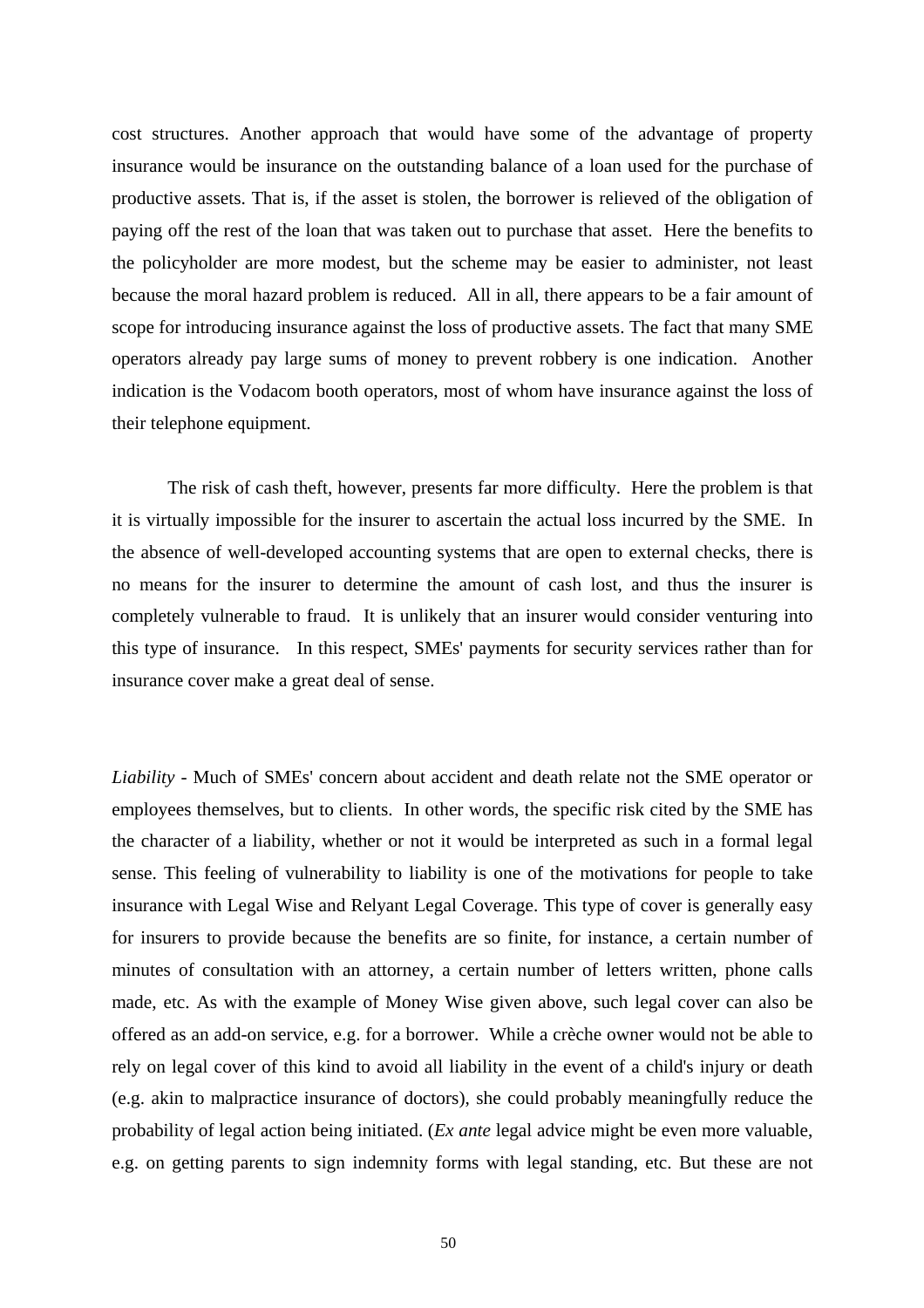mutually exclusive.) Altogether, facilitating access to legal cover may be a very effective way for MFIs to assist certain categories of their SME clients.

*Disaster* - The main disasters that figured in the SME survey were those affecting agriculture. As is well known, insurance for farmers is very difficult to provide, because at least two of the insurance principles are not well satisfied, namely the measurability of the loss, and the lack of policyholder control of the event. Only in extreme disasters are these criteria close to being satisfied in an agricultural context, though there remains always a fair amount of uncertainty about the value of one's crop or herd prior to the disastrous event. Since the elimination of the state-subsidised multi-risk agricultural insurance scheme in the 1980s, only fire insurance and hail insurance are widely available in South Africa (Aliber and Ndimande, 1997). These are considered too expensive for most farmers, for whom the main form of 'insurance' remains *ad hoc* government relief programmes. The implication is that there is little chance that an MFI could introduce viable insurance cover against agricultural disasters for small-scale or medium-scale farmers. Other risk-mitigating measures have far more promise, most notably risk-reducing techniques and product diversification.

Taken as a whole, this section suggests that there is reason for some optimism that microinsurance can play a meaningful role in helping South African SMEs prosper, particularly in addressing property risks and liability risks. Together with the obvious scope for improving the availability of credit-life insurance, it would seem that there is much that microinsurance can do to improve the business climate for SMEs and the MFIs that serve them.

#### *6.3 How MFIs Can Meet The Challenge*

 A handful of MFIs do presently offer microinsurance. The most common type of insurance is credit-life insurance, i.e. against the outstanding balance of a loan in the event the borrower passes away. Some MFIs also offer funeral insurance. In most instances, MFIs that 'provide' insurance are in fact intermediaries between the policyholders (SMEs) and the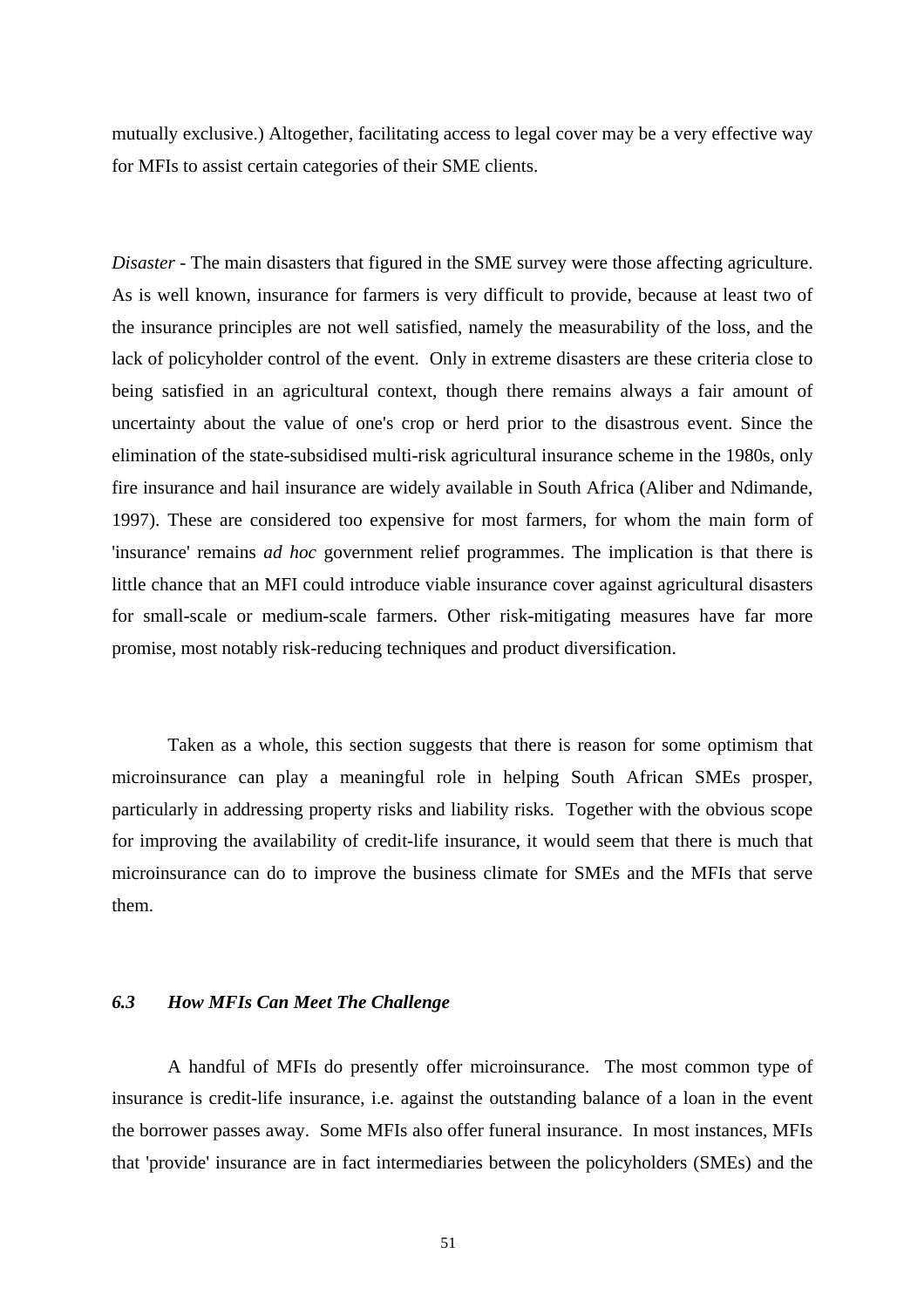insurance company. However, the exact nature of the relationship may differ, with some MFIs playing a more active role and thus earning a larger share of the revenues from clients' premiums.

Among the majority of MFIs that do not presently offer microinsurance, most express an interest in perhaps someday doing so. A variety of different insurance types have been mentioned, with the one most frequently mentioned perhaps being insurance against the loss of SMEs' productive assets. This coincides well with the observations from the SME survey.

However, MFIs also report a number of obstacles to introducing insurance. One of the more discouraging problems is a lack of interest among insurance companies, presumably because - perhaps rightly - they do not perceive non-funeral microinsurance to present a lucrative opportunity. Combined with this is the fact that many MFIs do not have the resources to engage in negotiations with a series of would be insurance company partners, not to mention introduce insurance in their own right. Yet another perceived obstacle is the lack of demand among the SMEs themselves, a perception that was corroborated by the SME survey.

In the course of the background research for this report, as well as from the workshop on microinsurance, three concrete measures came up that address the identified obstacles. These are:

- If trying to identify an insurance company partner, MFIs can look first to those insurance companies that have proven to be most amenable to working with MFIs. In the course of the workshop, it became clear that, at least at present, the list of insurance companies that are willing to hold discussions with MFIs and offer reasable rates, is very short: Metropolitan Life, Hollard, Capital Alliance, and MIB.
- If they so choose, MFIs could band together to improve their bargaining power relative to prospective insurance company partners.
- The 'partnership model' is not the only option by which an MFI can seek to improve access to microinsurance for its SME clients; another efficacious way is to simply provide SMEs advice as to whom they could go in seeking insurance. As noted by many MFIs, part of the lack of interest in insurance relates to lack of knowledge and understanding about the value of insurance. MFIs can play a direct role in educating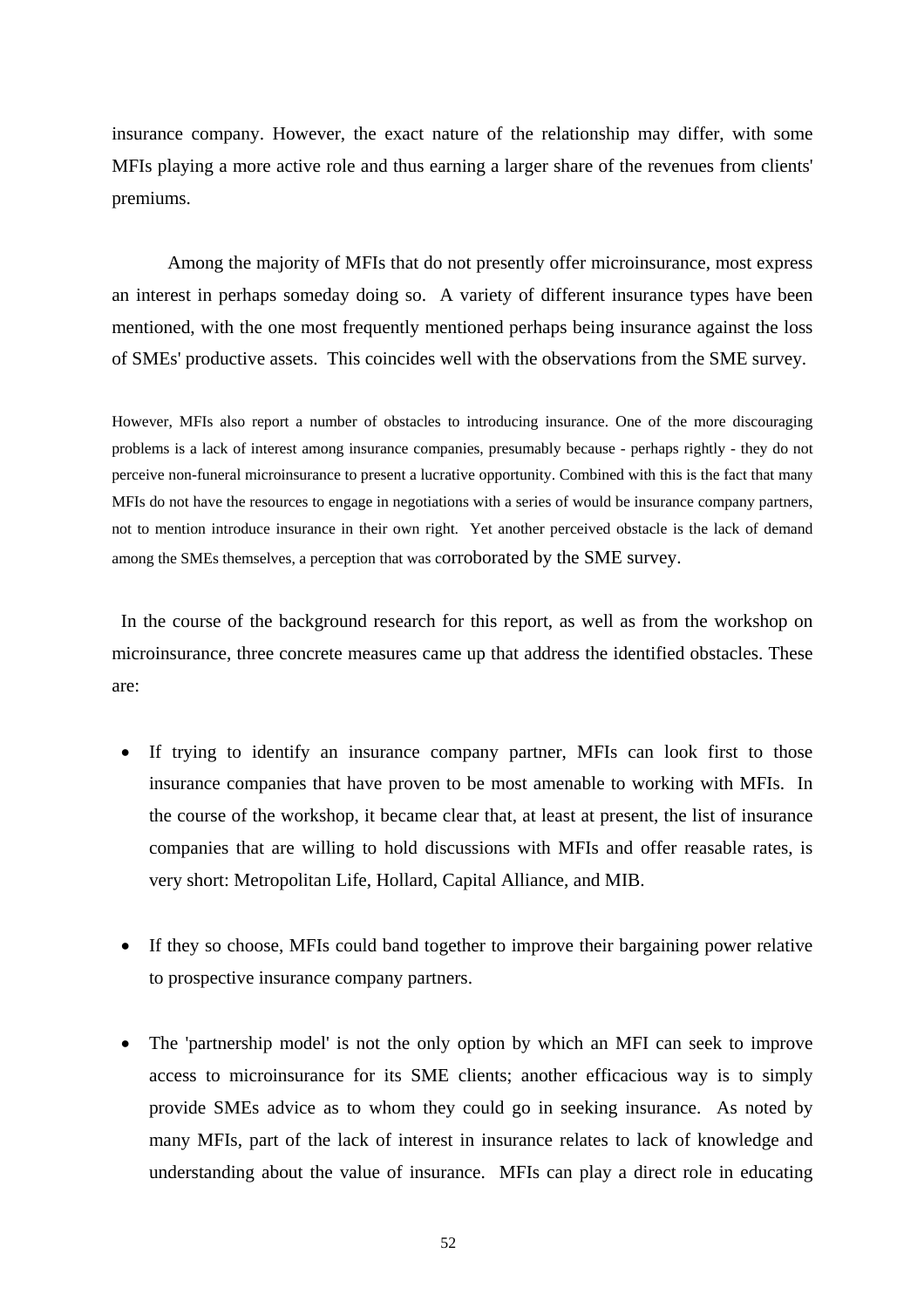entrepreneurs, even where they are not channelling the insurance themselves. (Cell captives and rent-a-captives are probably not attractive alternatives at present, though perhaps they will become so some time in the future.)

In addition to these measures that MFIs can take, four clear principles also emerged about how new insurance products might best be structured:

- Insurance policies should be kept simple, in terms of procedures to follow, options to choose from, and measures for controlling moral hazard and adverse selection. This is a clear lesson based on how formal sector insurance companies are managing to provide funeral insurance to low-income households that operate mainly in the casheconomy.
- Insurance schemes should be rooted in the community, not least as a means of diminishing fraud and improving the quality of information available to the insurance agent.
- Where possible, one could seek to establish insurance cover for groups rather than individuals, as with family-based funeral cover. Microinsurance has been attempted in other countries on this basis and would appear to be an effective means of reducing transactions costs and moderating adverse selection.
- Insurance products can be offered as add-ons or as parts of well designed packages. This appears to be a successful formula for various micro-lenders, including some MFIs. It might be a good way also of promoting interest in insurance products that SMEs might otherwise not think of seeking, such as legal cover.

Singly or together, there is clearly a great deal that MFIs can do by way of improving SMEs' access to, and use of, microinsurance. Naturally, some of these initiatives may be more involved and long-term than others. In general, we might surmise that the more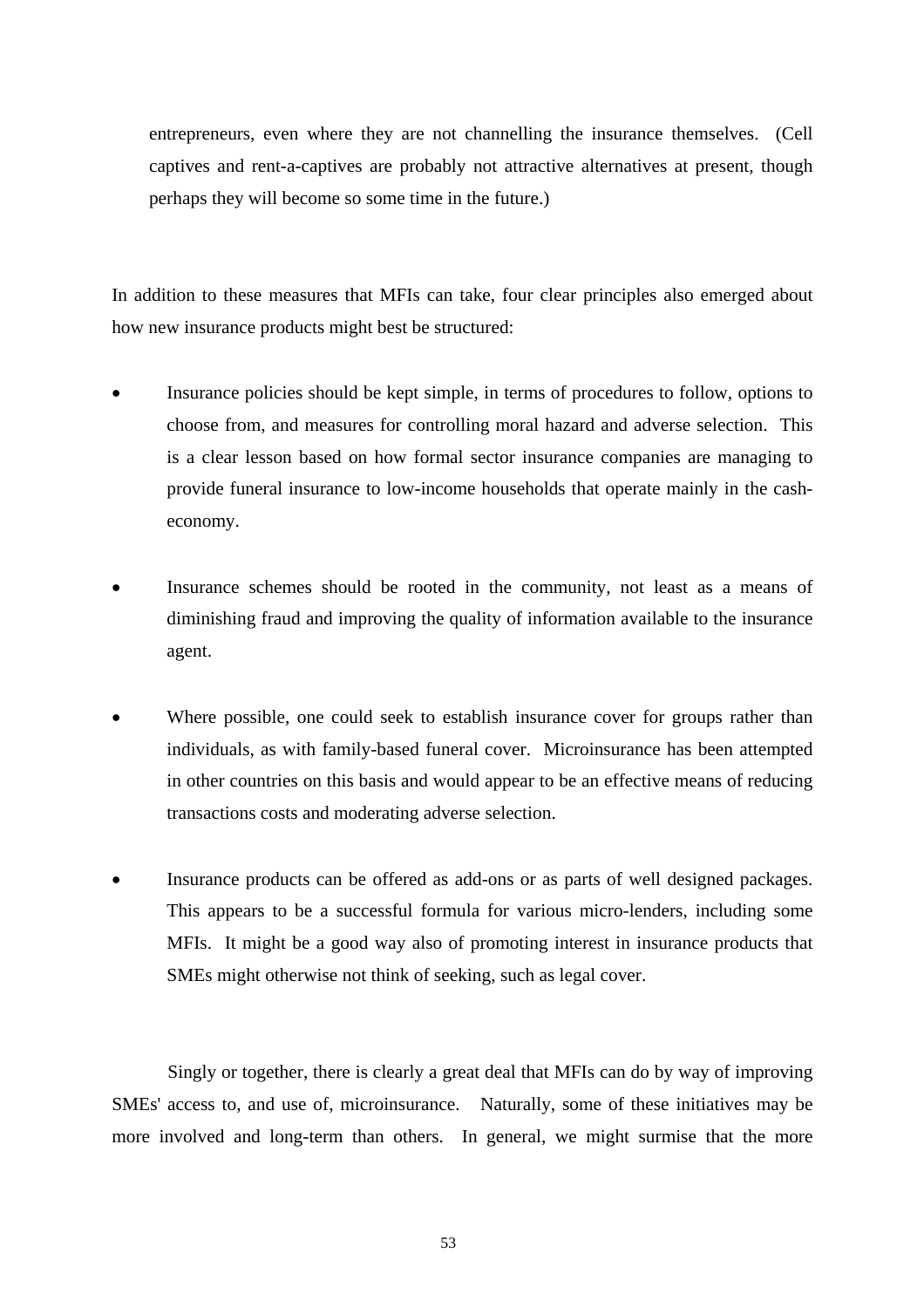collectively MFIs act in trying to meet these challenges, the more quickly they will make progress in doing so.

#### *6.4 Recommendations*

There are three principal recommendations to be made. These emanate from the discussion above, but also to a large extent reflect the collective sentiment expressed at the Microinsurance Workshop that took place on 22 January 2001 in Johannesburg. They are:

- 1. MFIs should work collectively to try to improve their scope for introducing a range of different microinsurance products.
- 2. Further research is required to better understand the clientele of the MFIs, and their exact insurance needs and prospects.
- 3. The MFIs should receive some assistance in this regard, preferably from the ILO. This assistance would involve three main aspects: i) to assist in the practical coordination of the MFIs towards their common objectives, i.e. to form some sort of 'consortium'; ii) to negotiate on behalf of the MFI consortium, so as to enable the MFIs to secure better terms with insurance companies; and iii) to undertake further research as a means of assisting the MFI consortium demonstrate the insurability of its SME clients, and thus to improve the prospects of drawing in insurance companies.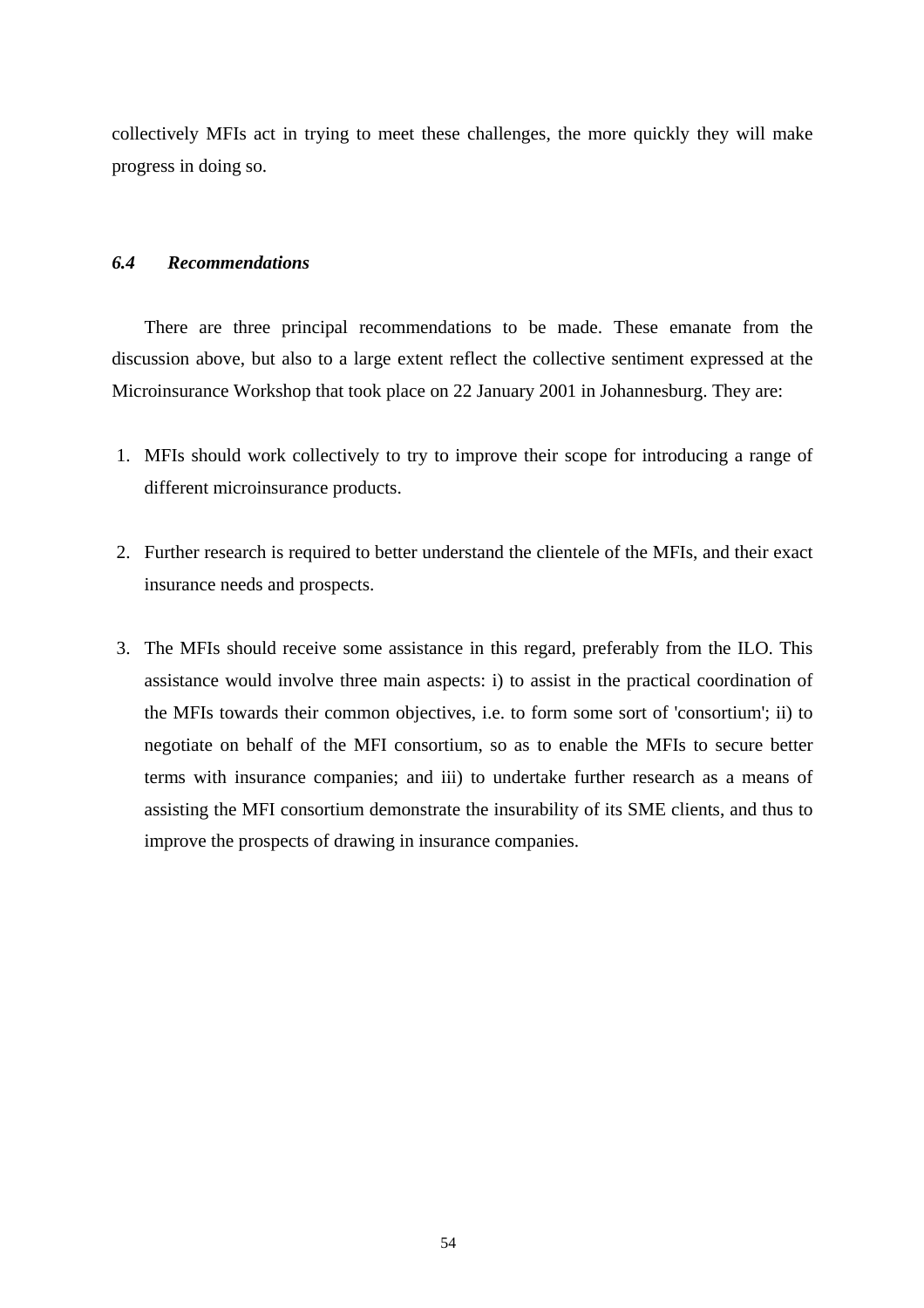#### **References**

- Aliber, Michael, and Philip Ndimande, 1997, "Background Paper on Agricultural Insurance for the Working Group on Disaster Management", unpublished paper written for the Department of Agriculture, South Africa.
- Central Statistics Service (Statistics South Africa), 1997, *Income and Expenditure of Households, 1995*, Pretoria: Government Printers.
- Clarendon Transport Underwriters, 2000, homepage: http://www.ctu.co.za
- *Cover,* 2000, November.
- Credcor, 2001, *Annual Report.*
- Brown, Warren, and Craig Churchill, 1999, *Providing Insurance to Low-Income Households.*
- *Business Day,* 2000, "Fight Over Products Could Harm Industry", 27 March.
- *Business Day,* 2000, "Ombudsman's Report Has Grown in Stature", 12 May.
- *Business Day,* 2000, "Council and Board Agree on Health Insurance Boundaries", 8 September.
- *Business Day,* 2000, "Reducing the Chances of Fraud", 20 September.
- *Business Day,* 2000, "Little Comfort in Cellphone Insurance", 19 October.
- *Business Day,* 2000, "Sanlam Quietly Closes Cura", 26 October.
- *Business Day,* 2000, "Motor Insurance Frauds Meet Their Match", 27 November.
- Financial Services Board (FSB), 2000a, *Annual Report*, Pretoria: Government Printers.
- Financial Services Board (FSB), 2000b, *Second Annual Report of the Registrar of Short-Term Insurance*, Pretoria: Government Printers.
- Financial Services Board (FSB), 2000c, *Second Annual Report of the Registrar of Long-Term Insurance*, Pretoria: Government Printers.
- Financial Services Board (FSB), 2000d, *Short-Term Insurance: Ombudsman*, Pretoria: Government Printers.
	- NCASA and CCA, 2000, *Insurance for South African Co-operators*, Workshop proceedings and conclusions.

Otto, René, 1999, "Fraud Is Rife in Short-Term Insurance", *Mail & Guardian*, 5 March.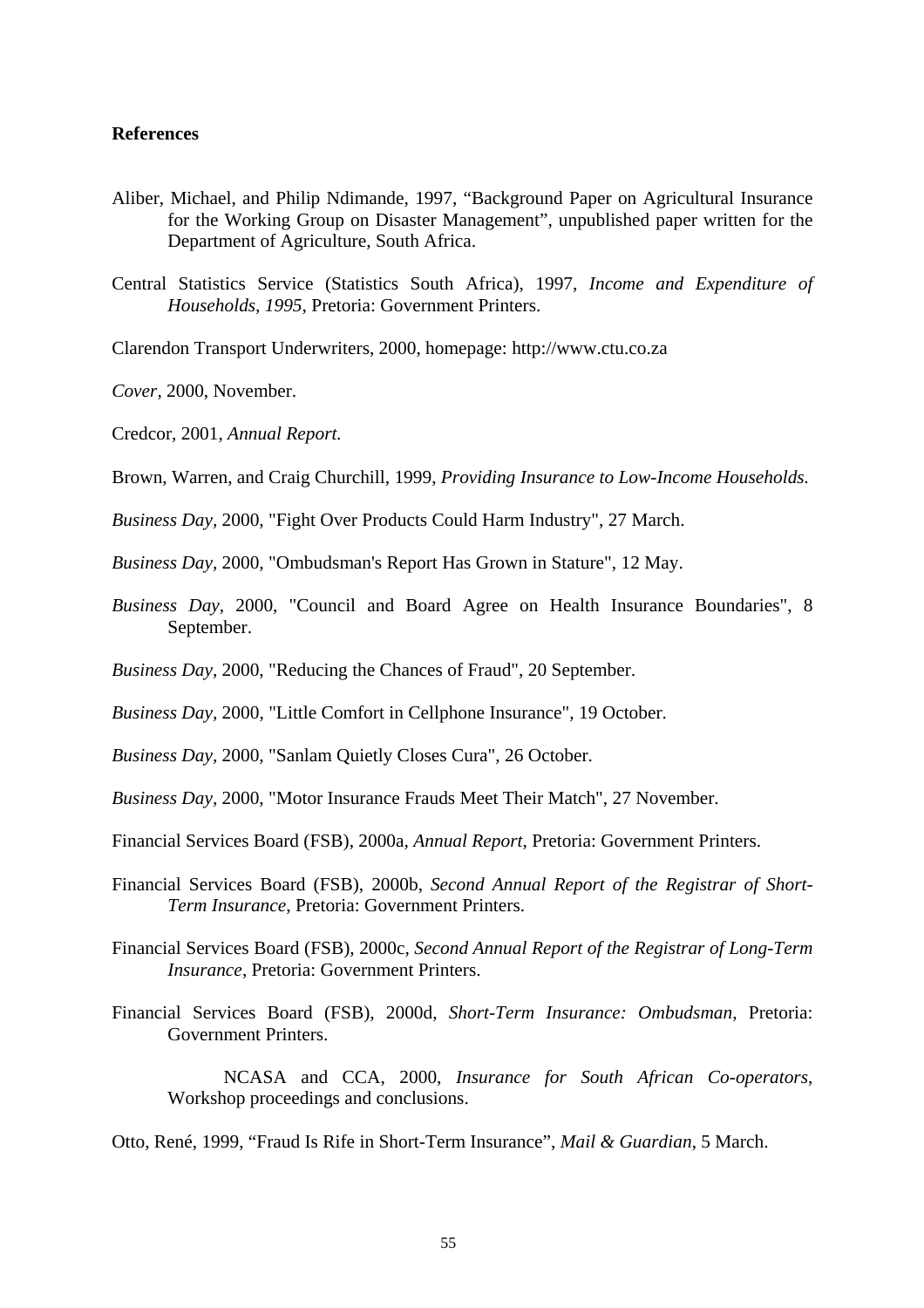Smith, 1997, "Industry Must Surf Tidal Wave of Crime", *Business Times*, 29 June.

Statistics South Africa, 2000, *October Household Survey 1999*, raw survey data on CD ROM.

Temkin, B., 2000, Special Report on the insurance industry, *Financial Mail*, 27 October.

Thomas, S., 2000, "Bancassurance in South Africa: The Future of an Entrenched Concept", *Financial Mail*, 27 October.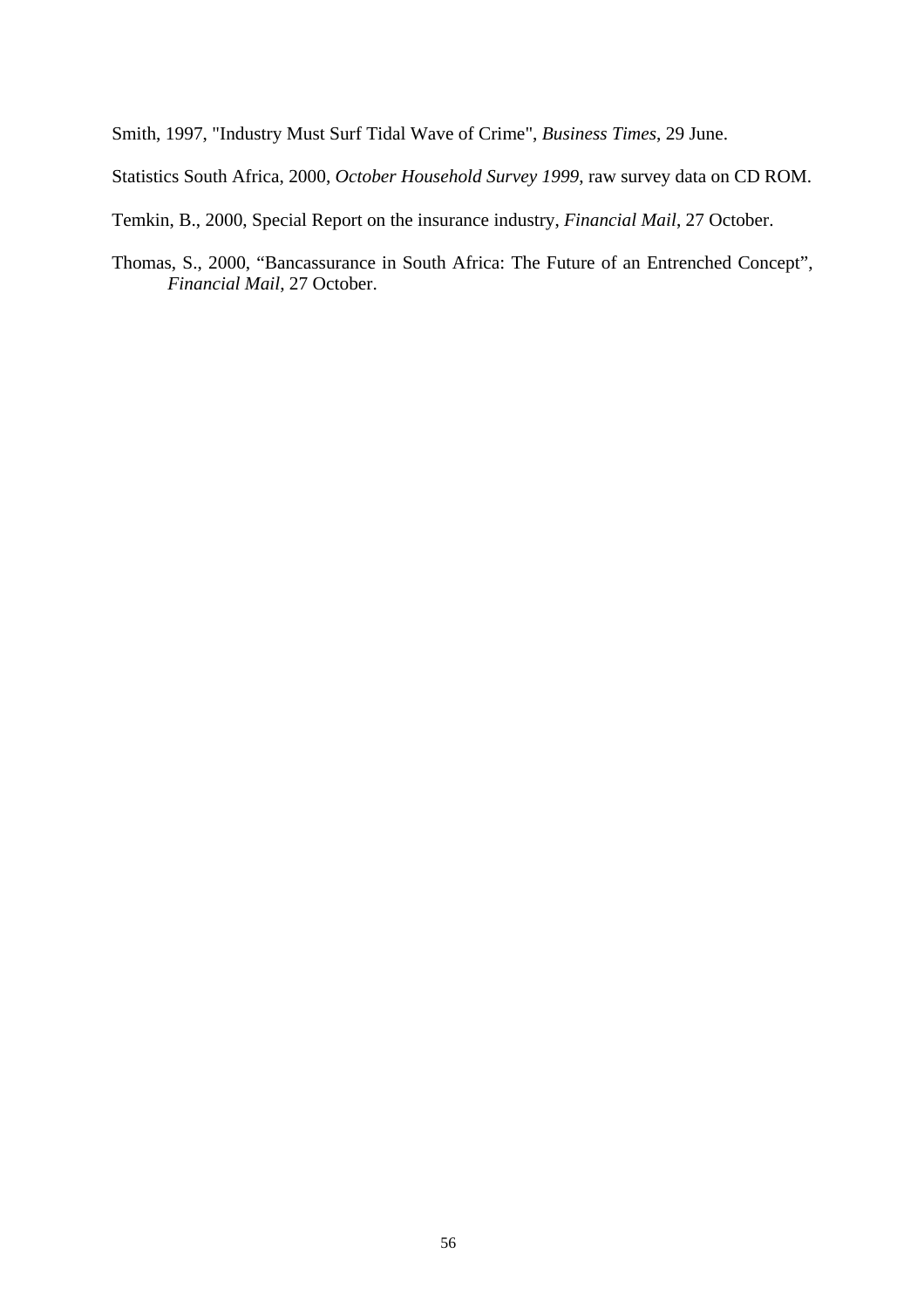#### **Appendix A: Further information on the demographics of respondents to the SME survey**

Table A-1: Average ages of respondents, by site and gender

|             | Women | Men |
|-------------|-------|-----|
| Winterveldt | 39.0  |     |
| Gazankulu   | 38.4  |     |

| Language       |        | Winterveldt | Gazankulu |         |  |
|----------------|--------|-------------|-----------|---------|--|
|                | Number | Percent     | Number    | Percent |  |
| Northern Sotho |        | 1.4%        | 2         | 4.4%    |  |
| Ndebele        | 6      | 8.2%        |           | $0.0\%$ |  |
| Pedi           | 13     | 17.8%       |           | 0.0%    |  |
| Southern Sotho |        | 1.4%        |           | $0.0\%$ |  |
| Shona          |        | 1.4%        |           | $0.0\%$ |  |
| Tsonga         | 11     | 15.1%       | 41        | 91%     |  |
| Tswana         | ┑      | 9.6%        |           | $0.0\%$ |  |
| Venda          | 4      | 5.5%        |           | 2.2%    |  |
| <b>Xhosa</b>   | 6      | 8.2%        |           | $0.0\%$ |  |
| Zulu           | 23     | 31.5%       |           | 2.2%    |  |
| Total          | 73     | 100.0%      | 45        | 100.0%  |  |

Table A-2: First language of respondents, by site

Table A-3: Average number of earners and non-earners, by site and gender of SME operator

|             |              | Women     | Men          |           |
|-------------|--------------|-----------|--------------|-----------|
|             | Avg. earners | Avg. non- | Avg. earners | Avg. non- |
|             |              | earners   |              | earners   |
| Winterveldt | 1.0          | 1.J       | 1.J          |           |
| Gazankulu   |              |           |              |           |

#### Table A-4: Education level attained, by gender of SME operator

| <b>Education</b> level | Women  |         | Men    |         |
|------------------------|--------|---------|--------|---------|
|                        | Number | Percent | Number | Percent |
| Std 5 or less          |        | 9.5%    |        | 15.8%   |
| Std 6 to std 9         |        | 40.0%   | 27     | 35.5%   |
| Matric                 |        | 50.0%   | 27     | 35.5%   |
| Post-matric            |        | 9.5%    | 10     | 13.2%   |
| Total                  |        | 100.0%  | 76     | 100.0%  |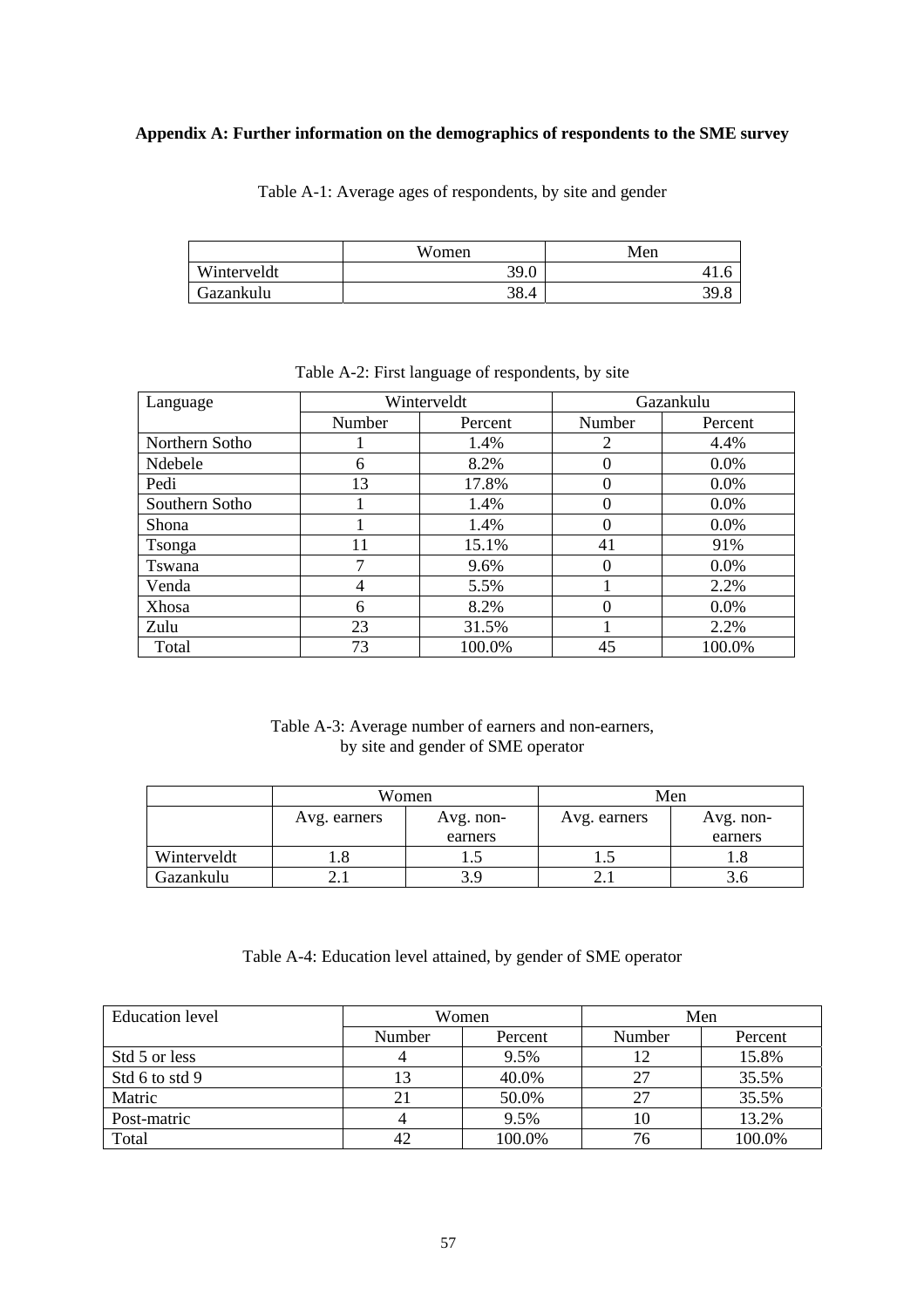## **Appendix B:Programme and list of participants of the Microinsurance Workshop 22 January 2001, Student City, Johannesburg**

### **Programme**

| <b>TIME</b>     | <b>ITEM</b>                                                                    |  |  |  |
|-----------------|--------------------------------------------------------------------------------|--|--|--|
| $08h00 - 08h30$ | Arrival, Tea, Registration                                                     |  |  |  |
| $08h30 - 08h40$ | Welcome and Opening - Michael Aliber                                           |  |  |  |
| $08h40 - 08h55$ | Introductions                                                                  |  |  |  |
| $08h55 - 09h10$ | Workshop Objectives and Participants' Expectations - Pravienna Naidoo          |  |  |  |
| $09h10 - 09h30$ | Results of the ILO:SFU Survey - Michael Aliber                                 |  |  |  |
| $09h30 - 09h45$ | Discussion                                                                     |  |  |  |
| $09h45 - 10h40$ | Panel 1: MFIs PROVIDING MICRO INSURANCE                                        |  |  |  |
|                 | Thomas Shaw: FINASOL<br>➤                                                      |  |  |  |
|                 | Charmaine Oelofse: Beehive<br>➤                                                |  |  |  |
|                 | Paul Malcolm: Canadian Co-operative Association<br>➤                           |  |  |  |
|                 | Petros Jele: Financial Services Association<br>⋗                               |  |  |  |
| $10h40 - 10h45$ | <b>Body Break</b>                                                              |  |  |  |
| $10h45 - 11h45$ | Panel 2: MFIs NOT PROVIDING MICRO INSURANCE                                    |  |  |  |
|                 | $\blacktriangleright$<br>Rosy Jethro: South Cross Business Development Trust   |  |  |  |
|                 | Likhabiso Tina Notate: Matatiele Financial Services<br>➤                       |  |  |  |
|                 | Ashley du Plooy: The Nations Trust<br>⋗                                        |  |  |  |
| $12h00 - 12h45$ | Lunch                                                                          |  |  |  |
| $12h45 - 13h10$ | Calmeadow / Ford Foundation Study on Micro Insurance in Four Countries - Peter |  |  |  |
|                 | Roussos: Vulindlela PRCS                                                       |  |  |  |
| $13h10 - 13h30$ | Health Insurance for Low Income Groups - Dr Kabs Makaba: Faranani Health       |  |  |  |
|                 | Solutions                                                                      |  |  |  |
| $13h30 - 13h50$ | The 'Cost' of Providing Micro Insurance - Dr Farhard Khan: Ubuzwe Health       |  |  |  |
|                 | <b>Systems</b>                                                                 |  |  |  |
| $13h50 - 14h45$ | Discussion                                                                     |  |  |  |
| $14h45 - 15h15$ | Tea                                                                            |  |  |  |
| $15h15 - 15h45$ | Way Forward - Michael Aliber                                                   |  |  |  |
| $15h45 - 16h15$ | Evaluation - Pravienna Naidoo                                                  |  |  |  |
| $16h15 - 16h15$ | Closure - Michael Aliber                                                       |  |  |  |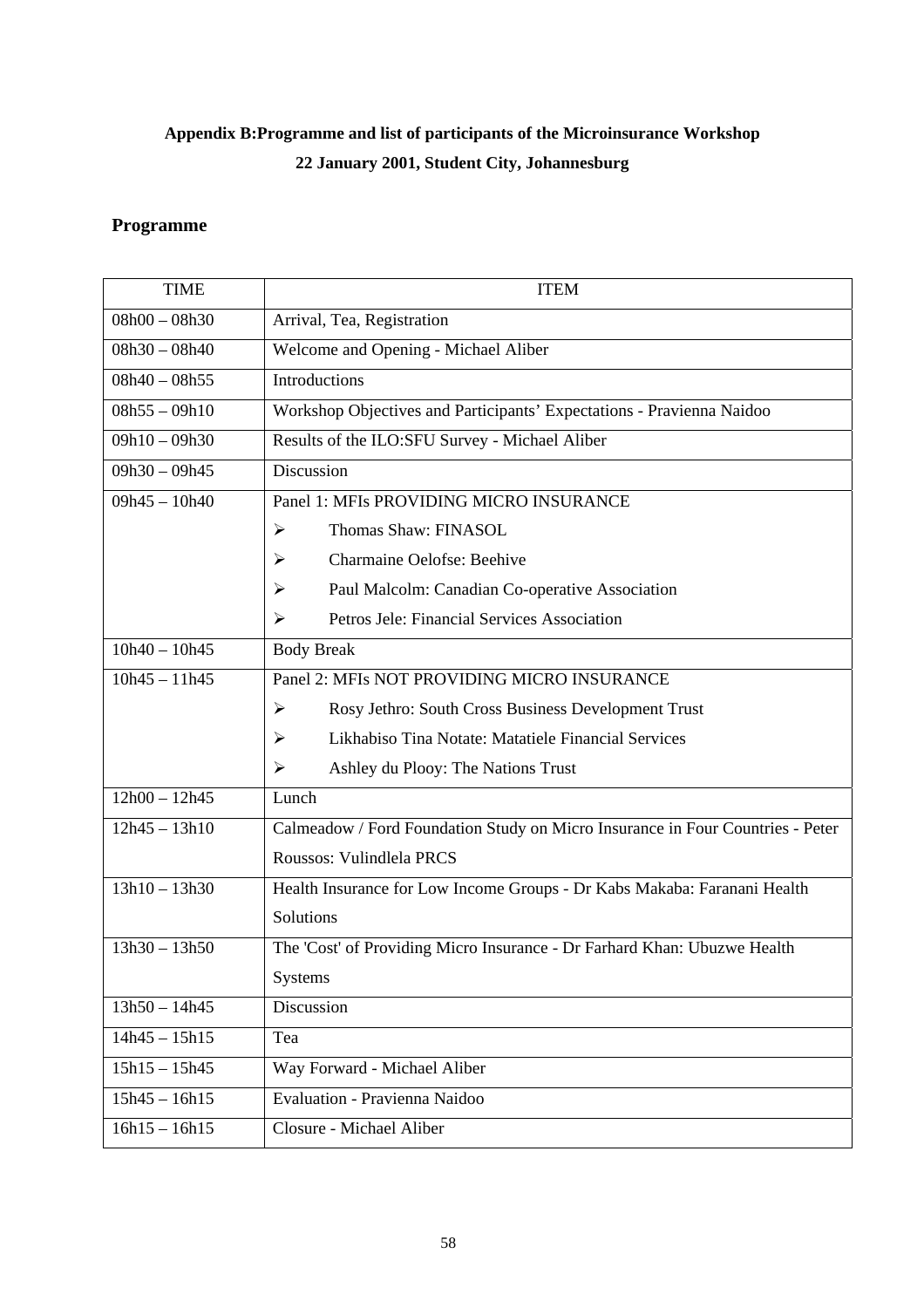## **List of participants**

|        | <b>ORGANISATION</b>                                   | <b>FULL NAME</b>         | DESIG.                                                     | <b>ADDRESS</b>                                                                                                    | <b>CONTACT NOs.</b>                                                                   |
|--------|-------------------------------------------------------|--------------------------|------------------------------------------------------------|-------------------------------------------------------------------------------------------------------------------|---------------------------------------------------------------------------------------|
| 1      | Agishana                                              | Gideon Hauman            | Executive<br>Director                                      | 84 Dhal Street,<br>Pietersburg, 0699/<br>PO Box 5094,<br>Pietersburg North,<br>0750                               | (t) 015 297 1348 /<br>083 631 7174<br>(f) 015 297 1350                                |
| 2      | <b>Basani Business</b><br><b>Development Services</b> | Ezra Mantini             | Director                                                   | 73 Market Street,<br>JHB, 2001 /<br>PO Box 61584, JHB,<br>2000                                                    | (t) 011 333 8101 /<br>082 768 7443                                                    |
| 3      | <b>Beehive Entrepreneurial</b><br>Development Centre  | Charmaine Oelofse        | Admin & IT<br>Manager                                      | c/o Voortrekker &<br>Burger Streets, 1st<br>Floor, OTK Building,<br>Lydenberg /<br>PO Box 585,<br>Lydenberg, 1120 | (t) 013 235 1695 /<br>082 518 2266<br>(c) 013 235 1695 X16<br>beehive@intekom.co.za   |
| 4      | <b>Business Finance</b><br>Promotion Agency           | <b>Wayne Mahoney</b>     | Senior Loan<br>Analyst                                     | Room 6, Block D,<br>Comsec.<br>Grahamstown Road,<br>Sydenham, PE /<br>PO Box 2163, North<br>End. PE, 6056         | $(t)$ 041 487 0190/1<br>082 441 3389<br>$(f)$ 041 487 1092<br>bfpa@intekom.co.za      |
| 5      | Canadian Co-operative<br>Association                  | Paul Malcolm             | Programme<br>$Manager -$<br>South Africa                   | Suite 304, Bag X10,<br>Elardus Park.<br>Pretoria, 0048                                                            | $(t)$ 082 902 8633<br>(f) 012 347 3158<br>paul@sn.apc.org                             |
| 6      | <b>Financial Services</b><br>Association              | Petros Jele              | Regulating<br>Officer                                      | Office 102, Building<br>17b, CSIR<br>PO Box 659,<br>Silverton, Pretoria                                           | (t) 012 349 2714 /<br>083 284 0281<br>(f) 012 349 2715                                |
| $\tau$ | FinaSol                                               | <b>Mark Taylor</b>       | Financial<br>Manager &<br>Group Insurance<br>Administrator | Unit 61, 1 Bellevue<br>Road, Kloof, 3640 /<br>PO Box 61, Kloof,<br>Durban, 3640                                   | (t) 031 764 0545 /<br>083 655 1083<br>$(f)$ 031 764 1031<br>marktay@sasa.org.za       |
| 8      | $(ACDI-VOCA)$ –<br>FinaSol                            | Thomas K Shaw            | Senior<br>Technical<br>Advisor                             | Unit 61, 1 Bellevue<br>Road, Kloof, 3640 /<br>PO Box 61, Kloof,<br>Durban, 3640                                   | (t) 031 764 0545 /<br>082 321 4903<br>(f) 031 764 1301<br>tomsha@sasa.org.za          |
| 9      | <b>ILO Social Finance Unit</b>                        | Michael Aliber           | Contract<br>researcher                                     | 12 Hawke Street<br>Kensington 2094                                                                                | (t) 011 614 4926 /<br>083 439 0426<br>aliber@sn.apc.za                                |
| 10     | Khula Enterprise<br>Finance (Ltd)                     | Mahlomola Khumalo        | Senior Risk<br>Manager                                     | Bradenham Hall, 7<br>Mellis Road, Mellis<br>Park, Rivonia, 2128 /<br>P O Box 4197,<br>Rivonia, 2128               | (t) 011 807 8464 /<br>083 675 1082<br>(f) 011 807 8458<br>mahlomolak@khula.org.za     |
| 11     | Khula Enterprise<br>Finance (Ltd)                     | Mmaphefo Mabe            | KhulaStart<br>Coordinator                                  | Bradenham Hall, 7<br>Mellis Road, Mellis<br>Park, Rivonia, 2128 /<br>PO Box 4197,<br>Rivonia, 2128                | (t) 011 807 8464 x167 /<br>083 773 3450<br>(f) 011 807 9023<br>mmaphefoe@khula.org.za |
| 12     | Khula Enterprise<br>Finance (Ltd)                     | Dr Firoze Shah<br>Sikder | Micro Credit<br>Specialist                                 | Bradenham Hall, 7<br>Mellis Road, Mellis<br>Park, Rivonia, 2128 /<br>PO Box 4197,<br>Rivonia, 2128                | (t) 011 807 8464 $x175/$<br>083 473 7007<br>(f) 011 807 9023<br>firozes@khula.org.za  |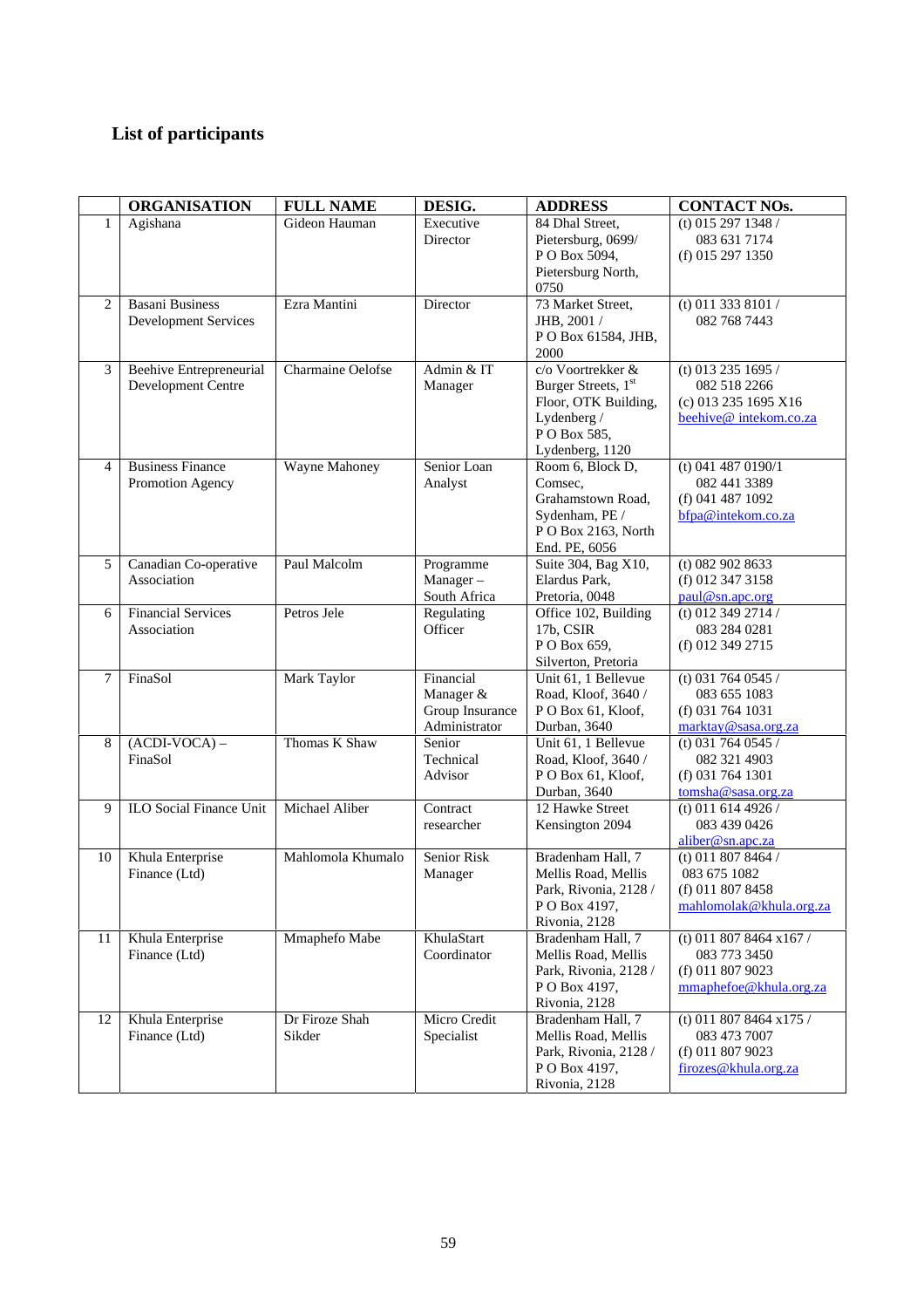| 13 | Letlepu Financial<br><b>Services</b>                    | Thalita Davis             | Chairperson                                   | Teba Offices,<br>Welbedacht, Lehurutshe,<br>North West Province /<br>P O Box 862, Lerato,<br>North West Province                               | (t) 018 363 3453 /<br>083 498 5157<br>(f) 018 363 3453                                                   |
|----|---------------------------------------------------------|---------------------------|-----------------------------------------------|------------------------------------------------------------------------------------------------------------------------------------------------|----------------------------------------------------------------------------------------------------------|
| 14 | Letlepu Financial<br>Services                           | Anna Makhuma              | <b>Board Member</b>                           | Teba Offices,<br>Welbedacht, Lehurutshe,<br>North West Province /<br>P O Box 862, Lerato,<br>North West Province                               | (t) 018 363 3453 /<br>083 671 3171<br>(f) 018 363 3453                                                   |
| 15 | <b>Mareng Financial</b><br>Services                     | Likhabiso Tina Ntoate     | Loan<br>Administrator                         | 90 Long Street, Matatiele<br>/ P O Box 444, Matatiele,<br>4730                                                                                 | (t) 039 737 3609 /<br>082 578 7102<br>(f) 039 737 3547                                                   |
| 16 | <b>MENNGOS</b> (Micro<br>Enterprise Network of<br>NGOs) | Petrina Roberts           | Executive<br>Director                         | 3 <sup>rd</sup> Floor, 45 Castle Street,<br>Cape Town /<br>PO Box 24121,<br>Landsdowne, 7779                                                   | (t) 021 448 2187 /<br>083 281 7198<br>$(f)$ 021 448 7130<br>mmengos@ mweb.co.za<br>(*moving office soon) |
| 17 | Provident South Africa                                  | David Bowman              | Field<br>Development<br>Manager               | 9 Pierre Street, Bendor,<br>Pietersburg, 0699 /<br>PO Box 11710, Bendor<br>Park, Pietersburg, 0699,<br>Northern Province                       | (t) 015 296 4140 /<br>082 806 6049<br>(f) 015 296 4141<br>David.Bowman@<br>provident.co.uk               |
| 18 | Sakizhkono cc                                           | Savi Veerapan             | Director                                      | 34 Highland Road,<br>Kensington,<br>Johannesburg                                                                                               | $(t)$ 011 614 8847 /<br>083 309 1773<br>$(f)$ 011 614 8841<br>savu@netactive.co.za                       |
| 19 | Siyakhula Micro<br><b>Business Finance</b>              | Lukhele Mandla<br>Justice | Loan<br>Administrator                         | Suite 12 & 13, Simunye<br>Corner Building, 45<br>Andrew Street, Nelspruit /<br>P O Box 1722, Nelspruit,<br>1200, Mpumalanga                    | (t) 013 752 3470 /<br>082 937 3790<br>(f) 013 752 3969<br>siyakhula@soft.co.za                           |
| 20 | Small Enterprise<br>Foundation                          | John de Wit               | Managing<br>Director                          | 42 Boundary Street,<br>Tzaneen, 0850 /<br>P O Box 212, Tzaneen,<br>0850                                                                        | $(t)$ 015 307 5837<br>(f) 015 307 2977<br>sef@pixie.co.za                                                |
| 21 | <b>South Cross Business</b><br>Development Centre       | Rosy Jethro               | Credit<br>Controller /<br><b>Risk Manager</b> | 52 Main Road,<br>Claremont, Cape Town /<br>P O Box 2337, Clareinch,<br>Cape Town, 7740                                                         | (t) 021 683 7100 $/$<br>082 871 2497<br>(f) 021 683 7103<br>southcross@intekom.co.za                     |
| 22 | <b>Stellenbosch Business</b><br>Development Centre      | Moegammad Kara            | Director                                      | Old Luckhoff School,<br>Banghoek Road,<br>Stellenbosch<br>P O Box 53, Stellenbosch,<br>7600                                                    | (t) 021 883 8344 /<br>083 290 7728<br>$(f)$ 021 884 4896<br>tahierk@web.co.za                            |
| 23 | The Nations Trust                                       | Ashley du Plooy           | National<br>Director                          | 7 <sup>th</sup> Floor, British Council<br>Building, 76 Juta Street,<br>Braamfontein,<br>Johannesburg /<br>P O Box 30716,<br>Braamfontein, 2017 | (t) 011 403 0755 /<br>083 655 4888<br>$(f)$ 011 403 0754<br>ashleydp@icon.co.za                          |
| 24 | <b>Ubuzwe Health</b><br><b>Systems Trust</b>            | Dr Farhard Khan           | Chairman                                      | Suite 7b, Lindhaven<br>Shopping Centre,<br>Progress Street,<br>Lindhaven, Roodepoort /<br>PO Box 1201, Kiasha<br>Park Johannesburg, 1829       | (t) 011 410 1365 /<br>083 786 3725<br>$(f)$ 011 855 5891 (ask)<br>fkhan@icon.co.za                       |